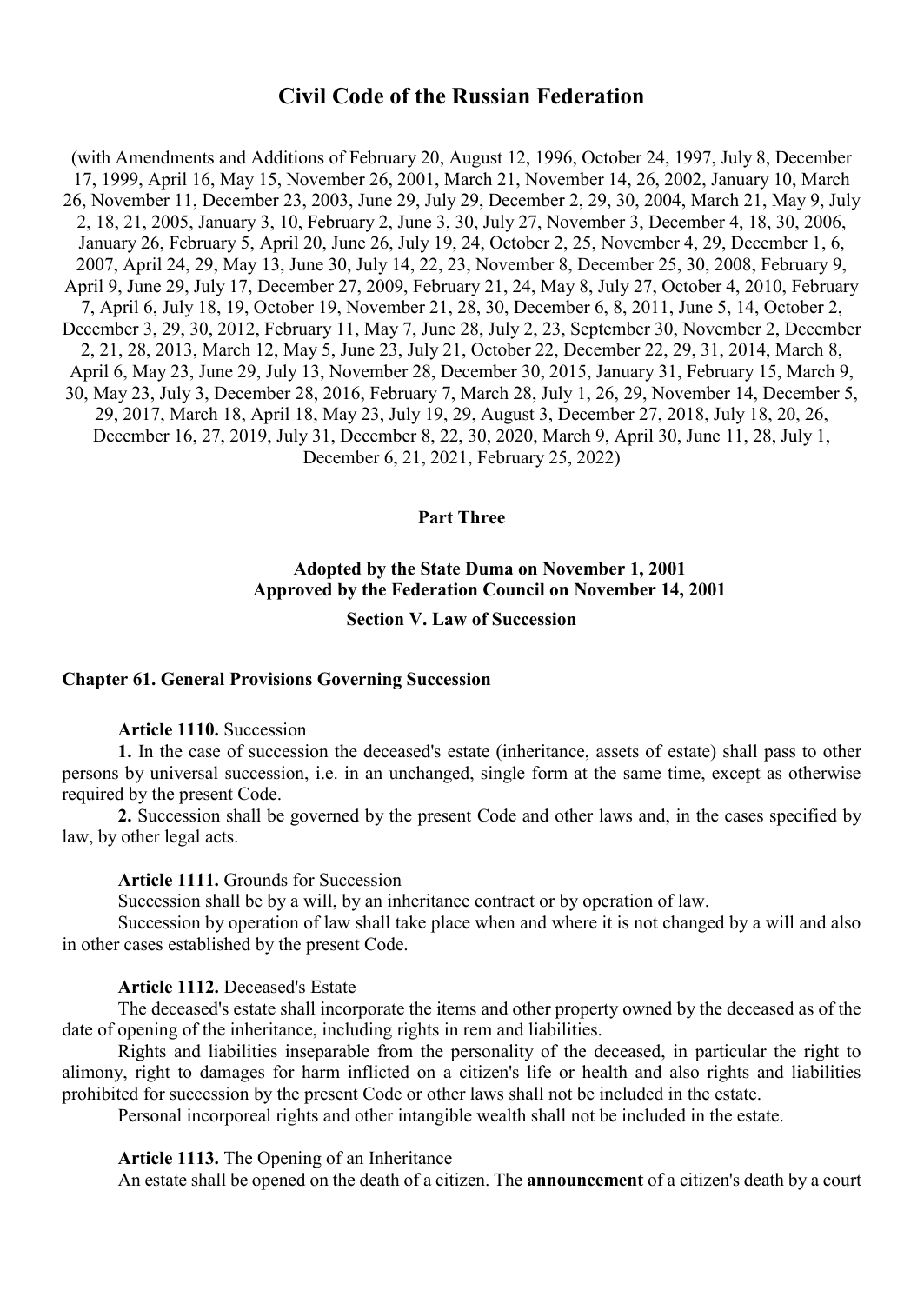shall cause the same legal consequences as the death of a citizen.

### **Article 1114.** The Time of Opening of an Inheritance

**1.** As the time of inheritance's opening shall be deemed the time of a citizen's death. In the case of announcement of a citizen's death the day when the decision of the court whereby the citizen is announced dead becomes final shall be deemed the date of opening of the inheritance and in cases when under **Item 3 of Article 45** of the present Code the day of death of the citizen is recognised as the date of the citizen's alleged death - the date and time of death cited in the decision of the court.

**2.** Citizens who die on the same day shall be deemed to have died at the same time for the purposes of hereditary succession, and shall not inherit from each other, if it is impossible to establish the time of death of each such citizen. In such cases the heirs of each of them shall be called upon to inherit.

# **Article 1115.** The Place of Opening of an Inheritance

The deceased's last abode shall be deemed the place of opening of an inheritance (**Article 20**).

If the last abode of a deceased person who had property on the territory of the Russian Federation is not known or is located outside it, the place of opening the estate in the Russian Federation shall be deemed the place where the assets of such an estate are located. If such assets are located in different places, the place where the immovable property of the estate or the most valuable part of the immovable property is located shall be deemed the place of opening of the inheritance, or should there be no immovable property, the place where movable property or the most valuable part thereof is located.

# **Article 1116.** Persons Who Can Be Called Upon to Inherit

**1.** Those left alive as of the time of opening of the inheritance and also persons conceived during the lifetime of the deceased and born after the opening of the inheritance can be called upon to inherit, and the hereditary fund instituted in execution of the last will of the testator expressed in the testament.

In the case of succession by will the legal entities specified in the will and existing as of the date of opening of the inheritance can also be called upon to inherit.

**2.** In the case of succession by will the Russian Federation, Russian regions, municipal entities, foreign states and international organisations can be called upon to inherit, and in the case of succession by operation of law, the Russian Federation, constituent entities of the Russian Federation, municipal entities in compliance with **Article 1151** of the present Code.

# **Article 1117.** Unworthy Heirs

**1.** The following shall not be entitled to inherit either by operation of law or by will: citizens who by their deliberate illegal actions aimed against the deceased or any of the deceased's heirs or against the exercise of the deceased's last intentions expressed in a will assisted or tried to assist in their being called upon to inherit or other persons' being called upon to inherit or who tried to assist in increasing the share of the estate they or other persons are entitled to, if such circumstances have been proven in court. However, citizens to whom the deceased has bequeathed property after they lost their right to inherit shall be entitled to inherit this property.

Parents shall not be entitled to inherit from children in respect of whom the parents have been deprived of their parental rights **by a court**, provided these rights had not been restored as of the date of opening the inheritance.

**2.** At the application of a person concerned the court shall refuse entitlement to citizens who deliberately and persistently evaded performance of their duties of upkeep which the deceased vested in them by law.

**3.** According to the rules set out in **Chapter 60** of the present Code, a person not having a right of inheritance or deprived of a right of inheritance under the present article (unworthy heir) shall return all property received without grounds from the estate.

**4.** The regulations of the present article shall extend to heirs entitled to a compulsory share in the estate.

**5.** The regulations of the present article shall accordingly extend to a testamentary renunciation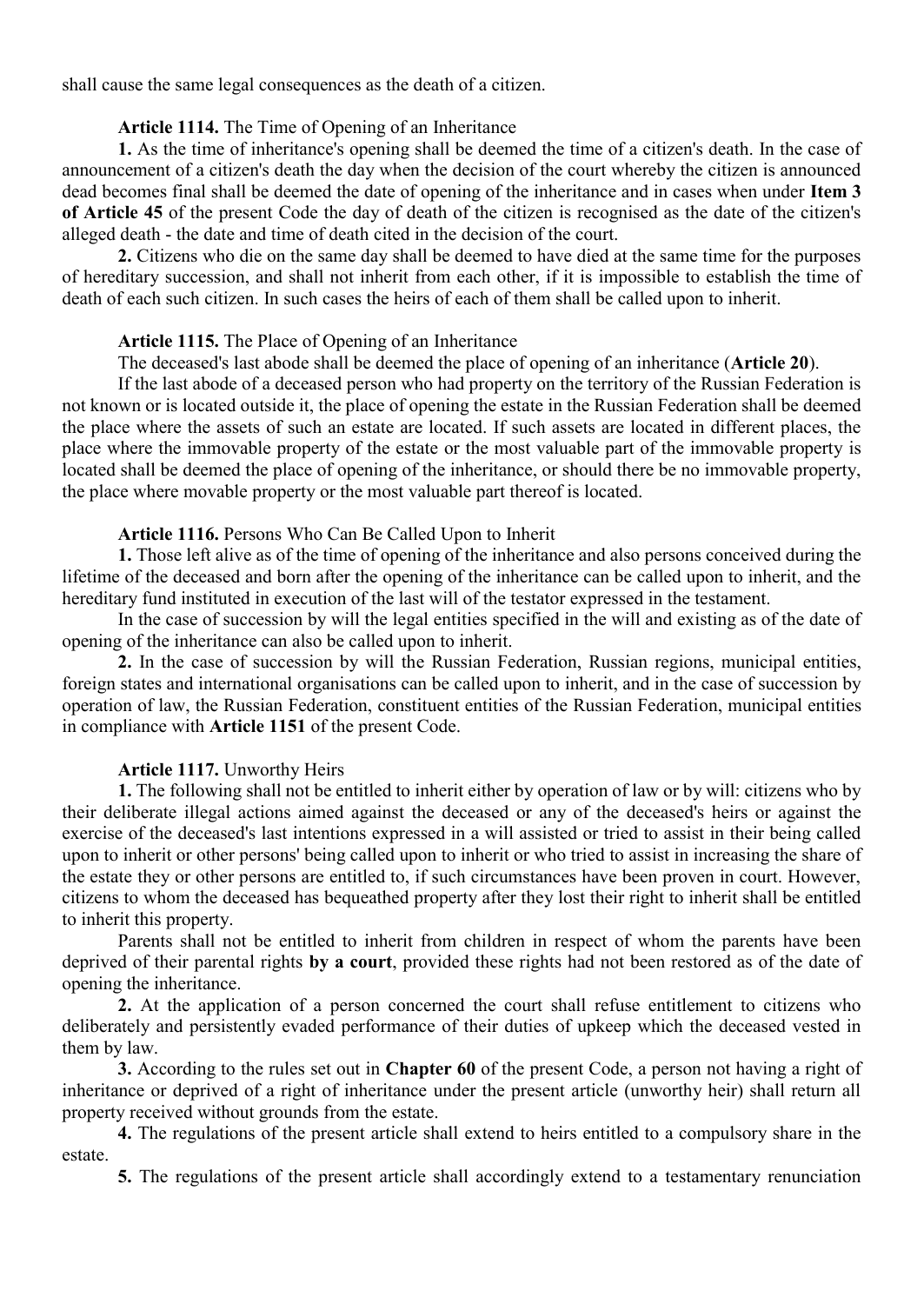(**Article 1137**). If the subject matter of a testamentary renunciation was the performance of certain work for or the provision of a certain service to an unworthy beneficiary, the beneficiary shall reimburse the heir who has discharged the behest the value of the work or service performed for the unworthy beneficiary.

#### **Chapter 62. Succession by Will**

#### **Article 1118.** General Provisions

**1.** Property may be disposed of on death by means of executing a will or concluding an inheritance contract. The inheritance contract is subject to the rules of this Code concerning the will, except as otherwise ensues from the essence of the inheritance contract.

**2.** The will can be created by a citizen who had his full **dispositive capacity** as of the time when it was created.

**3.** The will shall be created in person. A will or an inheritance contract shall not be concluded through a representative.

**4.** The will may be made by one citizen, and also by the citizens who are married to each other at the time when it is made (joint will of the spouses). The spouses who have made a joint will are subject to the rules of this Code concerning the testator.

In the joint will of the spouses they have the right at their mutual discretion to define the following consequences of the death of each of them, in particular that is simultaneous: to bequeath the common property of the spouses, and equally the property of each of them to any persons; to define in any manner the shares of heirs in the relevant estate; to define the property included in the estate of each of the spouses, unless the designation of the property included in the estate of each of the spouses infringes on the rights of third parties; to deprive of the inheritance one or several or all heirs by operation of law, without indicating reasons for such deprivation; to include in the joint will of the spouses other testamentary instructions which can be made according to this Code. The terms of the joint will of the spouses shall be effective in as much as it does not contravene the rules of this Code on the mandatory share in the inheritance (in particular on the mandatory share in the inheritance in respect of which the right has come into being after the joint will of the spouses was drawn up), and also on the ban on the inheritance by unworthy heirs (**Article 1117**).

The joint will of the spouses shall become invalid in the event of divorce or of the marriage being recognised as invalid both before and after the death of one of the spouses.

If the testamentary intent of one of the spouses in case when they make the joint will is deemed not to be compliant with the provisions of a law in the procedure envisaged by Paragraph 3 of Item 2 of **Article 1131** of this Code such will is subject to the application of the norms of this Code on voidable or null and void transactions depending on the grounds of the invalidity of the testamentary intent of one of the spouses.

At any time, in particular after the death of the other spouse, one of the spouses has the right to make a subsequent will, and also to cancel the joint will of the spouses.

If a notary certifies the subsequent will of one of the spouses, accepts a closed subsequent will of one of the spouses or certifies instructions of one of the spouses on cancellation of the joint will of the spouses while both spouses are alive, he/she shall send to the other spouse in the procedure envisaged by the legislation on the notarial profession and notarial activity a notice about the fact of making of such subsequent wills or about the cancellation of the joint will of the spouses.

**5.** A will is a one-party deal which creates rights and duties after the opening of the inheritance.

**6.** The rights and duties envisaged by the inheritance contract shall come into being after the opening of the inheritance, except for the duties which by operation of the inheritance contract may come into being before the opening of the inheritance, and are vested in the party to the agreement which may be called upon to inherit after the testator (**Article 1116**). The testator who has concluded an inheritance contract is subject to the rules of this Code concerning the maker of the will, except as otherwise ensues from the inheritance contract.

**Article 1119.** The Freedom of a Will

**1.** A testator has the right to bequest the property at his own discretion to any persons, to define in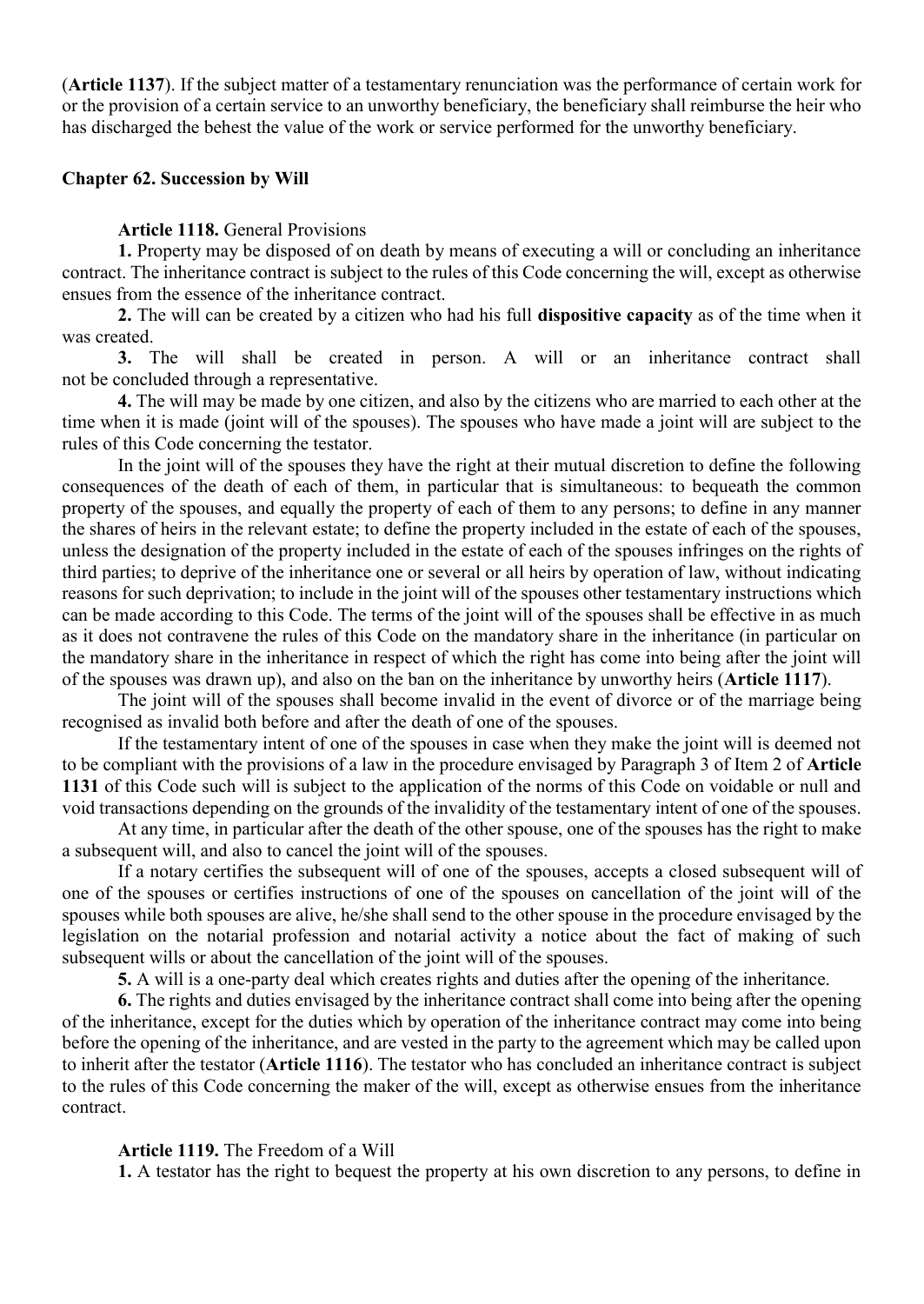any way the shares of the heirs in the inheritance, to deprive several or all heirs at law of the inheritance, without explaining the reasons for such deprivation, and in the cases stipulated in the present Code to include other orders into the will. The testator has the right to cancel or to amend a compiled will in conformity with the rules of **Article 1130** of the present Code.

The freedom of a will shall be limited by the rules on compulsory share of estate (**Article 1149**).

**2.** The deceased shall not be obligated to inform anybody of the content, creation, alteration or revocation of a will.

#### **Article 1120.** The Right to Leave Any Property in a Will

The deceased shall be entitled to create a will containing dispositions relating to any property, including property that he/she might acquire in the future.

The deceased can dispose of his/her property or a portion thereof by means of one or several wills.

#### **Article 1121.** The Appointment of an Heir and an Alternate Heir in a Will

**1.** The deceased can create a will for the benefit of one or several persons (**Article 1116**) which are or are not his/her legal heirs.

**2.** In his/her will the deceased can indicate an alternate heir (can sub-appoint an heir) to provide for the case of the death of the heir appointed by him/her in the will or death of the legal heir prior to the opening of the inheritance or simultaneously with the deceased's death or after the opening of the inheritance but before acceptance of the inheritance or the heir's failure to accept the inheritance due to other reasons or refusal to accept it or lack of entitlement or the heir's being refused inheritance as an unworthy heir.

#### **Article 1122.** The Shares of Heirs in Property Left by a Will

**1.** The property left by will to two or several heirs without their shares in the estate being specified and without an indication as to who is to take the specific items or rights from the estate shall be deemed left by the will to the heirs in equal shares.

**2.** In a will an indication of a portion of an indivisible item (**Article 133**) intended for each of the heirs in kind shall not cause the invalidity of the will. Such item shall be deemed left by will in shares corresponding to the value of these portions. The procedure for the heirs to use this indivisible item shall be established in compliance with the portions of the item intended for them in the will.

In a certificate of the right of inheritance relating to an indivisible item left by will in shares in kind, the shares of the heirs and the procedure for use of such item, given the consent of the heirs, shall be specified in compliance with the present article. If a dispute between the heirs occurs, their shares and the procedure for use of the indivisible item shall be determined by a court.

#### **Article 1123.** The Secrecy of a Will

The notary, another person attesting the will, the translator, the executor of the will, witnesses, the spouse taking part in the making of the joint will of the spouses, the spouse who is present when the other spouse's will is being attested, a party to the inheritance contract, the notaries who have access to the information available in the unified information system for notaries, and the persons who process the data of the unified information system for notaries, and also the citizen who signs the will or the inheritance contract in place of the maker of the will or the testator do not have the right to disclose - before the opening of the inheritance - the information concerning the contents of the will or of the inheritance contract before the making, concluding, modifying or cancelling thereof. A person other than the executor of the will, the notary or another person who certifies the will does not have the right to disclose said information also after the opening of the inheritance, if the disclosure of said information is going to contravene **Article 152.2** of this Code.

If the secrecy of a will is violated, the testator shall be entitled to claim reimbursement for moral harm and also use other remedies to protect its civil rights as laid down in the present Code.

The presentation by a notary or by another person attesting to a will of data on the will's attestation or revocation, the presentation by a notary of information on the attestation of the inheritance contract, a notice of the testator's waiver of the inheritance contract for the notariate's comprehensive information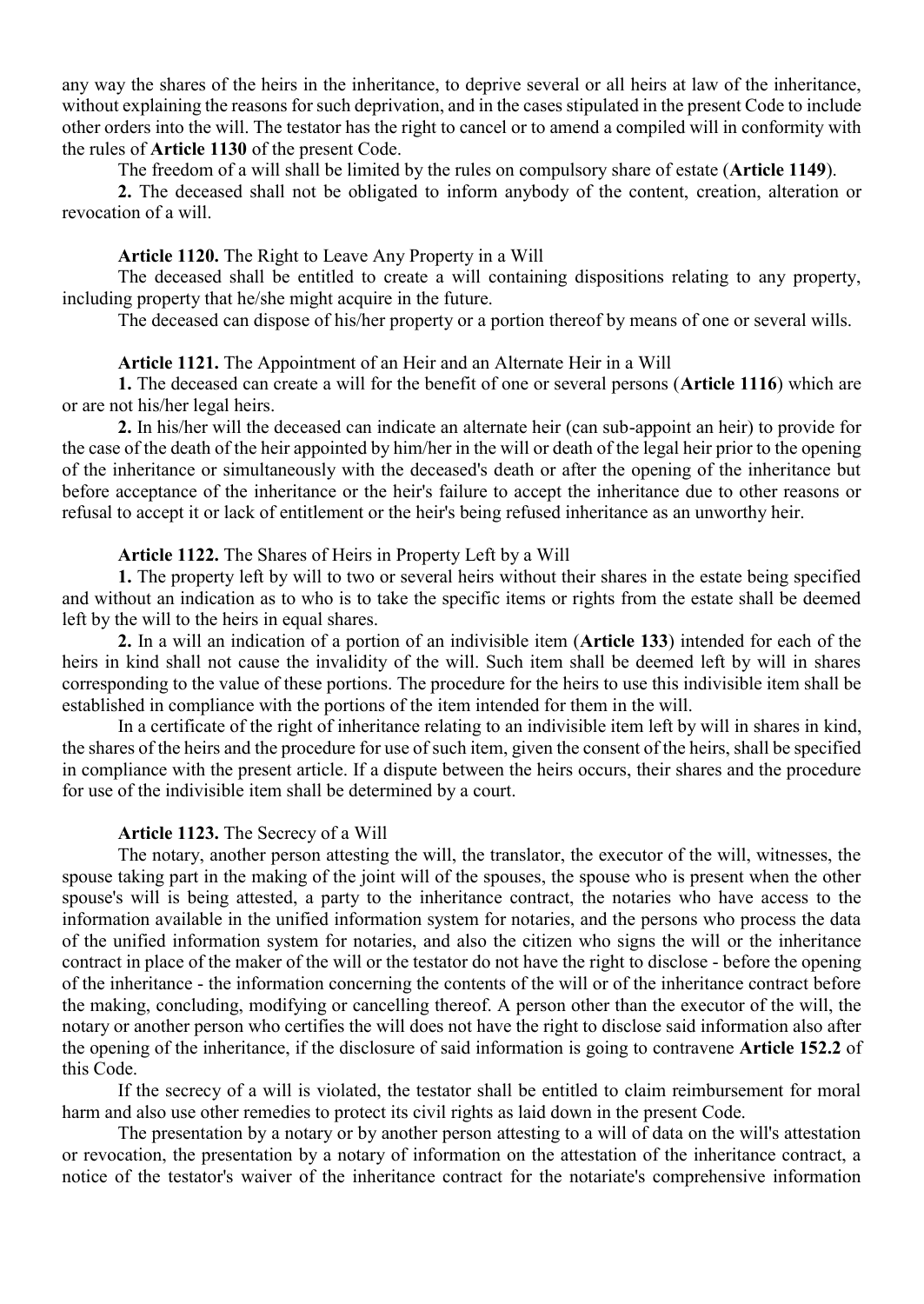system in the procedure established by the **Fundamentals of the Legislation** of the Russian Federation on the Notariate shall not be deemed a violation of the secrecy of the will, and also the sending of a notice about the fact of the making - after the joint will of the spouses - of a subsequent will of one of the spouses or cancellation by one of the spouses of the joint will of the spouses, or the sending to the parties to the inheritance contract of a copy of the notice of the testator's waiver of the inheritance contract.

The notary has the right to certify the will of each of the spouses in the presence of both of them.

Upon the death of one of the spouses who have drawn up the joint will the executor of the will and the notary have the right to disclose in connection with their executing their duties only the information relating to the consequences of the death of that spouse.

**Article 1124.** General Rules Concerning the Form of and Procedure for the Creation of a Will

**1.** A will shall be created in writing and attested by a notary. A will can be attested by other persons in the cases specified in **Item 7 of Article 1125**, **Article 1127** and **Item 2 of Article 1128** of the present Code.

Failure to observe the rules established by the present Code as concerning the written form and attestation of a will shall cause the invalidity of the will.

A will can be drawn up in simple written form only in exceptional cases as specified in **Article 1129** of the present Code.

It shall not be allowed to draw up a will with the use of electronic or other technical facilities (**Paragraph Two of Item 1 of Article 160** of this Code).

**2.** If under the rules of the present Code witnesses are in attendance when a will is drawn up, signed and attested or when a will is passed to a notary the following persons shall not be such witnesses and shall not sign the will on the testator's behalf:

a notary or other person who attests the will;

a person being a beneficiary of the will or a testamentary renunciation, the spouse, children and parents of the person;

citizens without full dispositive capacity;

illiterate persons;

citizens with physical disabilities that do not allow them to understand the essence of the event in full;

persons without a sufficient degree of command of the language in which the will is written, except for a **closed will**;

the spouse in the event of making of a joint will of the spouses;

the parties to the inheritance contract.

**3.** In events when under the rules of the present Code the attendance of witnesses is compulsory when a will is drawn up, signed and attested or when a will is passed to a notary, the absence of a witness when the said actions are being committed shall cause the invalidity of the will and the lack of the witness's compliance with the provisions of **Item 2** of the present article may be deemed grounds for the will's being recognised as void.

**4.** The will shall bear an indication of the place and date of its attestation, except for the case specified in **Article 1126** of the present Code.

**5.** As an integral part of the testament whose terms provide for the creation of a heritage fund shall be deemed the testator's decision on the establishment of the heritage fund, the fund's charter, as well as the terms of the fund's management. Such testament shall be drawn up in three copies, two of them to be kept by the notary who has certified such testament. All the testament's copies are subject to certification by a notary.

In the procedure provided for by the **legislation** on the notariate and notarial activity the notary dealing with a probate case is bound to obtain after the testator's death an electronic image of the decision on establishing the heritage fund and an electronic image of the heritage fund's charter, as well as to request the notary keeping the testament's copies for a copy of the testament and on its receiving to transfer to the person exercising the functions of the sole executive body of the heritage fund a copy of the decision on establishment of the heritage fund, the heritage fund's charter and the terms of the heritage fund's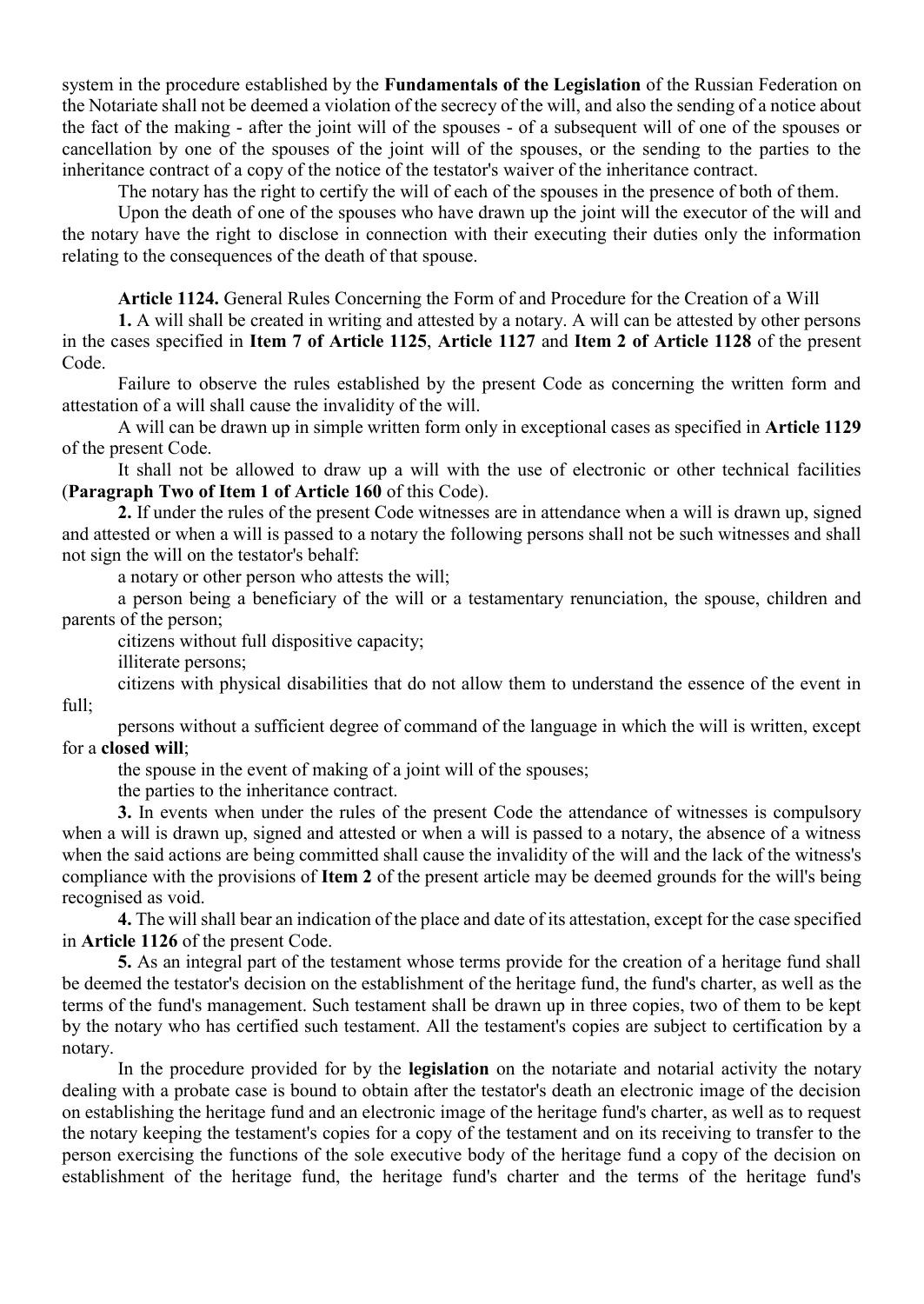management. On the basis of the beneficiary's application the notary is bound to transfer thereto a copy of the decision on the establishment of the heritage fund jointly with copies of the heritage fund's charter and the terms of the heritage fund's management.

### **Article 1125.** A Will Attested by a Notary

**1.** A will attested by a notary shall be signed by the testator or written by a notary in the testator's words, and the joint will of the spouses shall be handed over to a notary by both spouses or written by a notary on their words in the presence of both spouses. Technical facilities can be used to write or record a will (computer, typewriter etc.).

**2.** A will written by a notary in a testator's words shall be read in full by the testator in the presence of the notary, and a joint will of the spouses written by one of the spouses shall be read by the other spouse in full before it is signed in the presence of the notary, before it is signed. If the testator cannot read the will by himself (herself) the notary shall read out the text for him/her, with a relevant annotation to this effect being entered into the will, including the reasons why the testator could not read the will by himself (herself).

**3.** The will shall be signed by the testator's own hand.

If a testator, due to physical disability, grave illness or illiteracy, cannot sign a will by his/her own hand the will can be signed on his/her behalf on his/her request by another citizen with a notary in attendance. The will shall include the reasons why the testator could not sign the will by himself (herself) and also the full name and residential address of the citizen who signed the will at the testator's request, in compliance with the citizen's personal identity document.

**4.** A witness can be in attendance when a will is drawn up and attested by a notary if the testator so wishes.

If a will is drawn up and attested with a witness in attendance it shall be signed by the witness and it shall bear an indication of the full name and residential address of the witness in compliance with the witness's personal identity document.

**5.** The notary shall warn the witness, each of the spouses in the event of attestation of the joint will of the spouses, the spouse who is present at the attestation of the other spouse's will, and also citizens who sign a will on the testator's behalf of the need for observing the will nondisclosure clause (**Article 1123**).

**5.1.** While attesting the joint will of the spouses the notary shall make a video record of the procedure of the making of the joint will of the spouses, unless the spouses have declared their objection thereto.

**6.** While attesting to a will the notary shall explain to the testator the content of **Article 1149** of the present Code and enter a relevant annotation.

**7.** Where under law the officials of local government bodies and officials of consular institutions of the Russian Federation have a right to accomplish notarial actions the will can be attested by a relevant official instead of a notary, in compliance with the rules of the present Code concerning the **form of a will**, the procedure for notarial attestation of a will and secrecy of a will.

# **Article 1126.** Closed Wills

**1.** The testator shall be entitled to create a will without providing other persons, including a notary, with the chance of familiarising himself with the content thereof (a closed will).

**2.** A closed will shall be hand-written and signed by the testator. Failure to observe these rules shall cause the invalidity of the will.

**3.** A closed will shall be passed in a sealed envelope by the testator to a notary in the presence of two witnesses who shall put their signatures on the envelope. The envelope signed by the witnesses shall be put into another envelope and sealed in the presence of the notary, who shall enter an **annotation** on the envelope with information on the testator from whom the notary has accepted the closed will, on the place and date of acceptance thereof, the full names and residential addresses of each of the witnesses in compliance with their personal identity documents.

When the notary accepts the envelope with the closed will from the testator, the notary shall explain to the testator the content of **Item 2** of the present article and **Article 1149** of the present Code and shall enter a relevant annotation on the second envelope and shall also issue a document to the testator to confirm the acceptance of the closed will.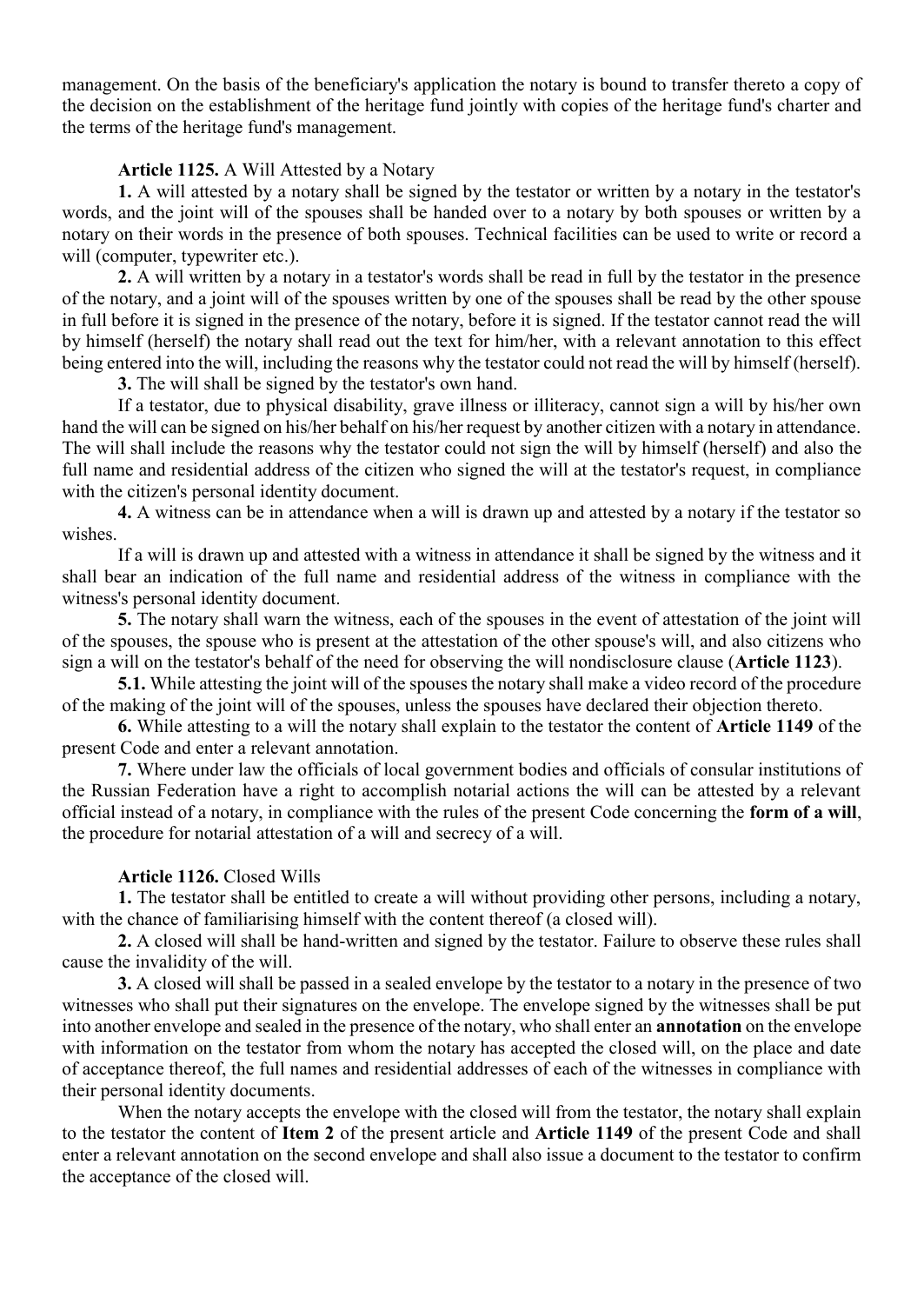**4.** Upon the presentation of a death certificate of a person who has created a closed will, a notary shall within 15 days after the presentation of the certificate open the envelope with the will in the presence of at least two witnesses and the persons concerned from among the legal heirs who expressed their desire to attend. After the opening of the envelope the text of the will contained therein shall be immediately read out by the notary, whereafter the notary shall draw up a protocol which acknowledges that the envelope with the will has been opened and that it contains the full text of the will and sign it together with the witnesses. The original will shall be kept in the custody of the notary. A copy of the protocol attested by a notary shall be issued to the heirs.

**5.** Joint wills of spouses, inheritance contracts, and also the wills containing a decision on instituting an inheritance foundation shall not be closed ones. Default on observance of that provision shall cause the invalidity of said wills and agreements.

**Article 1127.** Wills Qualifying as Wills Attested by a Notary

**1.** The following shall qualify as wills attested by a notary:

1) wills of citizens undergoing medical treatment in in-patient institutions, hospitals, other medical organisations under inpatient conditions or residing in old-age and disabled nursing houses attested by the chief physicians, deputy chief physicians in charge of medical work or physicians on duty at these in-patient institutions, hospitals and other medical organisations and also the chiefs of the hospitals, directors or chief physicians of old-age and disabled nursing houses;

2) wills of citizens who stay aboard vessels during their navigation, if such vessels navigate under the State Flag of the Russian Federation, attested by the captains of these vessels;

3) will of citizens who are in prospecting, arctic, antarctic or other similar expeditions, attested by the chiefs of these expeditions, Russian antarctic stations or temporary field bases;

4) wills of military servicemen and in the places of deployment of military units where there are no notaries, also wills of civilians employed by these units, members of their families and members of the families of military servicemen, attested by the commanders of the military units;

5) wills of citizens staying at penitentiary institutions, attested by the chiefs of the penitentiary institutions.

**2.** A will qualifying as a will attested by a notary shall be signed by the testator in the presence of the person attesting to the will and of a witness, who shall also sign the will.

As far as other matters are concerned, such a will shall be subject to the rules of **Articles 1124** and **1125** of the present Code.

**3.** A will attested in compliance with the present article shall be forwarded, as soon as possible, by the person who has attested it to the place of abode of the testator via the territorial bodies of the federal body of executive power performing law-enforcement functions and the functions of control and supervision in the sphere of the notariat. If the person who has attested a will knows the place of abode of the testator the will shall be forwarded directly to a relevant notary.

**4.** If in any of the cases mentioned in **Item 1** of the present article a citizen who intends to create a will expresses his/her intention to invite a notary for this purpose and there is a reasonable possibility of satisfying such an intention, the persons who enjoy the right of attesting a will under the said item shall do their best to invite a notary to the testator.

**5.** A joint will of the spouses and an inheritance contract shall not be attested in the procedure envisaged by this article.

**Article 1128.** The Testamentary Disposition of Funds in Banks

**1.** The right to funds paid by a citizen as a bank deposit or in any other bank account of the citizen may be left by will or in compliance with the procedure set out in **Articles 1124 - 1127** of the present Code or by means of creation of testamentary dispositions in writing in the branch of bank where the account is located. Such testamentary dispositions shall have the effect of a will attested by a notary in respect of the funds kept in the account.

**2.** Testamentary disposition of rights to funds in a bank shall be signed by the hand of the testator and include the date of creation and shall be attested by a bank official entitled to accept for execution the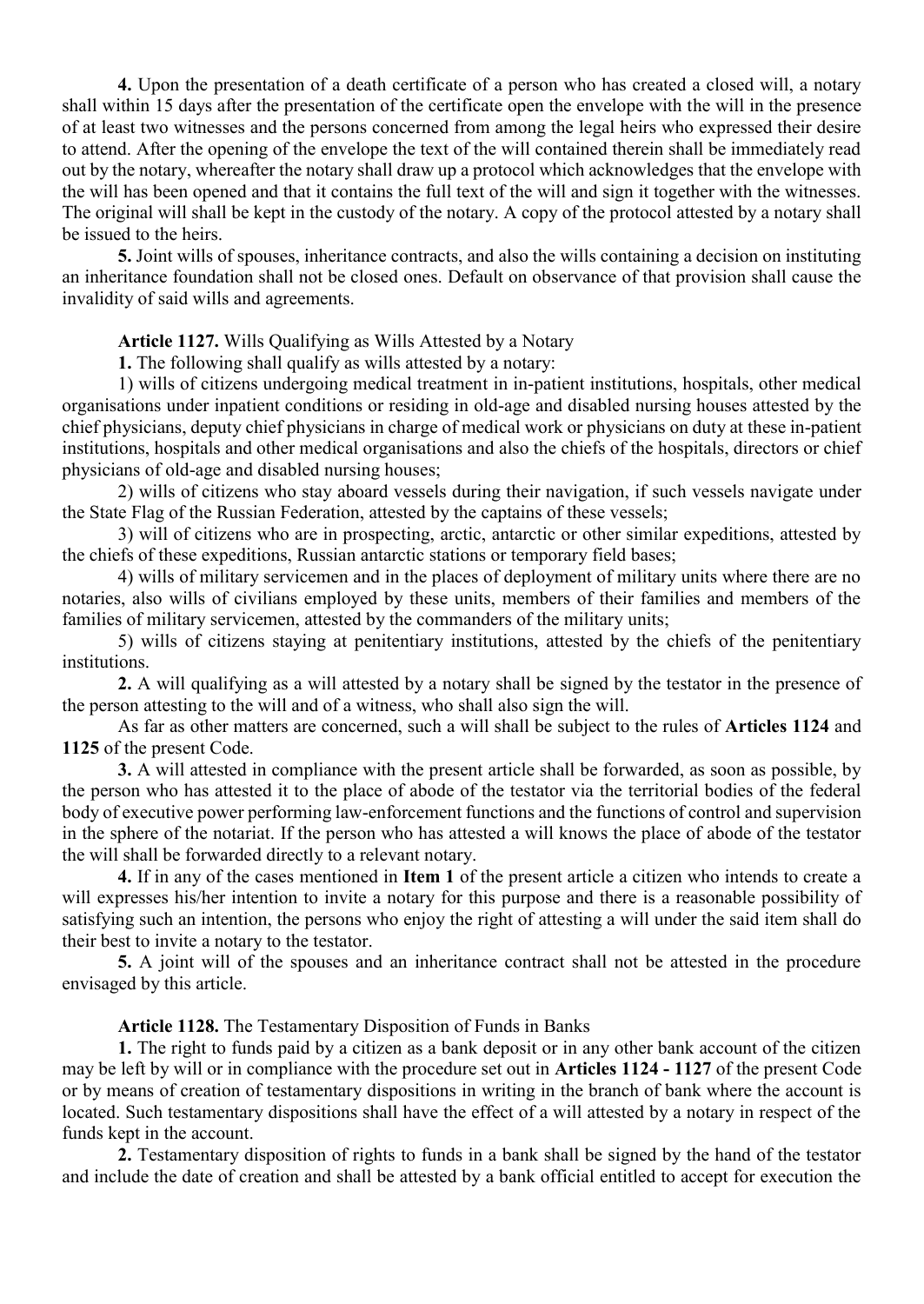client's instructions concerning the funds in his/her account. The procedure for creation of testamentary dispositions in respect of funds in banks shall be set out by the Government of the Russian Federation.

**3.** Rights to funds in respect of which testamentary dispositions have been created in a bank shall be incorporated in the estate and be generally inherited in compliance with the rules of the present Code. These funds shall be handed out to heirs under a certificate of right to inheritance and in compliance therewith, except for the cases specified in **Item 3 of Article 1174** of the present Code.

**4.** Accordingly, the rules of the present article shall be applicable to other credit organisations entitled to attract citizens' funds in deposit or other accounts.

#### **Article 1129.** Wills under Extraordinary Circumstances

**1.** A citizen who is in a situation that obviously threatens his/her life and who, by the virtue of prevailing extraordinary circumstances, is deprived of an opportunity to create a will under the rules of **Articles 1124 - 1128** of the present Code may make his/her last wishes as to the disposition of his/her property in a simple written form.

A citizen's last wishes set out in simple written form shall be deemed his/her will, if the testator has written a document in his/her own hand in the presence of two witnesses the content whereof evidences that it is a will.

**2.** A will created under the circumstances specified in **Paragraph 1 of Item 1** of the present article shall no longer be valid if within one month after the termination of these circumstances the testator fails to create a will in any other form specified in Articles 1124 - 1128 of the present Code.

**3.** In accordance with the present article a will created under extraordinary circumstances shall be subject to execution only on the condition that a court acting on the request of the persons concerned confirms the fact that the will was created under extraordinary circumstances. The said claim shall be filed before the expiry of the term set for acceptance of the inheritance.

**4.** The joint wills of spouses, inheritance contracts, and also wills containing a decision on instituting an inheritance foundation shall not be made in emergency situations. Default on observing that provision shall cause the invalidity of said wills and agreements.

**Article 1130.** The Revocation and Alteration of a Will

**1.** The testator shall be entitled to revoke or alter a will he/she has created at any time after the creation thereof without an indication of the reason for the revocation or alteration.

No one's consent is required for revoking or altering a will, in particular, of persons appointed as heirs in the will that is being revoked or altered.

**2.** The testator is entitled, by means of a new will, to revoke a previous will as a whole or to amend it by means of revocation or alteration of specific testamentary dispositions contained therein.

A subsequent will not containing a direct indication concerning revocation of a previous will or specific testamentary dispositions contained therein shall revoke the previous will in full or in as much as it conflicts with the subsequent will.

A will fully or partially revoked by a subsequent will shall not be deemed restored if the subsequent will is revoked by the testator in full or in as much as the relevant portion is concerned.

**3.** In the case of invalidity of the subsequent will, succession shall take effect according to the previous will.

**4.** Also a will can be revoked by means of will revocation dispositions. The will revocation dispositions shall be created in the **form** established by the present Code for the creation of a will. The will revocation instructions shall be subject to the rules of Item 3 of the present article.

**5.** A will created under extraordinary circumstances (**Article 1129**) can only revoke or alter the same kind of will.

**6.** Testamentary dispositions in a bank (**Article 1128**) can only revoke or alter testamentary dispositions concerning the disposition of funds in this bank.

#### **Article 1131.** Invalidity of a Will

**1.** In the event of violation of the provisions of the present Code causing the invalidity of a will, depending on the grounds for the invalidity, the will shall be deemed invalid by virtue of having been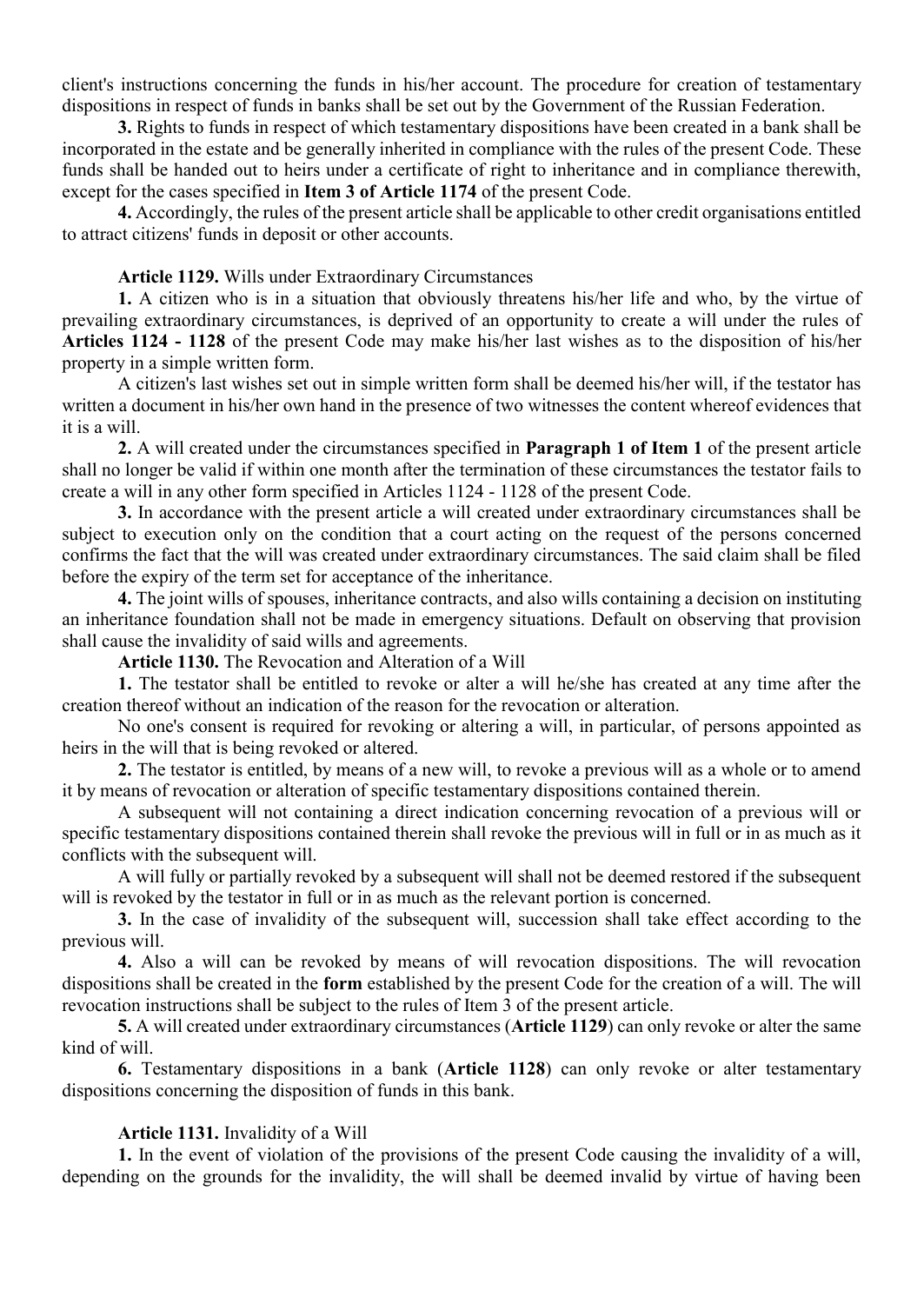recognised as such by a court (a contentious will) or irrespective of such recognition (a will that is null and void).

**2.** A will can be recognised as void by a court at a complaint filed by a person whose rights or lawful interests are violated by the will.

A will shall not be subject to contention before the opening of the inheritance.

The joint will of the spouses may be contested on a claim of any of the spouses while they are alive. After the death of one of the spouses, and also after the death of the surviving spouse the joint will of the spouses may be contested on a claim of the person whose rights or lawful interests have been infringed upon by that will.

**3.** Slips of the pen and other insignificant breaches of the procedure for the creation, signing or attestation of a will shall not serve as grounds for the invalidity of a will if a court has established that they do not affect the construction of the testator's will.

**4.** Both a will and its specific testamentary dispositions can be void. The invalidity of specific dispositions contained in a will shall not be deemed to affect the rest of the will if one can suppose that it would have been included in the will even if the void dispositions were not there.

**5.** The invalidity of a will shall not deprive the persons specified therein as heirs or beneficiaries of the right to succession by operation of law or under another will that is valid.

# **Article 1132.** Construction of Wills

While constructing a will a notary, executor or court shall take into account the literal meaning of the words and expressions contained therein.

If the literal meaning of a provision of a will is vague it shall be established by means of comparison with other provisions and the sense of the will as a whole. In such cases the fullest exercise of the testator's will shall be ensured.

# **Article 1133.** Execution of Wills

Execution of a will shall be effected by heirs under the will, except for cases when its execution is fully or partially effected by the executor of the will (**Article 1134**).

### **Article 1134.** Executor of Wills

**1.** The testator may order the execution of the will by an executor (the executor of the will) whom he has named in the will regardless of whether such person is or is not an heir. The executor of the will may be a citizen or a legal entity.

The testator has the right to replace the executor of the will or to cancel the appointment of the executor of the will at any time (**Article 1130**).

A person's consent to be the executor of the will is expressed by his sign manual on the will itself and if a legal entity is appointed as the executor of the will - in the sign manual of the person who by force of the law has the right to act on behalf of such legal entity without a warrant or in an application enclosed with the will or in an application filed with the notary in the course of one month from the day of the opening of the inheritance.

The person's consent to be the executor of the will may be recalled at any moment before the opening of the inheritance by way of the executor of the will sending notification to the testator and to the notary who has certified the will and after the opening of the inheritance - by way of sending notification to the notary.

**2.** After the opening of an inheritance the court can relieve the executor of the will from his/her duties at the demand of the heirs including of the hereditary fund if there are circumstances testifying to an improper execution of his liabilities by the executor of the will or to the threat of a violation of the legally protected interests of the heirs as a result of the actions (the inaction) of the executor of the will.

# **Article 1135.** The Powers of the Executor of the Will

**1.** The powers of the executor of a will shall be based on the will whereby he/she is appointed as executor and they shall be certified by a certificate issued by a notary.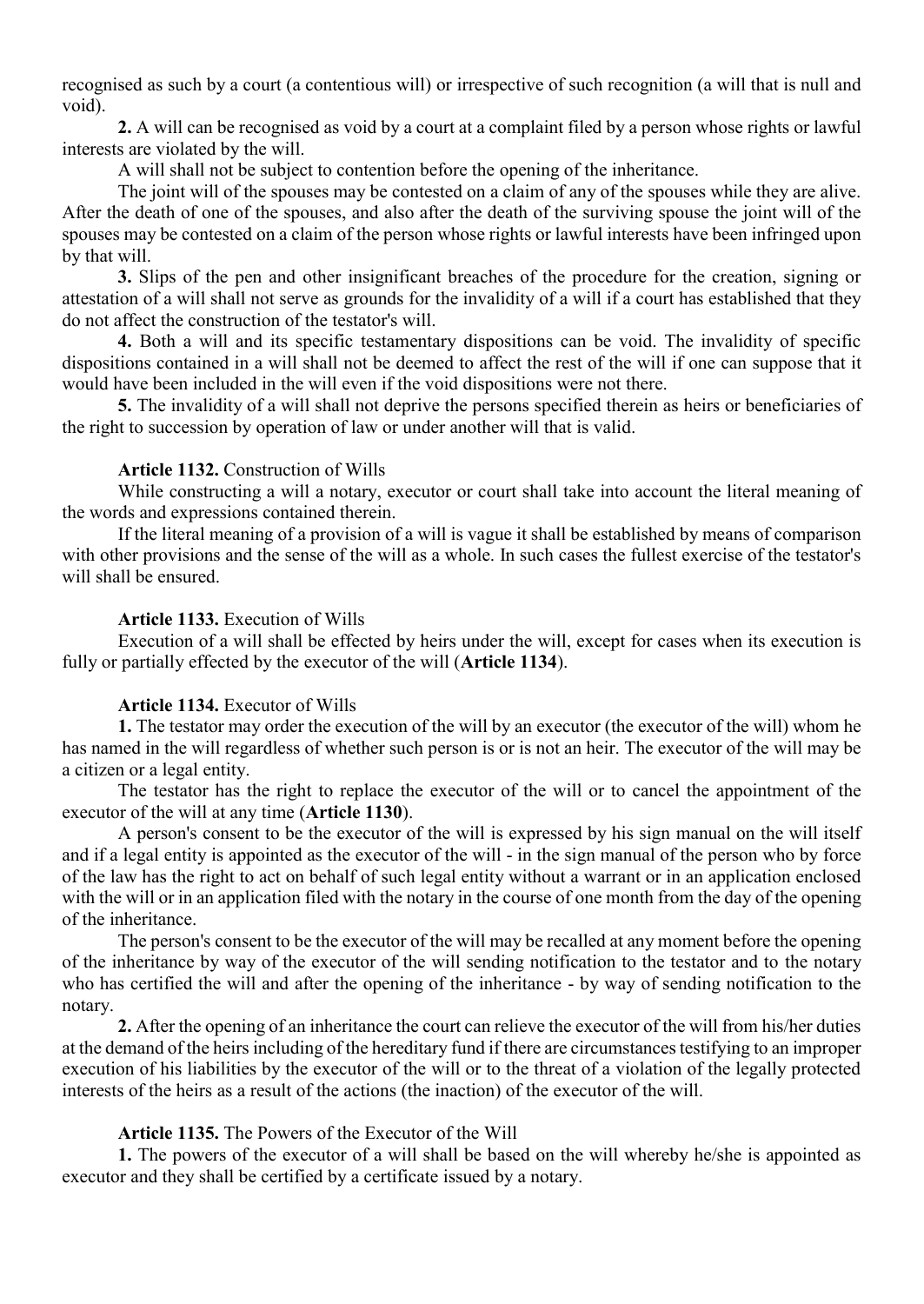**2.** Except as otherwise required by the will, the executor of the will shall take the measures required for executing the will, namely:

1) arrange for the passage of assets of estate to the heirs entitled thereto in compliance with the wishes of the testator expressed in the will and law;

2) to perform in the interest of the heirs on his own behalf all the necessary legal and other actions for the purposes of protecting the inheritance and its management or an absence of the possibility to perform such actions to apply to the notary for the protection of the inheritance.

3) receive the amounts of money owed to the testator and other assets for the purpose of passing them to the heirs, unless the assets are subject to transfer to other persons (**Item 1 Article 1183**);

4) perform testamentary dispositions or demand that heirs perform under testamentary renunciation provisions (**Article 1137**), under provisions whereby they are to execute a duty (**Article 1139**).

**2.1.** The testator may envisage in the will actions which the executor of the will is obliged to perform as well as actions from the performance of which he shall abstain; among other things he has the right to stipulate the liability of the executor of the will to vote in the higher bodies of the corporation in the way indicated in the will. In a will the terms of which envisage the creation of a hereditary fund the testator may also point out the powers of the executor of the will in the performance of the factual and legal actions connected with the creation of the hereditary fund.

**3.** The executor of a will shall be entitled to act in connection with the execution of the will in his own name, in particular, in court, other governmental bodies and institutions.

**4.** When he performs actions for the protection of the hereditary property and for the management thereof the executor of the will shall act in the capacity of a trustee manager (**Article 1173**). The executor of the will may pass the performance of the trustee management to a third party unless this is prohibited in the will.

**Article 1136.** Reimbursement of Expenses Relating to the Execution of a Will

The executor of a will shall be entitled to receive reimbursement from the estate for the necessary expenses incurred in connection with execution of the will and also remuneration at the expense of the estate if there is a provision to this effect in the will.

### **Article 1137.** Testamentary Renunciation

**1.** The testator is entitled to vest in one or several heirs a duty by will or by operation of law the execution of a duty of a property nature for the benefit of one or several persons (beneficiaries) who acquire a right to claim execution of the duty (testamentary renunciation).

A testamentary renunciation shall be established in the will.

A will may contain a testamentary renunciation only.

**2.** The object of the testamentary renunciation can be transferred to a beneficiary into his/her ownership, possession by another right in rem or use of an item incorporated in the estate, transfer to a beneficiary of an item in action incorporated in the estate, acquisition for a beneficiary and transfer thereto of other property, performance of specific work for him/her or the provision thereto of a specific service or the making of periodical payments for his/her benefit etc.

In particular, an heir entitled to a residential house, an apartment or other housing accommodation may be vested by a testator with the duty to grant a right to use this facility or a part thereof to another person for the lifetime of such a person or for another term.

At a subsequent transfer of the title to assets of estate to another person the right of use of such assets granted by a testamentary renunciation shall remain in effect.

**3.** Relationships between a beneficiary (creditor) and an heir vested with the duty of executing a testamentary renunciation (debtor) shall be subject to the provisions of the present Code concerning **liabilities**, except as otherwise required by the rules of the present section and the essence of the testamentary renunciation.

**4.** The right to receive a testamentary renunciation shall be in effect for a three-year term after the date of opening of an inheritance and shall be non-transferable to other persons. However, an alternate beneficiary may be appointed together with a beneficiary in cases when the beneficiary dies before the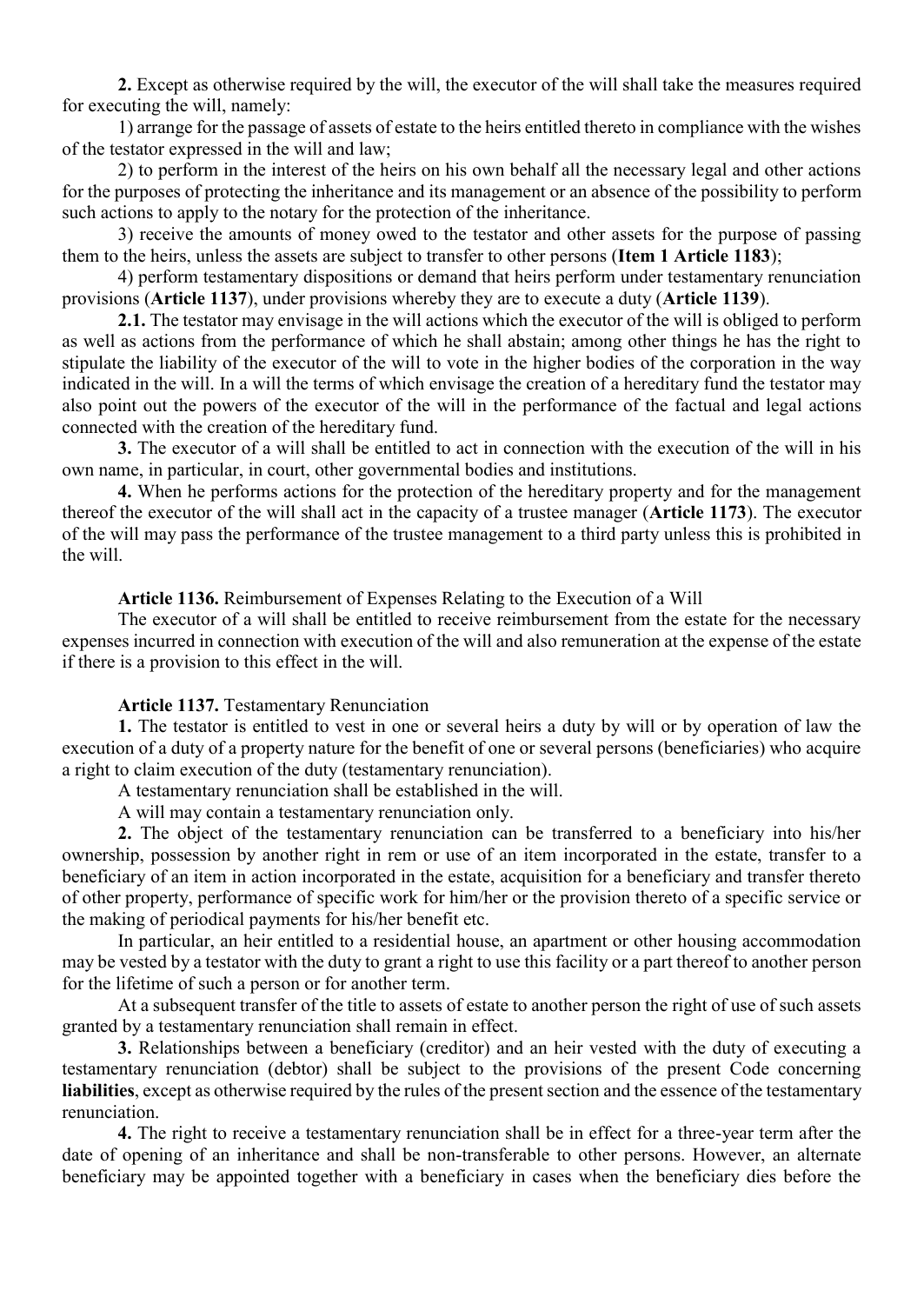opening of the inheritance or simultaneously with the testator or refuses to accept the testamentary renunciation, did not exercise his/her right to receive the testamentary renunciation or is deprived of the right to receive the testamentary renunciation in compliance with the rules of **Item 5 Article 1117** of the present Code.

#### **Article 1138.** Execution of a Testamentary Renunciation

**1.** An heir vested with the duty to execute a testamentary renunciation shall execute it within the limits of the value of the portion of the estate he/she took less the testator's debts relating to the heir.

If an heir vested with the duty to execute a testamentary renunciation is entitled to a compulsory share of the estate, his duty to execute the testamentary renunciation shall be limited to the value of the portion of estate he/she took which exceeds the amount of his/her compulsory share.

**2.** If the duty to execute a testamentary renunciation is vested in several heirs, such a gift shall be an encumbrance on the right of each of them to the estate commensurately to their shares in the estate, except as otherwise required by the will.

**3.** If a beneficiary dies before the opening of the inheritance or simultaneously with the testator or refused to receive a testamentary renunciation (**Article 1160**), had not exercised his/her right to receive the testamentary renunciation within a three-year term after the opening of the inheritance or was deprived of the right to receive the testamentary renunciation in compliance with the rules of **Article 1117** of the present Code, the heir with the duty to execute the testamentary renunciation shall be relieved of the duty, except for cases when an alternate heir has been appointed for this heir.

#### **Article 1139.** Private Purpose Trust

**1.** In a will the testator may vest in one or several heirs a duty by will or by operation of law to commit an action of a property or non-property nature aimed at attaining a commonly beneficial aim or at the achievement of another goal not contradicting the law including an action for the testator's burial in accordance with his will (private purpose trust). Such a duty may also be vested in the executor of a will on the condition that the will allocates a portion of the assets of the estate for the purposes of execution of the private purpose trust.

The testator is also entitled to vest in one or several heirs the duty of upkeeping domestic animals belonging to the testator and also of exercising the necessary supervision and care in respect thereof.

**2.** A private purpose trust whose object is actions of a property nature shall be subject to the rules of **Article 1138** of the present Code.

**3.** Persons concerned, the executor of the will and any of the heirs are entitled to claim in court the enforcement of a private purpose trust, except as otherwise required by the will.

# **Article 1140.** Transfer of the Duty to Execute a Testamentary Renunciation or Private Purpose Trust to Other Heirs

If, as the result of the circumstances specified in the present Code, the portion of the estate due to an heir vested with a duty to execute a **testamentary renunciation** or **private purpose trust** is transferred to other heirs the latter shall execute the testamentary renunciation or private purpose trust, except as otherwise required by the will or law.

### **Article 1140.1.** The Inheritance contract

**1.** The testator has the right to conclude an agreement with any of the persons who can be called upon to inherit (**Article 1116**) with the terms defining the group of heirs and a procedure for transfer of the rights to the testator's property after his/her death to the surviving parties to the agreement or to the surviving third parties who can be called upon to inherit (inheritance contract). The inheritance contract may also contain a clause on the executor and vest in the persons who are party to the inheritance contract and can be called upon to inherit the duty to commit actions of property or non-property nature which do not contravene a law, in particular to make a testamentary trust or private purpose trust.

The consequences envisaged by the inheritance contract may be made to be dependent on the circumstances whose onset has preceded the date of opening of the inheritance about which it was not known at the conclusion of the inheritance contract if they were to occur or not, in particular on the circumstances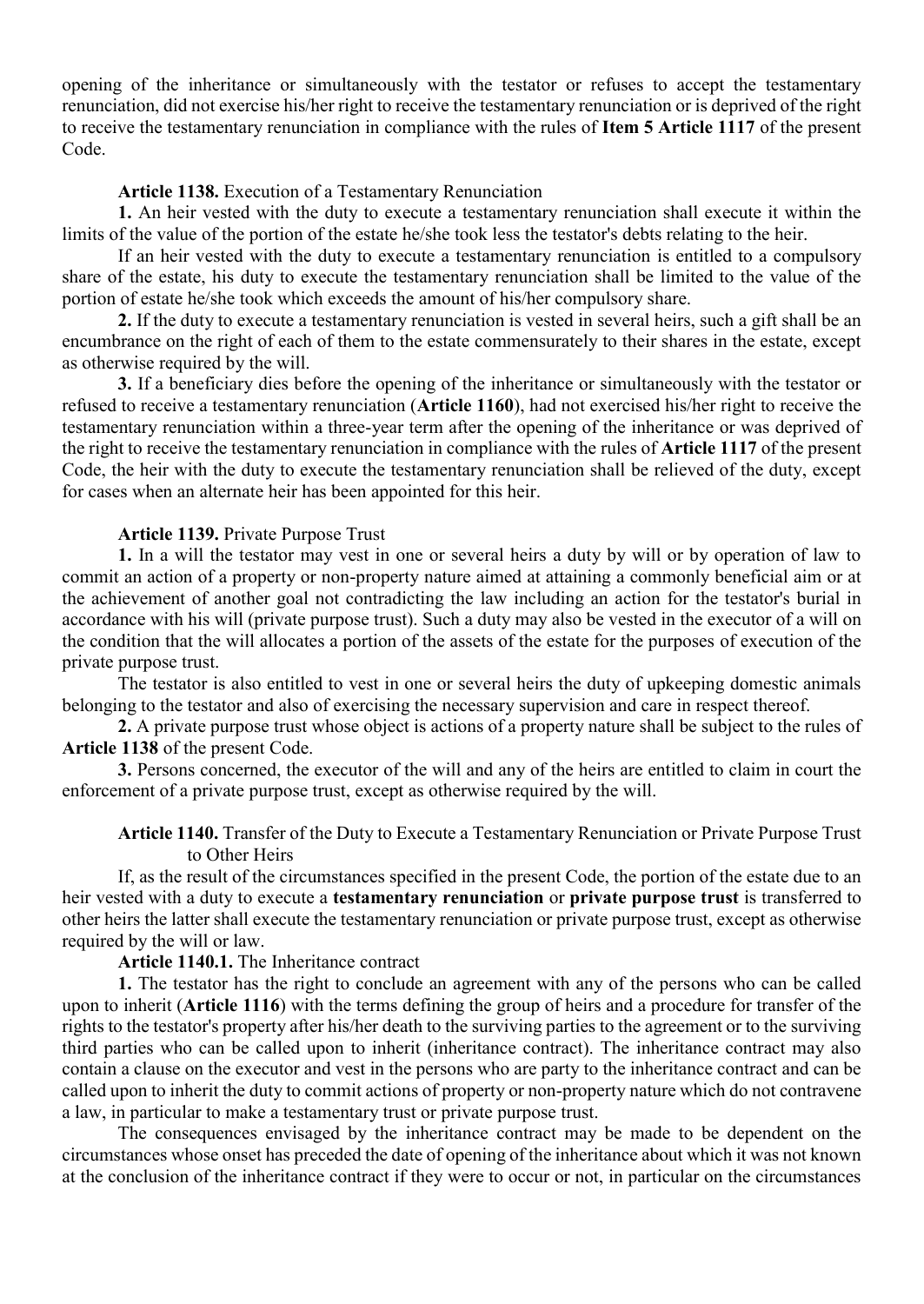fully dependent on the will of one of the parties (**Article 327.1**).

**2.** After the testator's death the following may demand execution of the duties established by the inheritance contract: the heirs, executor the parties to the inheritance contract which have survived the testator or surviving third parties, and also the notary who handles the inheritance case while he/she is executing his/her duties to preserve the inheritable property and to manage such property until the issuance of a certificate of the right of inheritance.

**3.** If a party to the inheritance contract has disclaimed inheritance the agreement shall keep effective in respect of the rights and duties of other parties thereto, if it can be supposed that it would have been concluded even without the inclusion in it of the rights and duties of the party that has disclaimed inheritance.

**4.** The rights and duties of a party to an inheritance contract arising from the inheritance contract are unalienable and non-transferable in another manner.

**5.** The inheritance contract to which spouses are party, and also the persons who may be called upon to inherit from each of the spouses (**Article 1116**) may define a procedure for transfer of rights to the common property of the spouses or the property of each of them in the event of the death of each of them, in particular the one that is simultaneous, to the surviving spouse or to other persons; to designate the property included in the estate of each of the spouses, unless it infringes on the rights of third parties, and also may contain other instructions of the spouses, in particular a clause on appointment of an executor or executors who act in the event of the death of each of the spouses. If such inheritance contract is concluded the spouses are subject to the rules about the testator.

The inheritance contract mentioned in **Paragraph 1** of this item shall become invalid in connection with the divorce before the death of one of the spouses, and also in connection with the marriage's being recognised as invalid.

The inheritance contract mentioned in **Paragraph 1** of this item shall supersede the inheritance contract or the joint will of the spouses made before that.

**6.** The terms of the inheritance contract shall be effective in as much as it does not contravene the rules of this Code concerning the mandatory share in the inheritance (in particular concerning the mandatory share in the inheritance in respect of which the right has come into being after the conclusion of the inheritance contract), and also on the ban on inheritance by unworthy heirs (**Article 1117**). In the case envisaged by **Paragraph 1 of Item 5** of this article the terms of the inheritance contract shall be effective in as much as it does not contravene the rules of this Code concerning the mandatory share in the inheritance when a heir having the right to a mandatory heir's share of at least one of the spouses exists, and also the rules concerning a ban on inheritance by unworthy heirs, if an unworthy heir of at least one of the spouses exists.

If the right to a mandatory share in the inheritance has come into being after the conclusion of the inheritance contract envisaged then the duties of a heir under the inheritance contract envisaged by the inheritance contract shall be reduced pro rata to the reduction of the part of the inheritance he/she is entitled to after the right to a mandatory share in the inheritance gets realised.

**7.** The inheritance contract shall be signed by each of the parties to the inheritance contract, and be notarised. If one of the parties evades the notarisation of the inheritance contract the provisions of Article 165 of this Code shall not be applied.

While attesting the inheritance contract the notary shall do the video recording of the procedure of conclusion of the inheritance contract, unless the parties to the inheritance contract have declared their objections to it.

**8.** The testator has the right to conclude one or several inheritance contracts with one or several persons who can be called upon to inherit.

If one piece of the testator's property has been the subject matter of several inheritance contracts concluded with different persons then in cases when the inheritance is accepted by them the inheritance contract concluded earlier shall be applicable.

**9.** The modification or rescission of the inheritance contract is admissible only while the parties to that agreement are alive by agreement of the parties thereto or under a court's decision in connection with a substantial change in circumstances, in particular in connection with the possibility of calling upon the persons having the right to a mandatory share in the inheritance that has come into being.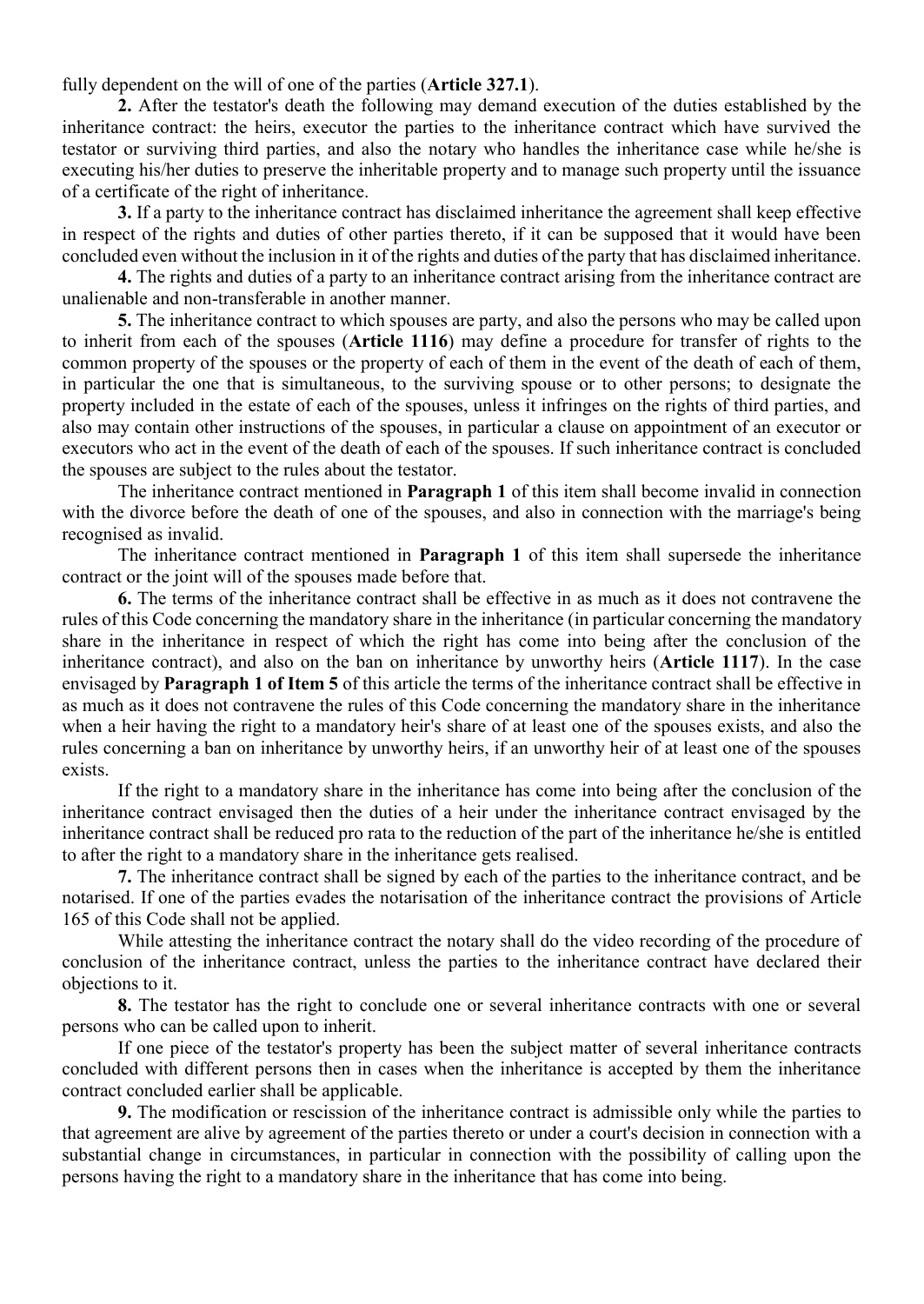**10.** The testator has the right to unilaterally waiver at any time the inheritance contract by means of notifying all the parties to the inheritance contract about such waiver. The notice of waiver by the testator of the inheritance contract is subject to notarisation. The notary that has attested a notice of waiver by the testator of the inheritance contract shall send a copy of that notice within three working days to other parties to the inheritance contract in the procedure envisaged by the legislation on the notarial profession and notarial activity.

The testator that has waived the inheritance contract shall compensate other parties to the inheritance contract for the losses they have incurred in connection with the execution of the inheritance contract by the time of receipt of a copy of the notice of waiver by the testator of the inheritance contract.

Other parties to the inheritance contract have the right to unilaterally waive the inheritance contract in the procedure envisaged by a law or the inheritance contract.

**11.** The inheritance contract may be contested while the testator is alive on a claim of a party to the inheritance contract, and after the opening of the inheritance on a claim of a person whose rights or lawful interests have been infringed upon by that inheritance contract.

**12.** After the conclusion of the inheritance contract the testator has the right to conclude any transactions in respect of the property belonging thereto or otherwise dispose of the property that belongs thereto by his/her own will and in his/her own interest, even if such disposal is going to deprive a person who can be called upon to inherit of the rights to the testator's property. An agreement to the effect of otherwise is null and void.

#### **Chapter 63. Succession by Operation of Law**

#### **Article 1141.** General Provisions

**1.** Legal heirs shall be called upon to inherit in compliance with the priority ranking set out in **Articles 1142 - 1145** and **1148** of the present Code.

The heirs of each next category shall inherit if there are no heirs of the preceding categories, i.e. if there are no heirs of the preceding categories or if neither of them are entitled to inherit or if all of them have been barred from inheritance (**Article 1117**), or deprived of inheritance (**Item 1 Article 1119**), if neither of them have accepted inheritance or if all of them have disclaimed inheritance.

**2.** Heirs of one category shall inherit in equal shares, except for the heirs who inherit by right of representation (**Article 1146**).

#### **Article 1142.** First Category Heirs

**1.** Legal heirs of the first category are the children, spouse and parents of the testator.

**2.** The testator's grandchildren and their issue shall inherit by right of representation.

#### **Article 1143.** Second Category Heirs

**1.** If there are no heirs of the first category the legal heirs of the second category shall be the full and half brothers and sisters of the testator, his grandfather and grandmother both on the side of the father and on the side of the mother.

**2.** The children of full and half brothers and sisters of the testator (nephews, nieces of the testator) shall inherit by right of representation.

### **Article 1144.** Third Category Heirs

**1.** If there are no heirs of the first and second categories the legal heirs of the third category shall be the full and half brothers and sisters of the parents of the testator (uncles and aunts of the testator).

**2.** Cousins of the testator shall inherit by right of representation.

### **Article 1145.** Next Category Heirs

**1.** If there are no heirs of the first, second and third categories (**Articles 1142 - 1144**), the right to inherit by law shall be acquired by the testator's relatives of the third, fourth and fifth degree of kinship who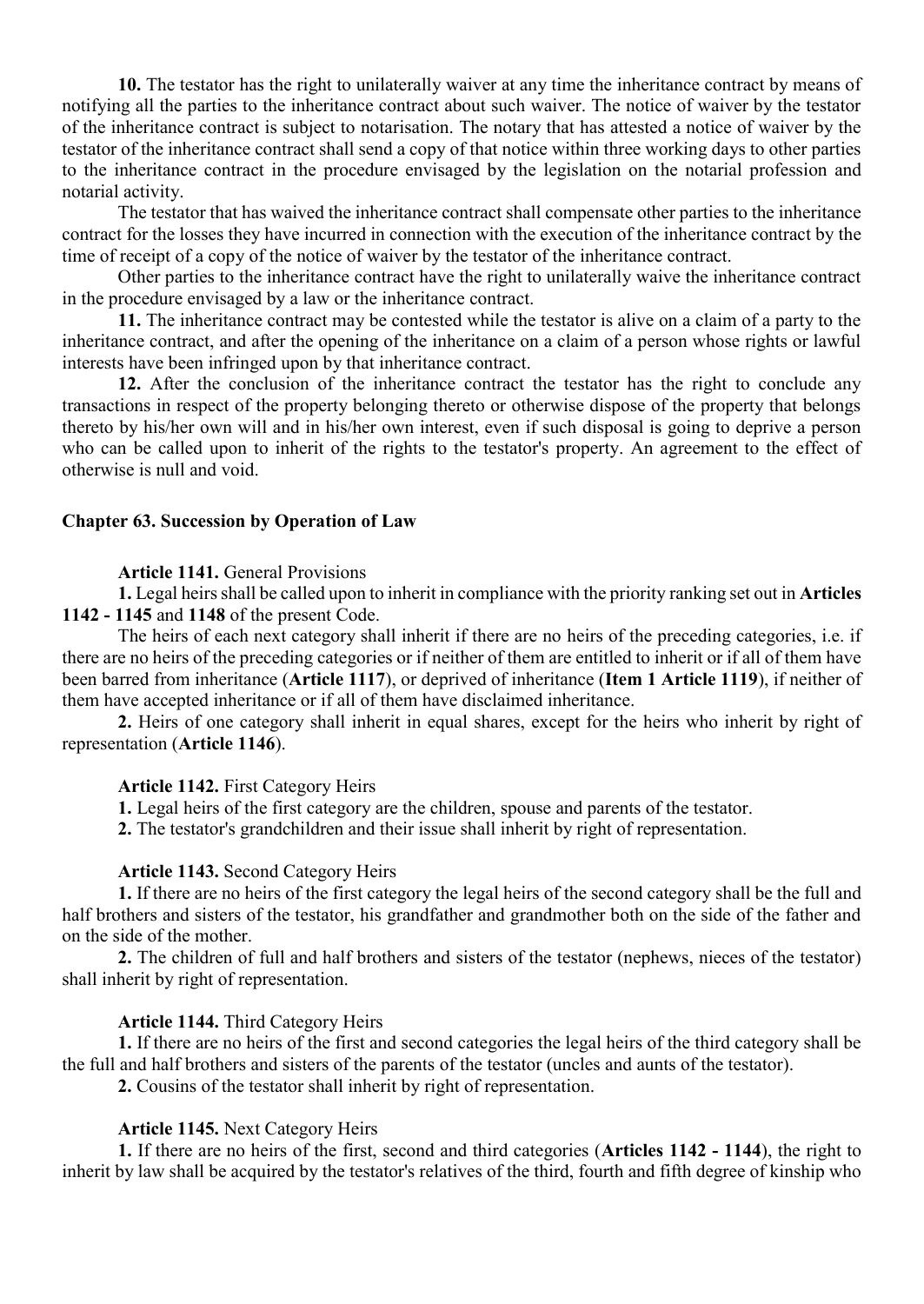do not qualify as heirs of the preceding categories.

The degree of kinship shall be determined by the number of births that separate relatives from each other. The birth of the testator in this case does not count.

**2.** Under Item 1 of the present article the following shall be called upon to inherit:

as heirs of the fourth category: relatives of the third degree of kinship - great grandfathers and great grandmothers of the testator;

as heirs of the fifth category: relatives of the fourth degree of kinship - children of full nephews and nieces of the testator (grandsons and granddaughters once removed) and brothers and full sisters of their grandfathers and grandmothers (grandsons and granddaughters once removed) and full brothers and sisters of their grandfathers and grandmothers once removed);

as the heirs of the sixth category: relatives of the fifth degree of kinship - children of grandsons and granddaughters of the testator once removed (grand grandsons and grand granddaughters once removed), children of his cousins (nephews and nieces once removed) and children of his grandfathers and grandmothers once removed (uncles and aunts once removed).

**3.** If there are no heirs of the preceding categories the following shall be called upon to inherit as heirs of the seventh category by law: stepsons, stepdaughters, the stepfather and the stepmother of the testator.

### **Article 1146.** Succession by Right of Representation

**1.** The share of a legal heir who has died before the opening of the inheritance or simultaneously with the testator (**Item 2 of Article 1114**) shall be passed by right of representation to his relevant issue in the cases specified in **Item 2 of Article 1142**, **Item 2 of Article 1143** and **Item 2 of Article 1144** of the present Code and it shall be divided between them in equal shares.

**2.** The issue of a legal heir who has been deprived of inheritance by the testator (**Item 1 of Article 1119**) shall not inherit by right of representation.

**3.** The issue of an heir who has died before the opening of the inheritance or simultaneously with the testator (**Item 2 of Article 1114**) and who would not have had a right of inheritance under **Item 1 of Article 1117** of the present Code shall not inherit by the right of representation.

### **Article 1147.** Succession by Adopted Children and Adopters

**1.** In the case of succession by operation of law an adopted child and his/her issue on one side and the adopter and his/her relatives on the other side shall qualify as relatives by origin (blood relatives).

**2.** The adopted child and his/her issue shall not inherit by operation of law after the death of the parents of the adopted child and other blood relatives thereof and the parents of the adopted child and other blood relatives thereof shall not inherit by operation of law after the death of the adopted child and his/her issue, except for the cases specified in Item 3 of the present article.

**3.** In cases when under the **Family Code** of the Russian Federation an adopted child retains relations with one of his/her parents or other blood relatives under a court decision the adopted child and his/her issue shall inherit by operation of law after the death of these relatives and the latter shall inherit by operation of law after the death of the adopted child and his/her posterity.

Inheritance under the present item shall not exclude inheritance under **Item 1** of the present article.

### **Article 1148.** Succession by Disabled Dependants of the Testator

**1.** Citizens qualifying as the legal heirs specified in **Articles 1143 - 1145** of the present Code who are disabled as of the date of opening of the inheritance but not included in the category of heirs who are called upon to inherit shall inherit by operation of law together and in equal shares with the heirs of that category if they had been dependants of the testator for at least a one-year term preceding the death of the testator, regardless of whether they resided together with the testator or not.

**2.** Legal heirs shall be deemed citizens not included in the circle of heirs specified in **Articles 1142 - 1145** of the Code but who were disabled when the inheritance was opened who had been dependants of the testator at least for the one-year term preceding the death of the testator and resided together with him/her. If other legal heirs exist they shall inherit together pari passu with the heirs of at category called upon to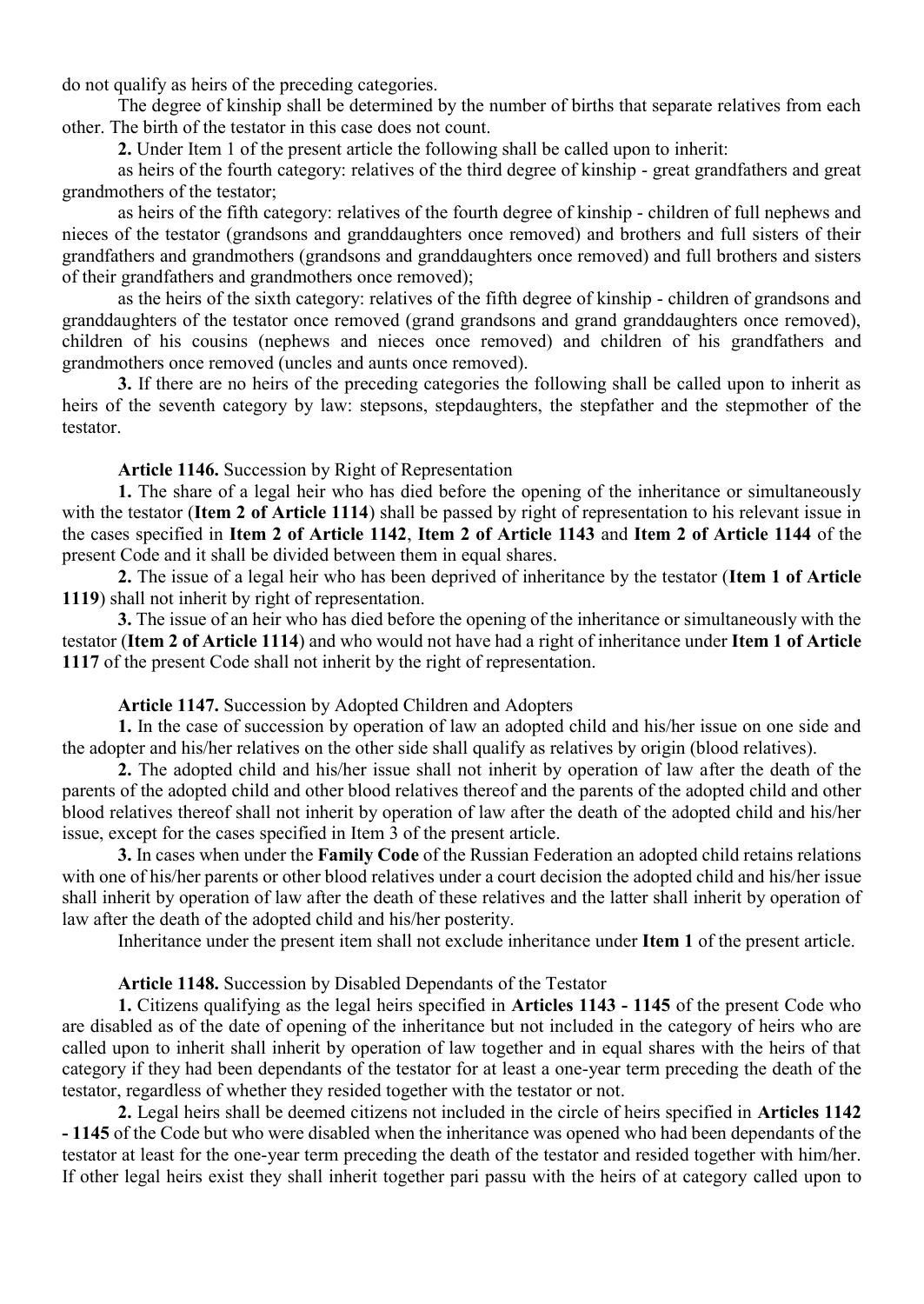inherit.

**3.** If there are no other legal heirs the disabled dependants of the testator shall inherit by themselves as eighth category heirs.

#### **Article 1149.** The Right to a Compulsory Share of Estate

**1.** The minor or disabled children of the testator, his disabled spouse and parents and also the disabled dependants of the testator who are subject to be called upon to inherit under **Items 1** and **2** of Article 1148 of the present Code shall inherit irrespective of the content of the will at least half of the share each of them is entitled to in the case of succession by operation of law (compulsory share), unless otherwise stipulated in this Article.

**2.** The right to a compulsory share in an estate shall be satisfied out of the residual part of the estate even if it is going to diminish the rights of other legal heirs to that portion of estate and if the nonbequeathed part of assets is insufficient to satisfy the right to compulsory share, out of the portion of assets that has been bequeathed.

**3.** Everything that an heir entitled to a compulsory share takes out of the estate on any grounds shall count as part of the compulsory share, including the value of a testamentary renunciation established for the benefit of such an heir.

**4.** If the exercise of a right to a compulsory share of an estate is going to cause the impossibility of passing property to an heir which was not used during the testator's lifetime by an heir entitled to a compulsory share and which had been used by an heir by will as his residential facility (a residential house, apartment, other living quarters, dacha etc.) or used as the main source of means of subsistence (means of labour, a creative studio etc.) the court may cut the size of the compulsory share or refuse to award such a share with due regard to the property status of the heirs entitled to a compulsory share.

**5.** The heir who has the right to an obligatory share and who is a beneficiary of the hereditary fund loses the right to an obligatory share. If such heir declares to the notary maintaining the hereditary case his waiven of all the rights of the beneficiary of the hereditary fund in the course of the time term laid down for the acceptance of the inheritance, he has the right to an obligatory share in conformity with this Article.

If the heir waives the rights of a beneficiary of the hereditary fund, the court may reduce the size of the obligatory share of this heir if the cost of the property due to him as a result of the inheritance significantly differs from the size of the means necessary for the citizen's maintenance while taking into account his reasonable needs and the liabilities he has to third parties as on the date of the opening of the inheritance as well as from an average amount of his expenditures and his life style before the testator's death.

### **Article 1150.** The Rights of a Spouse to Inheritance

The right of inheritance that the surviving spouse of the testator has by will or by operation of law shall not diminish the spouse's right to the portion of property gained during the period of marriage with the testator and deemed their common property. The share of the deceased spouse in this property determined in compliance with **Article 256** of the present Code shall be deemed a part of the estate and it shall pass to the heirs in compliance with the rules established by the present Code.

It may be envisaged otherwise by a joint will of the spouses or an inheritance contract.

#### **Article 1151.** Escheat

**1.** If there are no legal heirs and heirs by will or if none of the heirs has a right to inherit or all heirs have been deprived of their right of inheritance (**Article 1117**) or none of the heirs have accepted the inheritance or all the heirs refused their inheritance and none of them has indicated that the inheritance is waived for the benefit of another heir (**Article 1158**) the decedent's estate shall be deemed escheat.

**2.** The following escheat property located in an appropriate territory shall pass by way of legal succession into the ownership of an urban or rural inhabited locality, municipal district (as regards intersettlement areas) or urban circuit:

# living premises;

land plot, as well as the buildings, structures and other immovable property items located on it; share in common share ownership of the immovable property units cited in Paragraphs Two and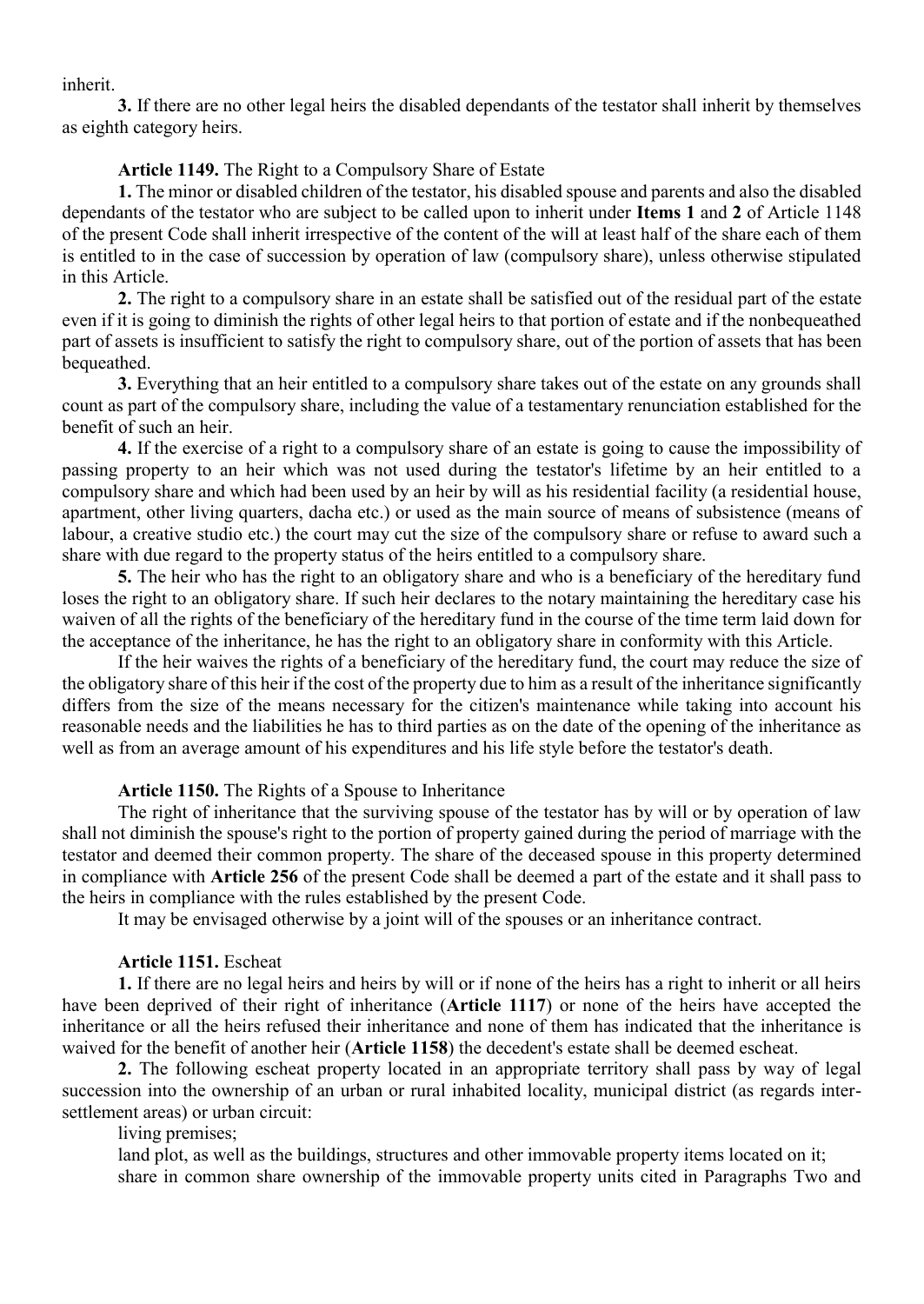Three of this item.

If the cited items are located in the constituent entity of the Russian Federation - the city of federal importance Moscow, St. Petersburg or Sevastopol, they shall pass into the ownership of such constituent entity of the Russian Federation.

The living premises cited in **Paragraph Two** of this item shall be included in the appropriate housing stock for social use.

Other escheat property shall pass by way of legal succession into the ownership of the Russian Federation.

**3.** The procedure for succession and recording of escheat property passing by succession by operation of law into the ownership of the Russian Federation and also the procedure for transferring such property into the ownership of Russian regions or municipal entities shall be set out by a law.

#### **Chapter 64. Acquisition of Inheritance**

**Article 1152.** Acceptance of Inheritance

**1.** To acquire an inheritance an heir shall accept it.

No acceptance is required for the acquisition of escheat property (**Article 1151**).

**2.** The acceptance of a portion of an inheritance by an heir means acceptance of the whole inheritance due to him/her, whatever the nature and the whereabouts thereof.

When an heir is called upon to inherit simultaneously on several grounds (by will and by operation of law or by hereditary transition and as the result of opening an inheritance etc.) the heir may accept an inheritance he is entitled to on one of these grounds, on several of them or on all of them.

No acceptance of inheritance shall be stipulated by conditions or special clauses.

**3.** The acceptance of an inheritance by one or several heirs shall not mean an acceptance of the inheritance by other heirs.

**4.** An accepted inheritance shall be recognised as owned by the heir from the date of opening of the inheritance, irrespective of the time of the actual acceptance and also irrespective of the time of state registration of the heir's rights to assets of an estate where such a right is subject to state registration.

**Article 1153.** The Methods of Accepting an Inheritance

**1.** An inheritance is accepted by means of the heir's filing an inheritance acceptance application or an application for a certificate of the right to the inheritance with a notary or personal representative under law at the place of opening of the inheritance.

If an heir's application is passed to the notary by another person or is mailed the signature of the heir on the application shall be attested by a notary, an official empowered to accomplish notarial actions (**Item 7 of Article 1125**) or a person empowered to attest powers of attorney in compliance with **Item 3 of Article 185.1** of the present Code).

An inheritance can be accepted through a representative if the power of accepting an inheritance is specifically established in powers of attorney. No powers of attorney are required for a personal representative to accept an estate.

**2.** Until and unless the contrary is proven, an heir shall be deemed to have accepted an inheritance if he has committed actions evidencing an actual acceptance of the inheritance, in particular, if the heir:

has commenced possession or administration of assets of the estate;

has taken measures for preserving assets of the estate, protecting it against third parties' encroachments or claims;

has incurred expenses towards maintenance of assets of the estate;

has paid the testator's debts or received from third parties amounts of money payable to the testator.

**3.** The acceptance of the inheritance by the hereditary fund is effected in the procedure stipulated in the **Item 2 of Article 123.20-8** of this Code.

**Article 1154.** The Term for Acceptance of an Inheritance

**1.** An inheritance can be accepted within six months after the date of opening of the inheritance.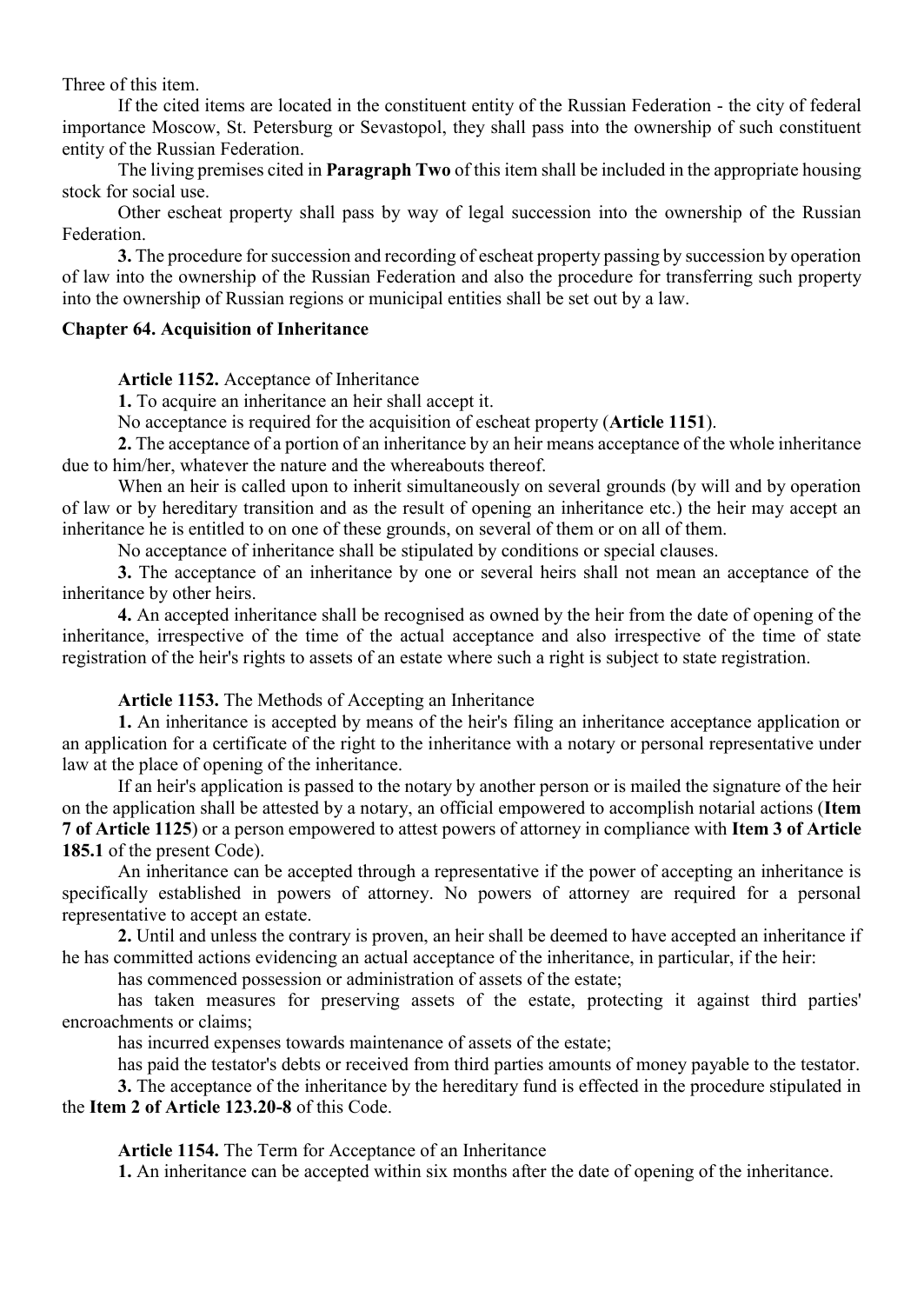If the inheritance is opened on the date of the alleged death of a citizen (**Item 1 of Article 1114**) the inheritance can be accepted within six months after the date when the court decision whereby the citizen is announced dead becomes final.

**2.** If a right of inheritance emerges for other persons as the result of an heir's disclaiming of an inheritance or an heir's disqualification on the grounds established by **Article 1117** of the present Code such person can accept the inheritance within six months after the date of occurrence of their right of inheritance.

**3.** Persons whose right of inheritance occurs only due to an heir's non-acceptance of an inheritance can take the inheritance within three months after the expiry of the term specified in **Item 1** of the present article.

**Article 1155.** Acceptance of an Inheritance upon the Expiry of the Established Term

**1.** At an application filed late by an heir concerning the term set for acceptance of an inheritance (**Article 1154**) the court may reinstate the term and recognise the heir as having accepted the inheritance if the heir did not know and could not have known of the opening of the inheritance or if the heir has missed the term due to other legitimate reasons and on the condition that the heir who missed the term set for acceptance of the inheritance has filed his/her application with the court within six months after the time when the causes/reasons for the lateness ceased to exist.

Having recognised an heir as having accepted an inheritance, the court shall determine the shares of all the heirs in the estate and if necessary shall designate measures for safeguarding the rights of the new heir to his/her entitlement (**Item 3** of the present Article). The certificates of a right of inheritance issued earlier shall be recognised by the court as void.

**2.** An heir can accept an inheritance after the expiry of the term set for the acceptance thereof without resorting to the court if all other heirs who have accepted the inheritance grant their consent thereto in writing. If such a written consent is granted by heirs in the absence of a notary, their signatures on the documents whereby the consent is granted shall be attested in the manner specified in **Paragraph 2 of Item 1 of Article 1153** of the present Code. The heirs' consent shall be deemed grounds for a notary to annul the certificate of right of inheritance issued earlier and to issue a new certificate.

If, under a certificate issued earlier, state registration has been accomplished in respect of a right to immovable property, the notary's decision to annul the certificate issued earlier and the new certificate shall be deemed grounds for amending the state registration records correspondingly.

**3.** An heir who accepts an inheritance after the expiry of the established term in keeping with the rules set out in the present article shall be entitled to take his/her entitlement in compliance with the rules of **Articles 1104**, **1105**, **1107** and **1108** of the present Code which, in the case specified in **Item 2** of the present Article, shall be applicable except as otherwise required by a written agreement concluded by the heirs.

**Article 1156.** The Transfer of a Right to Accept an Inheritance (Hereditary Transition)

**1.** If an heir called upon to inherit by will or by operation of law dies after the opening of the inheritance without having accepted it within the established term, the right of accepting his/her entitlement shall pass to his/her legal heirs, or if all assets of the estate have been left by will, to his/her heirs by will (hereditary transition). The right of accepting an inheritance by way of hereditary transition is not incorporated into the estate left after the death of such an heir.

**2.** The right of accepting an inheritance that belonged to a deceased heir may be exercised by his/her heirs on general terms.

If the portion of the term set for the purposes of inheritance acceptance that remains after the death of an heir is less than three months, the term shall be extended to three months.

Upon the expiry of the term set for inheritance acceptance purposes the heirs of a deceased heir may be recognised by the court as having accepted the inheritance under **Article 1155** of the present Code if the court is of the opinion that the reasons for the lateness are legitimate.

**3.** The right of an heir to accept a portion of inheritance as a compulsory share (**Article 1149**) shall not be transferable to his/her heirs.

**Article 1157.** The Right to Disclaim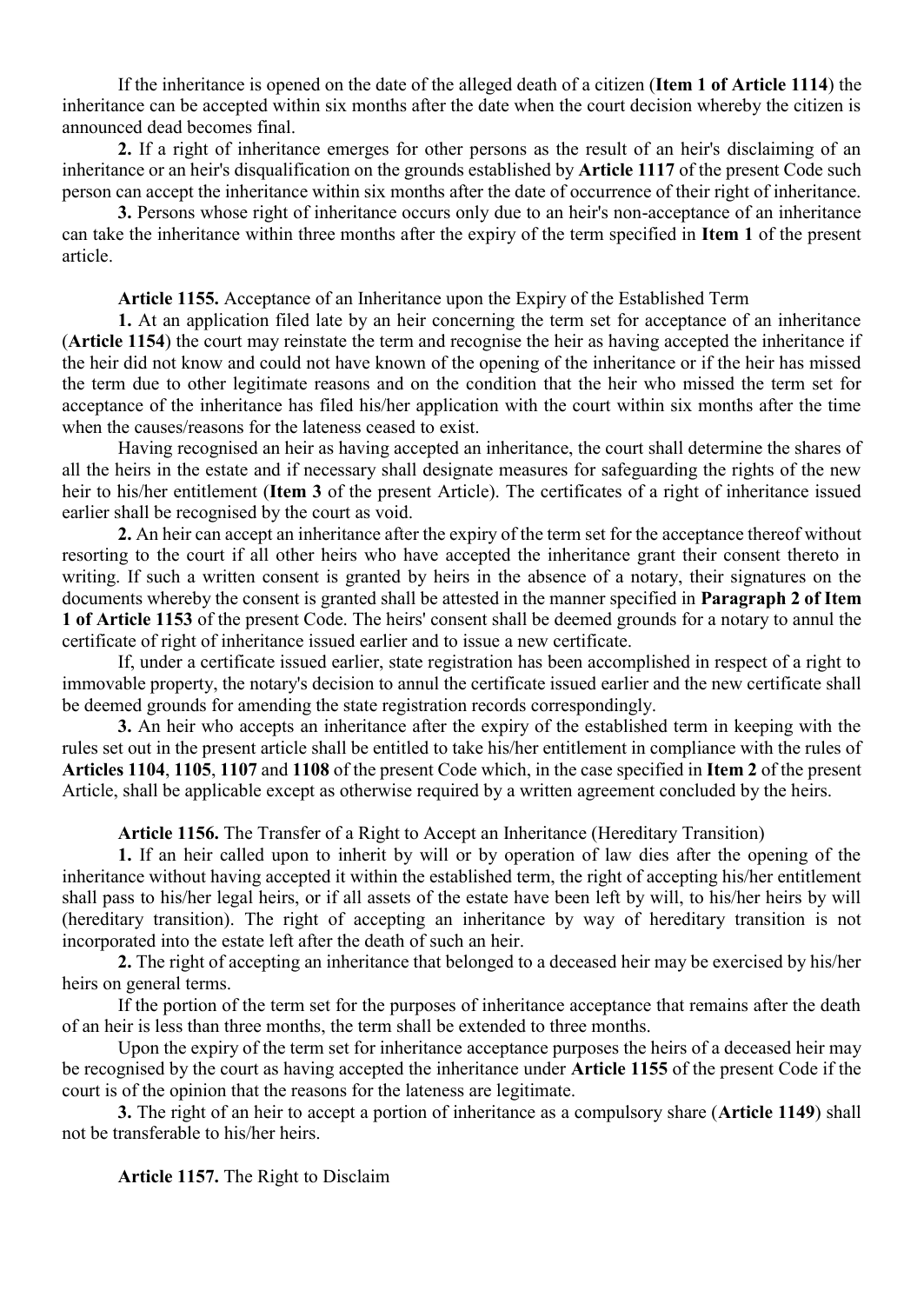**1.** The heir is entitled to disclaim the inheritance he is entitled to for the benefit of other persons (**Article 1158**) or without an indication of a person for whose benefit he rejects the inherited property.

No disclaimer shall be possible in the case of **escheat.**

**2.** The heir is entitled to disclaim the inheritance he is entitled to within the term set for acceptance of inheritance (**Article 1154**), including in cases when he has already accepted the inheritance.

If the heir has committed actions evidencing the actual acceptance of an inheritance (**Item 2 of Article 1153**) a court may recognise him/her as having disclaimed the inheritance at the application of such heir, including after the expiry of the set term if the court finds that the reasons for the lateness are legitimate.

**3.** The disclaiming of an inheritance shall not be subject to alteration or reversed.

**4.** In the case of a minor heir, an heir lacking dispositive capacity or having partial dispositive capacity the disclaiming of an inheritance shall be admitted with the preliminary consent of the body of tutorship and guardianship.

**Article 1158.** Disclaiming an Inheritance for the Benefit of Other Persons and Disclaiming of a Portion of an Inheritance

**1.** A heir is entitled to renounce succession as heir in favour of other persons from among heirs by devise or heirs at law of any turn, regardless of calling to inherit, who are not deprived of inheritance (**Item 1 of Article 1119**), as well as in favour of those who are called to inherit by right of representation (**Article 1146**) or by way of hereditary transition (**Article 1156**).

No disclaimer shall be for the benefit of any of the above persons:

of assets inherited under a will if the whole of the decedent's estate is left by will for heirs appointed by the decedent;

of a compulsory share of an estate (**Article 1149**);

if an alternate heir has been appointed for the heir in question (**Article 1121**);

**2.** No disclaimer shall be for the benefit of persons who are not specified in **Item 1** of the present article.

No disclaimer of inheritance shall be stipulated by conditions or special clauses.

**3.** An heir shall not disclaim a portion of his/her inheritance. However, if an heir is called upon to inherit simultaneously on several grounds (by will, by law or by inheritance transition or as a result of opening of an inheritance etc.) he shall be entitled to disclaim the gift he is entitled to on one of these grounds, on several of them or on all of them.

### **Article 1159.** Methods of Disclaimer

**1.** The disclaimer of an inheritance shall be effected by the heir by means of filing a disclaimer with a notary or official empowered under law to issue certificates of inheritance at the place of opening of the inheritance.

**2.** If a disclaimer is filed with a notary by a person other than the heir or if it is mailed the signature of the heir on such disclaimer shall be attested in the manner established in **Paragraph 2 of Item 1 of Article 1153** of the present Code.

**3.** An inheritance may be disclaimed through a representative if powers to disclaim are established in the powers of attorney. No powers of attorney is required for a legal representative to disclaim an inheritance.

**Article 1160.** Right to Disclaim a Testamentary Renunciation

**1.** The beneficiary is entitled to refuse to accept a trust (**Article 1137**). In this case no trust for the benefit of another person or a trust stipulated by a clause or condition is permitted.

**2.** If the beneficiary is at the same time an heir his/her right specified in the present article shall not depend on his/her right to accept the inheritance or disclaim it.

### **Article 1161.** Increment of Shares of Estate

**1.** If an heir does not accept his/her inheritance, disclaims his/her inheritance without indicating that the disclaimer is for the benefit of another heir (**Article 1158**), does not have the right to inherit or if his/her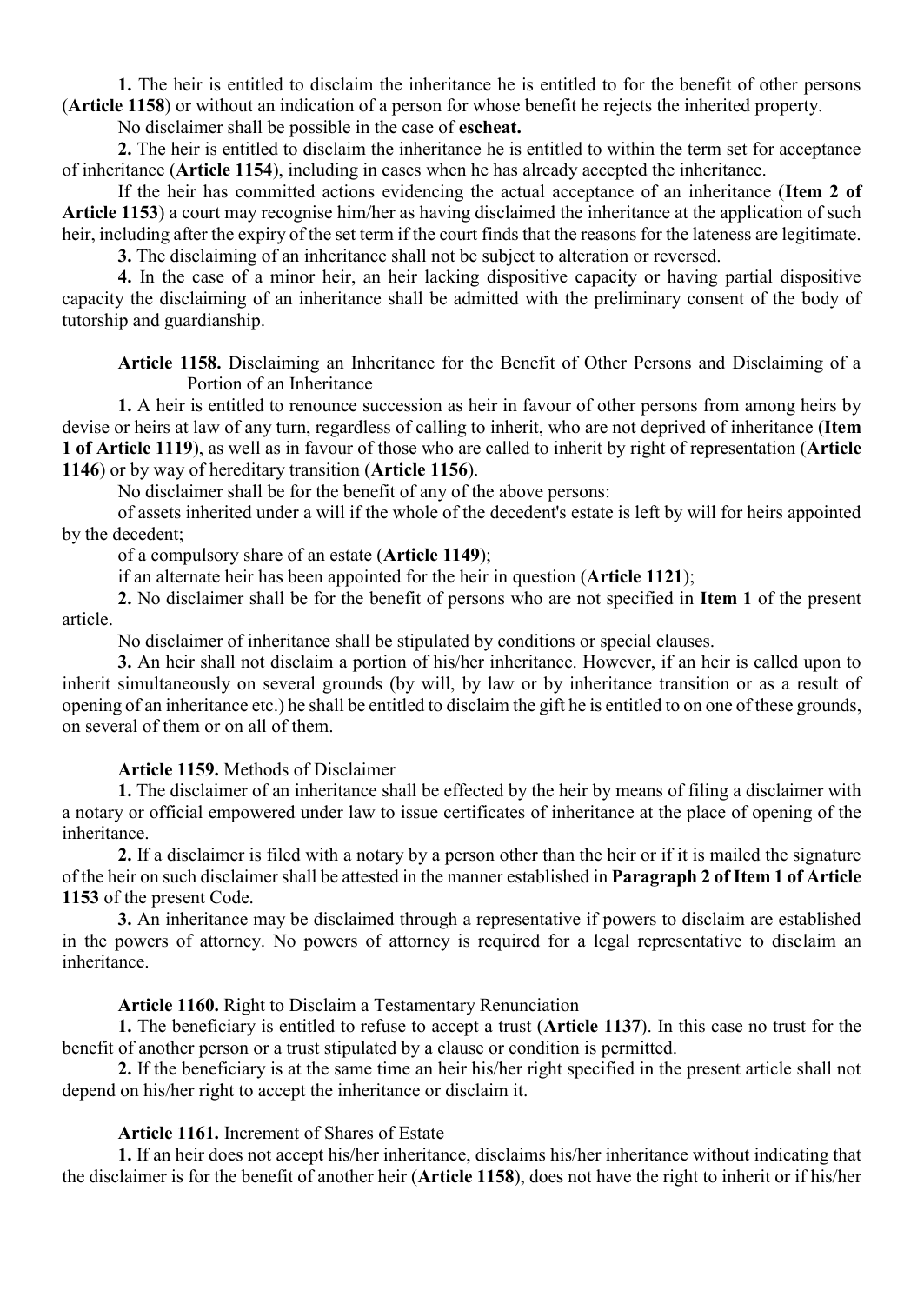right of inheritance is forfeited on the grounds established by **Article 1117** of the present Code or as a result of invalidity of the will the portion of the estate to which such heir would have been entitled shall pass to the legal heirs called upon to inherit, pro rata to their shares of the estate.

However, if the testator has left all property to the heirs he appointed, the portion of the estate to which an heir who disclaimed his/her gift or who was dropped on other specified grounds was entitled shall pass to other heirs by will pro rata to their shares of the estate, except as otherwise required by the will in respect of distribution of that portion of the estate.

**2.** The rules contained in **Item 1** of the present article shall not be applicable if an alternate heir (**Item 2 Article 1121**) has been appointed for the heir who disclaimed his/her gift or who was dropped on other grounds.

### **Article 1162.** Certificate of Right to Inheritance

**1.** A certificate of right to inheritance shall be issued at the place of opening of the inheritance by a notary or an official empowered by law to accomplish such a notarial action.

The certificate shall be issued at the application of an heir. If heirs so wish one certificate may be issued for all the heirs or a separate certificate may be issued to each of the heirs, for the whole of the estate or for specific parts thereof.

The same procedure shall be applicable when a certificate is issued in the case of escheat in compliance with **Article 1151** of this Code in the Russian Federation, a constituent entity of the Russian Federation or municipal entity.

**2.** If, after the issue of a certificate of right to inheritance, assets of the estate are discovered which are not covered by such a certificate, an additional certificate of right to inheritance shall be issued.

#### **Article 1163.** Term for Issue of a Certificate of Right to Inheritance

**1.** A certificate of right to inheritance shall be issued to heirs at any time upon the expiry of six months after the date of opening of the inheritance, except for the cases specified in the present Code.

**2.** In the case of succession both by will and by operation of law a certificate of right to inheritance may be issued before the expiry of six months after the opening of the inheritance if there is reliable information evidencing that there are no other heirs entitled to the inheritance or a portion thereof apart from the persons who have applied for the certificate.

**3.** The issuance of a certificate of right to inheritance shall be suspended by a decision of a court and also in the case of existence of an heir conceived but not yet born.

### **Article 1164.** Heirs' Common Ownership

In the case of succession by operation of law if an estate passes to two or several heirs and in the case of succession by will if an estate is left by will to two or several heirs without an indication of specific assets of the estate to be taken by each of the heirs the estate shall be put into the shared ownership of the heirs as of the time of opening of the inheritance.

Heirs' common ownership of assets of an estate shall be subject to the provisions of **Chapter 16** of the present Code on shared ownership with due regard to the rules set out in **Articles 1165 - 1170** of the present Code. However, in the distribution of an estate the rules of **Articles 1168 - 1170** of the present Code shall be applicable within three years after the opening of the inheritance.

**Article 1165.** Distribution of Decedent's Estate by Agreement between Heirs

**1.** The assets of an estate in the shared ownership of two or several heirs can be divided by agreement between them.

The agreement on distribution of estate shall be subject to the rules of the present Code concerning the form of deals and form of agreements.

**2.** An agreement on distribution of estate incorporating immovable property, in particular, an agreement on devolution of the share of one or several heirs may be concluded by heirs after a certificate of right to inheritance has been issued.

The state registration of heirs' ownership of immovable property being the subject matter of an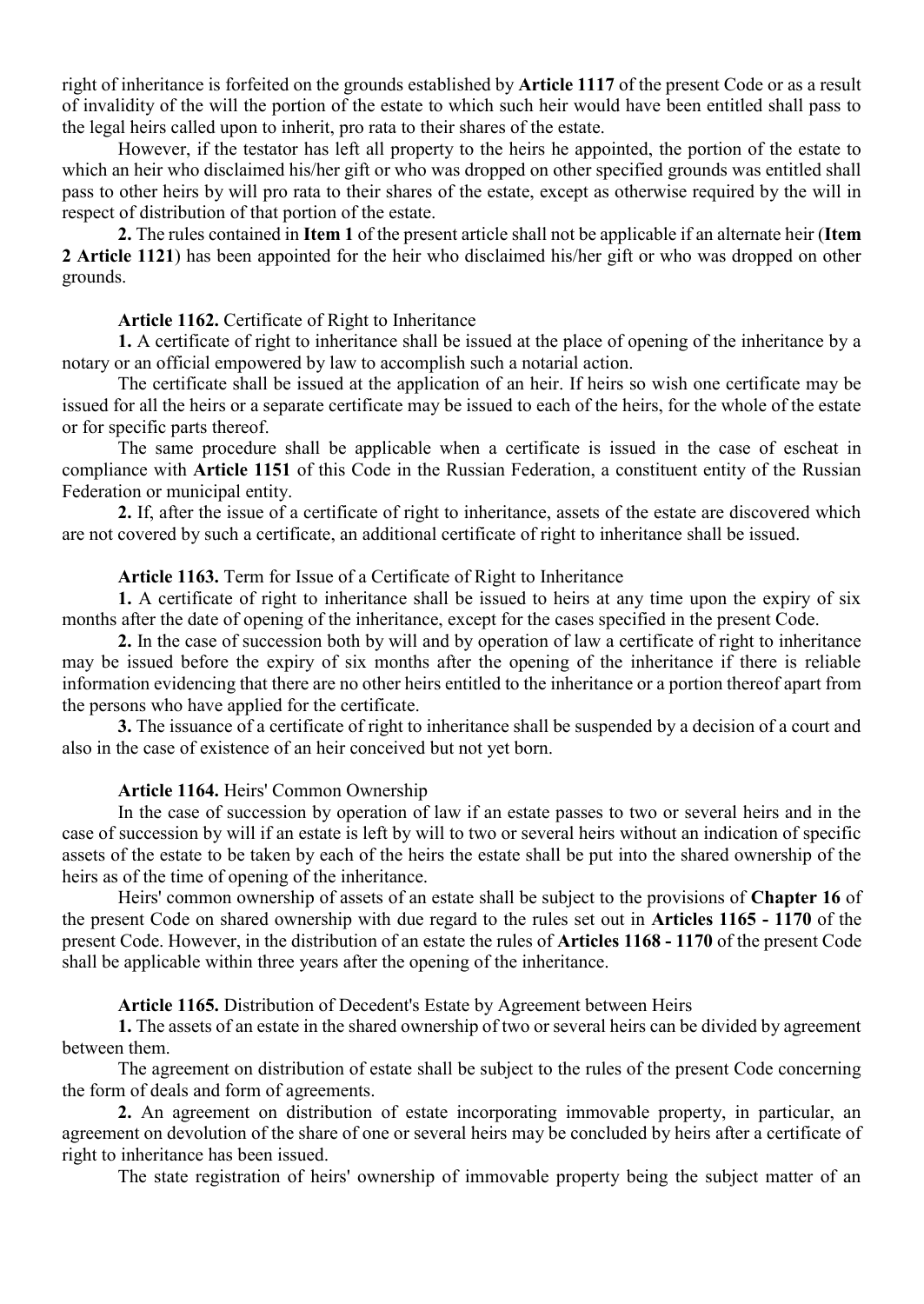agreement on distribution of estate shall be accomplished on the basis of the agreement on distribution of estate and the certificate of a right to an inheritance issued earlier and in cases when the state registration of heirs' rights to immovable property has been accomplished before the heirs entered into the agreement on distribution of the estate, on the basis of the agreement on distribution of the estate.

**3.** A discrepancy between the way an estate is distributed by heirs in an agreement they concluded and the shares of the estate to which the heirs are entitled as specified in the certificate of right to inheritance shall not cause refusal of state registration of their rights to the immovable property received as the result of distribution of the estate.

**Article 1166.** Safeguarding the Interests of a Child in the Case of Distribution of an Estate

If there is an heir who has been conceived but not yet born, distribution of an estate shall be accomplished only after the birth of such an heir.

**Article 1167.** Safeguarding the Lawful Interests of Minors, Citizens Lacking Dispositive Capacity or Having Limited Dispositive Capacity in the Distribution of an Estate

If among the heirs there are minor citizens, citizens without dispositive capacity or having a limited dispositive capacity an estate shall be distributed in compliance with the rules of **Article 37** of the present Code.

For the purpose of safeguarding the lawful interests of the said heirs the tutorship and guardianship body shall be notified of the drawing up of an agreement on distribution of the estate (**Article 1165**) and of a court hearing a case of distribution of the estate.

**Article 1168.** Right in Rem Relating to an Indivisible Item in Distribution of an Estate

**1.** An heir who had a right of shared ownership together with the testator in respect of an indivisible item (**Article 133**), the share in the right of which is incorporated in the estate, shall have a preferential right to obtain as his/her share of the estate the item that was in common ownership, over the heirs who had not been party to the common ownership before, irrespective of their having used the item or not.

**2.** An heir who had been permanently using an indivisible item (Article 133) incorporated in an estate shall have a preferential right to obtain this item as his/her share in the estate, over the heirs who had not been using the item and had not been party to the common ownership thereof.

**3.** If an estate incorporates living accommodation (a residential house, apartment etc.) which cannot be physically divided, the heirs who had been residing in the housing accommodation as of the date of opening of the inheritance and who do not have other living accommodation shall have the right to enjoy preferential treatment in cases of distribution of the estate over other heirs not being owners of the living accommodation incorporated in the estate in obtaining this living accommodation as their shares of the estate.

**Article 1169.** Preferential Right to Ordinary Household Articles in Distribution of an Estate

In the case of distribution of an estate an heir who had been residing as of the date of opening of an inheritance together with the testator shall have a preferential right to obtain household articles as his/her share of the estate.

**Article 1170.** Compensation for a Mismatch between the Received Assets of an Estate and the Share in the Estate

**1.** A mismatch between the assets of the estate claimed by an heir by a preferential right under **Articles 1168** or **1169** of the present Code and the heir's share of the estate shall be eliminated by means of his/her transferring other assets of the estate to other heirs or by the provision of another compensation, including disbursement of the relevant amount of money.

**2.** Except as otherwise required by an agreement between all the heirs, the exercise of a preferential right by any of them shall be possible after the provision of relevant compensation to other heirs.

**Article 1171.** Preservation of an Estate and Administration of an Estate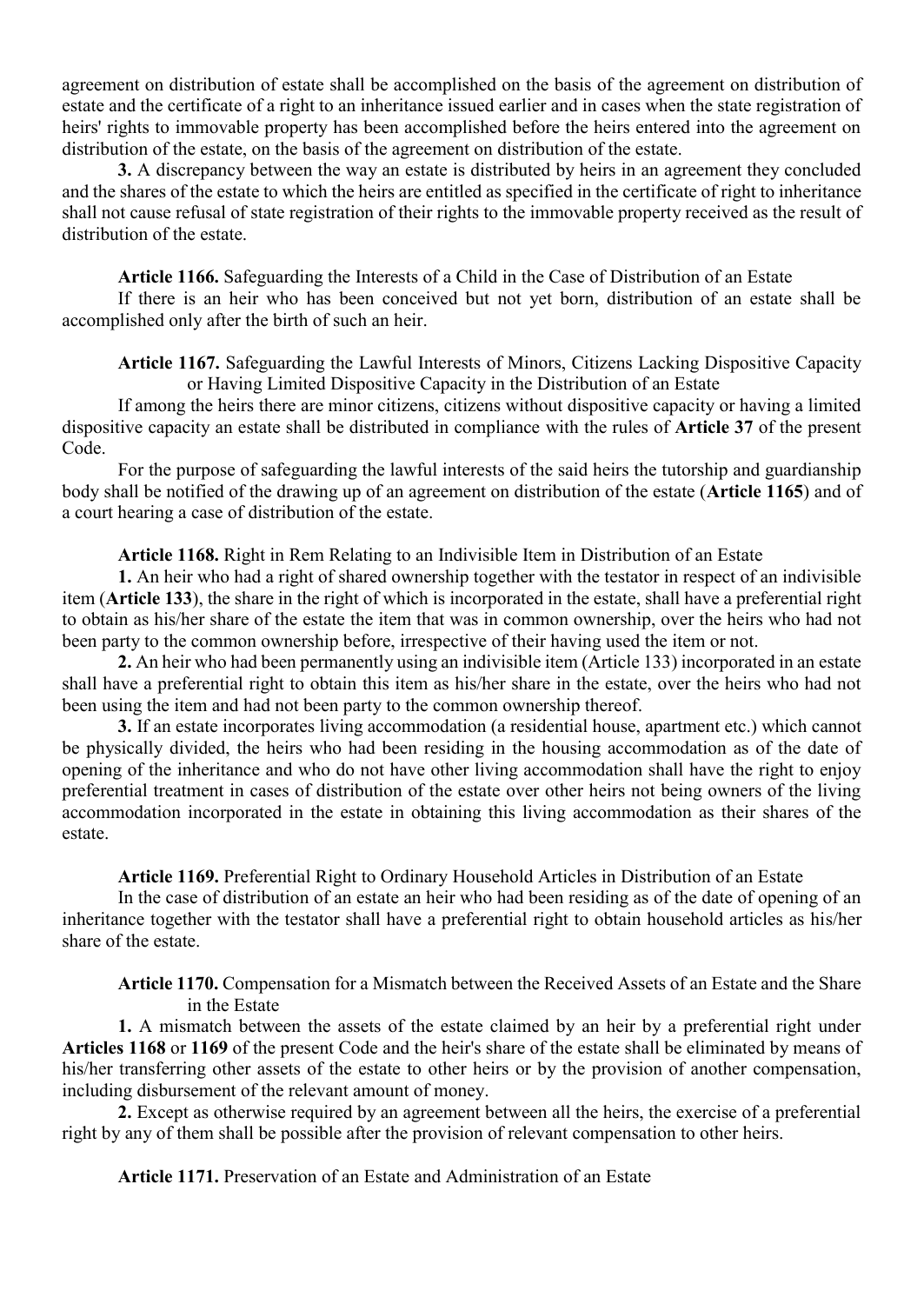**1.** For the purpose of safeguarding the rights of heirs, beneficiaries and other persons concerned the executor of a will or the notary at the place where an inheritance is opened shall take the measures specified in **Articles 1172** and **1173** of the present Code as well as other necessary measures for preservation and administration of the estate.

**2.** The notary shall take measures for preservation and administration of the estate at the application of one or several heirs, the executor of the will, a local government body, the tutorship and guardianship body or other persons acting in the interests of preservation of the estate. If an executor of the will has been appointed (**Article 1134**) the notary shall take measures for preservation and administration of the estate in agreement with the executor.

The executor of the will shall take measures for the preservation and administration of the estate on his own or at the request of one or several heirs.

**3.** For the purpose of ascertaining the subject matter of an inheritance and preserving it banks, other credit institutions and other legal entities shall inform the notary, at the notary's request, of the information they have concerning assets belonging to the testator. The information so obtained shall be passed by the notary only to the executor of the will and to the heirs.

**4.** The notary shall take measures for preservation and administration of the estate within a term set by the notary with due regard to the nature and value of the estate and also the time required for the heirs to commence owning their inheritance.

The executor of the will shall take measures for the preservation and administration of the estate within the term required for executing the will.

**5.** In cases when assets of the estate are located in different places, the notary at the place where the inheritance has been opened shall forward instructions on the preservation and administration of the assets of the estate to a notary at the place where the relevant portion of the assets is located, via the territorial agencies of the federal executive body exercising law enforcement functions and functions of control and supervision in the notarial field. If the notary at the place of opening of the inheritance knows who should take measures for the preservation of the estate, such instructions shall be forwarded to the relevant notary or official.

**6.** The procedure for preservation and administration of an estate, in particular, the procedure for drawing up an inventory of the estate shall be determined by the legislation on notaries. The **maximum limits** on remuneration payable under an agreement of custody of estate and agreement of trust of estate shall be set by the Government of the Russian Federation.

**7.** In cases when a right to accomplish notarial actions is granted under law to officials of local government bodies and officials of consular institutions of the Russian Federation the necessary measures for preservation and administration of an estate can be taken by the relevant official.

#### **Article 1172.** Measures for Preservation of the Estate

**1.** For the purpose of preserving an estate the notary shall draw up an inventory of the estate in the presence of two witnesses qualifying under the criteria established in **Item 2 of Article 1124** of the present Code.

The executor of the will, heirs and in relevant cases representatives of the tutorship and guardianship body can be in attendance when an inventory of estate is being drawn up.

At the request of persons specified in Paragraph 2 of the present item, the estate shall be valued by agreement of the heirs. If no agreement is made the estate or the portion thereof not covered by a valuation agreement shall be valued by an independent appraiser at the expense of the person who has demanded the valuation of the estate, with these expenses later being distributed among the heirs pro rata to the value of the assets of the estate received by each of them.

**2.** Money in cash incorporated in the estate shall be deposited with the notary and foreign currency valuables, precious metals and stones, articles made from them and securities that do not require management shall be handed over to a bank into the custody thereof under an agreement in compliance with **Article 921** of the present Code.

**3.** If its has come to the notary's knowledge that the estate includes weapons he shall notify about it the federal executive body authorised in the sphere of circulation of weapons, or its territorial body.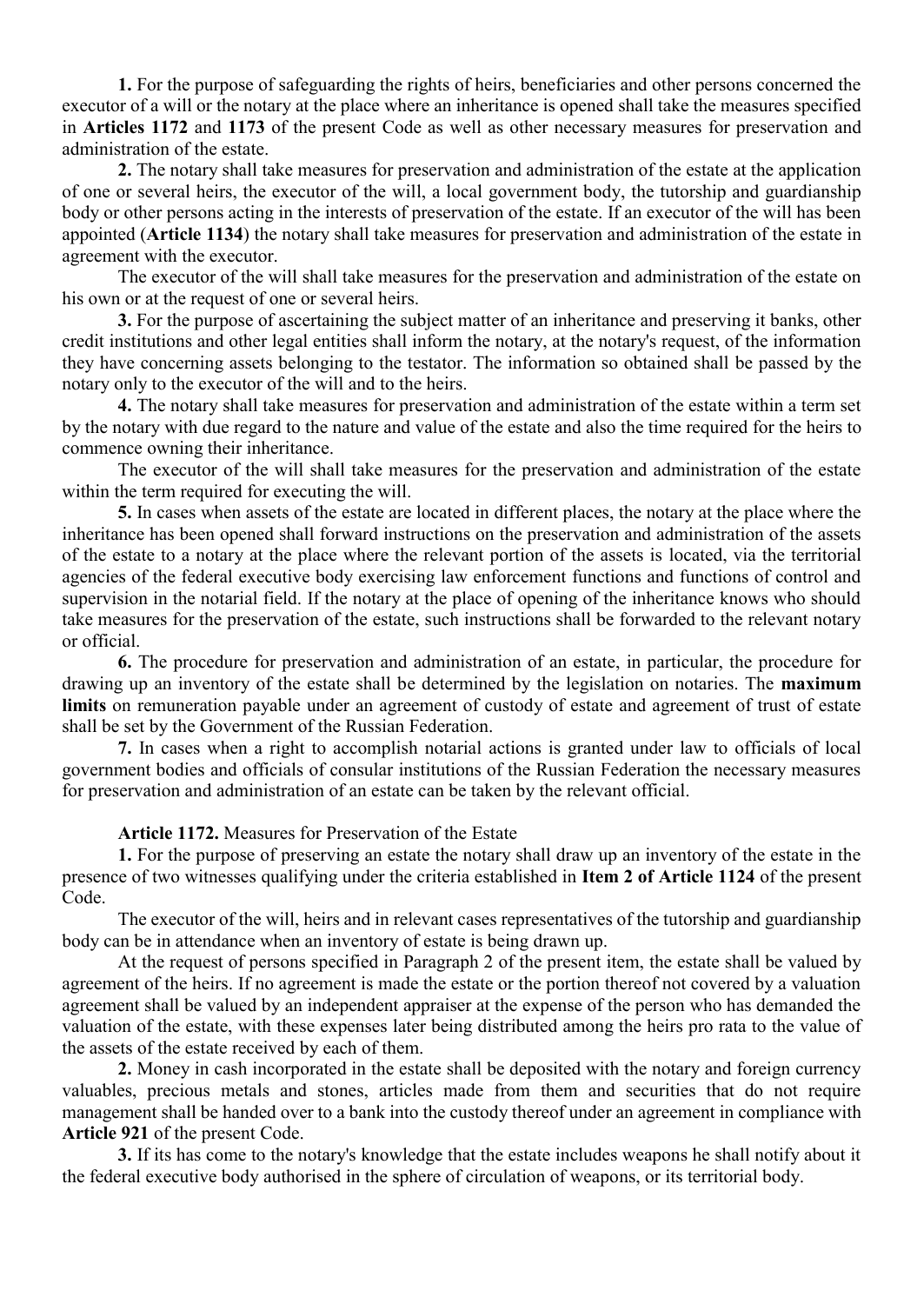**4.** Assets incorporated in the estate but not specified in **Items 2** and 3 of the present article, if they do not require management, shall be passed by the notary under an agreement to an heir into the custody thereof, or if they cannot be passed to an heir, to another person at the notary's discretion.

In the case of succession by a will whereby an executor of the will is appointed, the executor of the will shall be responsible for the custody of the said assets of estate on his own or by means of entering into a custody agreement with an heir or another person chosen at the discretion of the notary.

#### **Article 1173.** Trustee Management of the Hereditary Property

**1.** If in the composition of the inheritance there is property requiring not only protection but also management (an enterprise, a share in the authorised (pooled) capital of a corporate legal entity, securities, exclusive rights and such like), the notary shall conclude a contract for the trustee management of this property in conformity with **Article 1026** of the given Code in the capacity of the founder of the trustee management.

Before the conclusion of a contract for the trustee management of the hereditary property an independent assessor shall estimate that part of the property which is handed over into the trustee management. The outlays on carrying out the estimation shall be considered those made on the protection of the inheritance and on its management (**Article 1174**).

**2.** If the succession is effected by the will in which the executor of the will is appointed, the latter shall be seen as the trustee manager of the hereditary property from the moment of his giving his consent to be the executor of the will (**Article 1134**).

**3.** The trustee management of the hereditary property is effected for the purposes of preserving this property and of increasing its value.

A beneficiary under the contract for trustee management of the hereditary property is not appointed with the exception of the case when the testamentary refusal is effected supposing its execution in favour of a certain person for the period of the performance of actions aimed at the protection of the hereditary property and at its management. In such a case the recipient of the refusal shall be appointed as the beneficiary.

The trustee manager of the hereditary property has no right to fulfil the liabilities of the testator at the expense of the property handed over into his trustee management until the issue to one of the heirs of the certificate for the right to the property with the exception of the cases when the trustee management contract or the will stipulates the trustee manager's liability to recompense the outlays pointed out in **Article 1174** of this Code at the expense of the property handed over into trustee management.

**4.** At the performance of actions aimed at the protection of the hereditary property and at its management in the cases when the testator's will contains his orders on the issues of the management of the inheritance, the trustee manager and the executor are obliged to act in accordance with such testator's orders; they are also obliged to vote in the corporation's higher bodies in the way which indicated in the will.

**5.** The notary implementing the powers of the founder of the trustee management under a trustee management contract is obliged to control the fulfilment of his liabilities by the trustee manager at least once in two months. If he exposes a violation of his liabilities by the trustee manager, the notary has the right to cancel the trustee management contract unilaterally, to demand that the trustee manager present a report and to appoint a new trustee manager.

**6.** A person satisfying demands pointed out in **Article 1015** of this Code may be appointed as the trustee manager under a contract, including the supposed heir who may be appointed with the consent of other heirs revealed at the moment of the appointment of the trustee manager and if they object to it - on the grounds of a court decision.

**7.** If the hereditary property is handed over to several trustee managers, each of them has powers in the management of the hereditary property unless the contract for the trustee management or the will has envisaged that the trustee managers shall exercise these liabilities jointly. If divergences of opinion arise among the trustee managers about their exercising the rights and fulfilling the liabilities, the notary is obliged to cancel the trustee management contract signed with such managers, to demand that the trustee managers present reports and to appoint a new trustee manager or new trustee managers.

**8.** A contract for the trustee management of the hereditary property may be concluded for a time term not exceeding five years. In any case as at the moment of the issue of a certificate for the right to the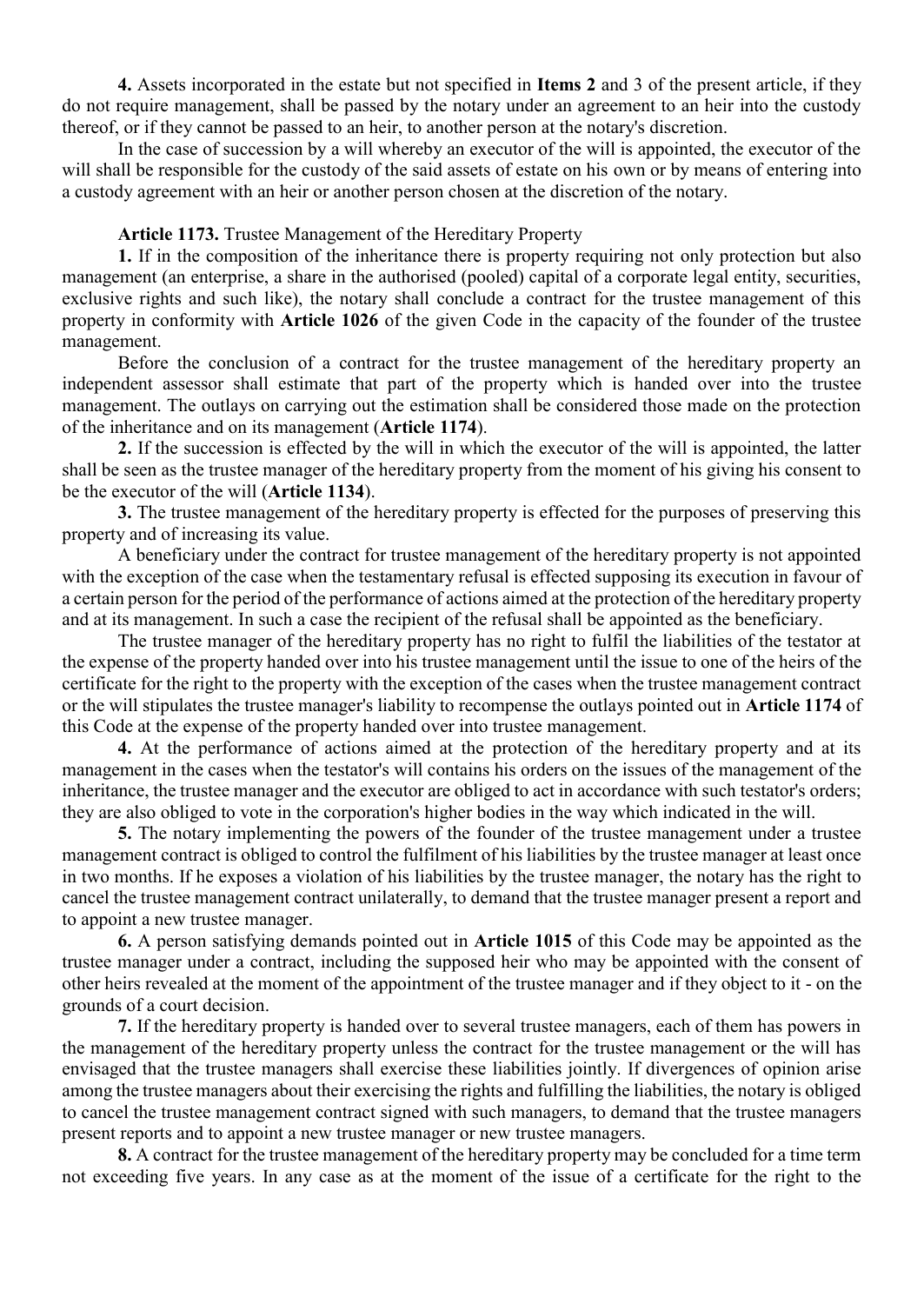inheritance to at least one of the heirs, if such certificate indicates property which is the object of the trustee management or if such certificate is issued with respect to the entire property of the testator in whatever it is expressed and wherever it is located the rights and the liabilities of the trustee management's founder shall pass to such heir (to such heirs). The notary who has founded the trustee management is relieved of fulfilment of the founder's liabilities. The heir who has received the certificate for the right to the inheritance has the right to stop the trustee management and to demand that the trustee manager hand over the property which was in his management, the rights to which have passed to this heir and to submit a report on the trustee management.

If the heirs do not present the demand for handing over the property which was in trustee management, the trustee management contract is seen as extended for five years while the trustee management may be stopped on the grounds stipulated in **Article 1024** of this Code.

**Article 1174.** Reimbursement of Expenses Incurred Due to the Death of the Testator and Expenses Towards Preservation and Administration of the Estate

**1.** The necessary expenses incurred due to the pre-death illness of the testator, decent funeral expenses, including the necessary expenses incurred as payment for the place of burial of the testator, estate preservation and administration expenses and also testamentary expenses shall be reimbursable out of the decedent's estate within the value thereof.

**2.** Claims for reimbursement of the expenses specified in Item 1 of the present article may be presented to heirs which have accepted their inheritance and, before the acceptance of an inheritance, to the executor of the will or satisfied at the expense of the estate.

Such expenses shall be reimbursed before the repayment of debts to creditors of the testator and within the limits of value of the portion of the estate taken by each of the heirs. In such cases expenses incurred in connection with the testator's illness and funeral shall rank as first category, estate preservation and administration expenses as second category and testamentary expenses as third category.

**3.** Any amounts of money owned by the testator, including bank deposits and accounts, may be used to bear the testator's decent funeral expenses.

The banks having in their deposits or accounts the testators' money shall provide it at the notary's decision to the person specified in the decision for the purpose of making payment towards these expenses.

An heir to whom amounts of money in the testator's deposit or any other bank account have been left by will, including in cases when they were left by means of testamentary instructions in a bank (**Article 1128**), shall be entitled at any time before the expiry of six months after the opening of the inheritance to receive amounts of money required for the funeral of the testator from the testator's deposit or bank account.

The amount of money handed out by the bank in keeping with the present item for funeral purposes to an heir or a person indicated in the notary's decision shall not exceed one hundred thousand roubles.

The rules of the present item shall be correspondingly applicable to other credit organisation entitled to accept citizens' funds in deposit and other accounts.

**Article 1175.** Heirs' Liabilities for the Testator's Debts

**1.** Heirs who have accepted their inheritance shall be liable together for the debts of the testator (**Article 323**).

Each of the heirs shall be liable for the testator's debts within the limits of the value of the inheritance he/she receives.

**2.** An heir who has accepted his/her inheritance by way of hereditary transition (**Article 1156**) shall be liable for the testator's debts within the limits of the value of the inheritance and the inheritance shall not be levied with the debts of the heir from whom he/she acquired the right to the inheritance.

**3.** The the stator's creditors are entitled to present their claims to heirs who have accepted their inheritance within the statutory limitation term set for the relevant claims. Until the acceptance of the inheritance creditors' claims may be presented to the hereditary property for the purposes of the preservation of which the executor of the will or the notary shall be invited to participate in the case. In the latter case a court shall suspend consideration of the case until the time when the estate is distributed among the heirs or passed under **Article 1151** of this Code to the Russian Federation, a constituent entity of the Russian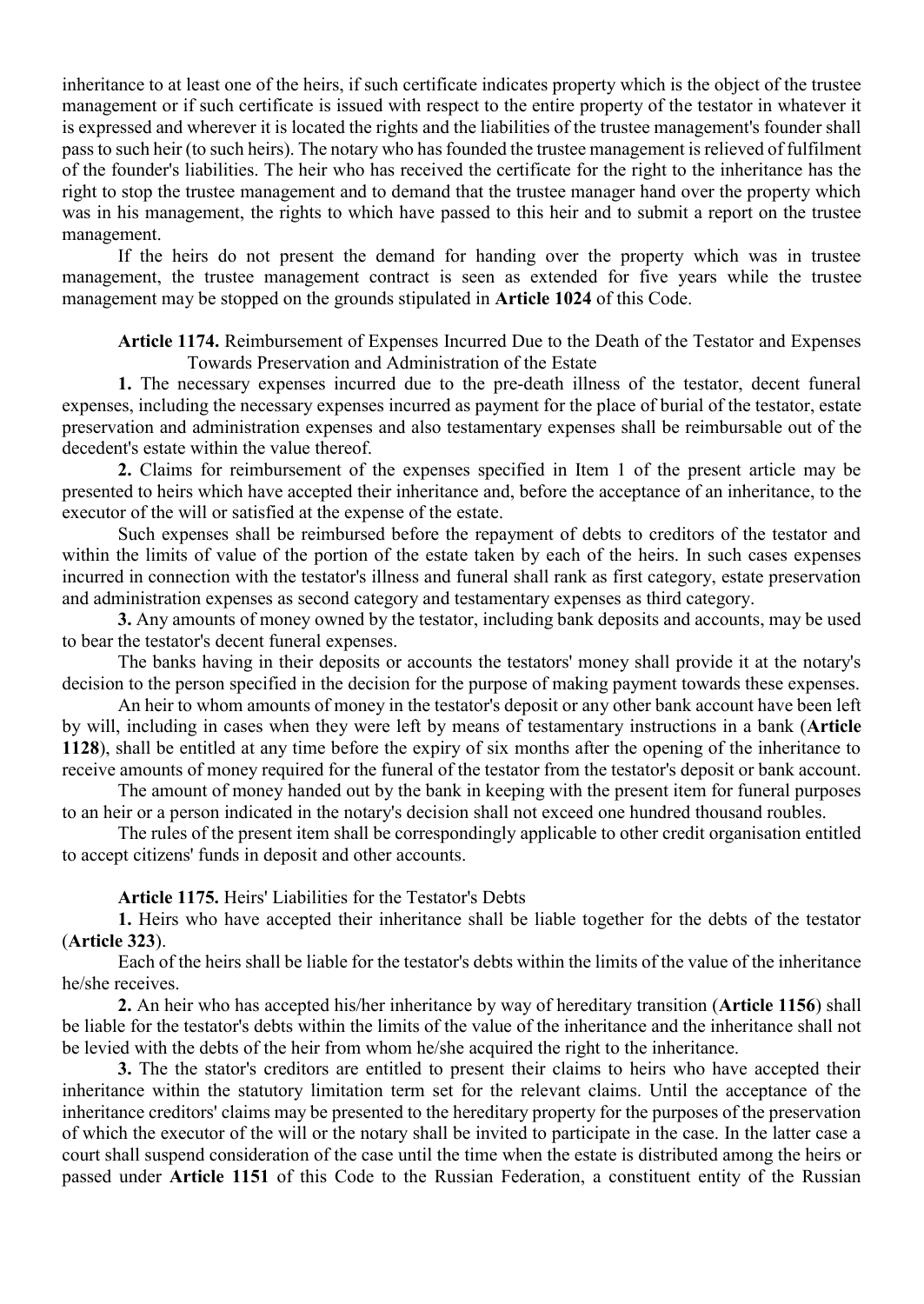Federation or municipal entity by way of escheat.

When the testator's creditors file claims, the statutory limitation term established for relevant claims shall not be interrupted, suspended or reinstated.

### **Chapter 65. Succession of Specific Types of Assets**

**Article 1176.** Succession of Rights Connected with an Interest in Economic Partnerships and Companies and Production Co-Operatives

**1.** The estate of a participant in a general partnership or of a general partner in a trust partnership, a participant in a limited liability company or a supplementary liability company or a member of a production co-operative shall include the participant's (member's) share of the share (authorised) capital (assets) of the respective partnership, company or co-operative.

If for an heir to join a business partnership or production cooperative or for an heir to acquire a share in the authorised capital of a business company the consent of the rest of the participants in the partnership or company or members of the co-operative is required under the present Code, other laws or the foundation documents of a business partnership or company or a production co-operative, and if the heir has been refused such consent he/she shall be entitled to receive from the business partnership or company or production co-operative the actual value of the inherited share or a portion of the assets pro rata to the share, in the manner established for such cases by the rules of the present Code, other laws or the foundation documents of the legal entity.

**2.** The estate of an investor in a partnership shall include his/her share in the share capital of the partnership. The heir to whom this share has been transferred shall become an investor in the partnership.

**3.** The estate of a participant in a joint stock company shall include the shares he/she owned. The heirs by whom these shares have been taken shall become participants in the company.

**Article 1177.** Succession of Rights Relating to Participation in a Consumer Co-Operative

**1.** The estate of a member of a consumer co-operative shall include his/her share.

An heir of a member of a housing, dacha or other consumer co-operative shall be entitled to admittance as member of a respective co-operative. Admittance to membership in the co-operative shall not be refused for such an heir.

**2.** The decision of the issue as to which of the heirs may be admitted to become a member of a consumer co-operative in the case when the testator's share has been taken by several heirs and also the procedure, methods and term for disbursing amounts of money payable to the heirs who have not become members of the co-operative or for handing out assets in kind to them in place of money shall be governed by the **law** on consumer co-operatives and the foundation documents of the respective co-operative.

**Article 1178.** Succession of an Enterprise

An heir who, as of the date of opening an inheritance, had been registered as an individual entrepreneur or a commercial organisation being an heir by will shall enjoy a preferential right in the case of estate distribution to receive an enterprise incorporated in the estate as his share of inheritance (**Article 132**), given the observance of the rules of **Article 1170** of the present Code.

If none of the heirs has said preferential right or has not exercised such right, the enterprise incorporated into the estate shall not be subject to partition and shall come under the share ownership of the heirs in compliance with the inheritance they are entitled to, except as otherwise required by an agreement of the heirs who have taken the estate incorporating the enterprise.

**Article 1179.** Succession of Property of a Member of a Peasant (Individual) Farm

**1.** On the death of any member of a peasant (individual) farm inheritance shall be opened and succession shall be accomplished on general terms, given the observance of the rules of **Articles 253-255** and **257-259** of the present Code.

**2.** If an heir of a deceased member of a peasant (individual) farm is not himself/herself a member of the farm he/she shall be entitled to receive compensation pro rata to the share of the assets in share ownership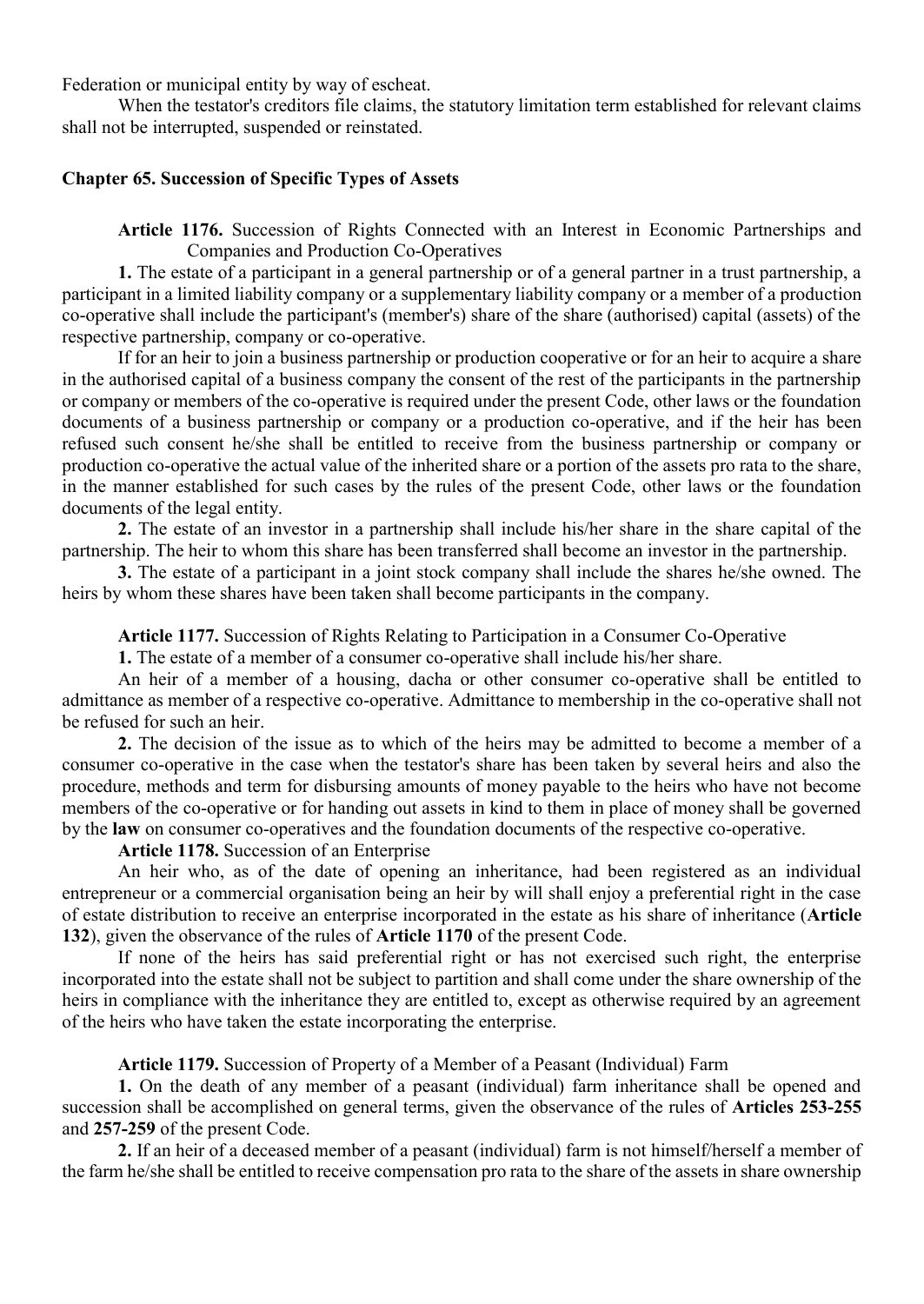of members of the farm he/she is entitled to. The term for disbursement of the compensation shall be set by agreement of the heir with the members of the farm, or if there is no agreement, by a court, but it shall not exceed one year after the opening of the inheritance. If there is no agreement between the members of the farm and the said heir to the contrary, the share of the testator in the assets shall be deemed equal to the shares of other members of the farm. If the heir is admitted as a member of the farm the said compensation shall not be payable for his/her benefit.

**3.** In cases when on the death of a member of a peasant (individual) farm the farm is terminated (**Item 1 of Article 258**), in particular, in connection with the fact that the deceased had been the sole member of the farm and none of his/her heirs wishes the peasant (individual) farm to continue its activities the assets of the peasant (individual) farm shall be subject to distribution between the heirs according to the rules of Articles 258 and **1182** of the present Code.

#### **Article 1180.** Succession of Items with Limited Alienability

**1.** Weapons, highly toxic and poisonous substances, narcotic drugs and psychotropic substances and other things with limited alienability (**Paragraph 2 of Item 2 of Article 129**) that had been owned by the testator shall be incorporated into the estate and be inherited on the general terms established by the present Code. No special permit shall be required for accepting an inheritance that includes such things.

**2.** Until the time when the heir obtains a special permit for such items, measures for ensuring the security of the items with limited alienability shall be taken in keeping with the procedure established by **law** for this kind of property.

If the heir is refused the said permit his/her right of ownership of such property shall be subject to termination in compliance with **Article 238** of the present Code and proceeds from the sale of the property less sales expenses shall be payable to the heir.

#### **Article 1181.** Succession of Plots of Land

A plot of land or a right of lifetime inheritable ownership of a plot of land owned by the testator shall be included in the estate and inherited on the general terms established by the present Code. No special permission is required for accepting an inheritance incorporating such property.

In the case of succession of a plot of land or a right of lifetime inheritable ownership of a plot of land, the succession shall also include the surface layer of the plot of land (soil), bodies of water, the plants located thereon, except as otherwise established by a law.

### **Article 1182.** Peculiarities of Partition of a Plot of Land

**1.** The partition of a plot of land belonging to heirs under the right of common ownership shall be accomplished on the basis of the minimum size of a plot of land set for the plots with the relevant purpose.

**2.** If the plot of land cannot be divided in the manner established by Item 1 of the present article the plot of land shall pass to the heir having a preferential right of obtaining this plot of land as his/her share of the estate. Compensation shall be provided to other heirs in the manner established by **Article 1170** of the present Code.

If none of the heirs has a preferential right of obtaining the plot of land or has exercised such right the heirs shall possess, use and dispose of this plot of land under the right of shared ownership.

**Article 1183.** Succession of Outstanding Amounts of Money Granted to a Citizen as Means of Subsistence

**1.** The right to receive the amounts of wage/salary and payments qualifying as such, pension, stipend, social insurance benefit, damages for harm to life or health, alimony and other amounts of money provided to the testator as means of subsistence that was been payable for his benefit but not been received in his lifetime shall belong to the members of the testator's family who had been residing together with him and also his disabled dependants, irrespective of their having resided with the deceased or not.

**2.** Claims for the disbursement of amounts of money under Item 1 of the present article shall be presented to the persons liable within four months after the opening of the inheritance.

**3.** If there are no persons entitled under **Item 1** of the present article to receive outstanding amounts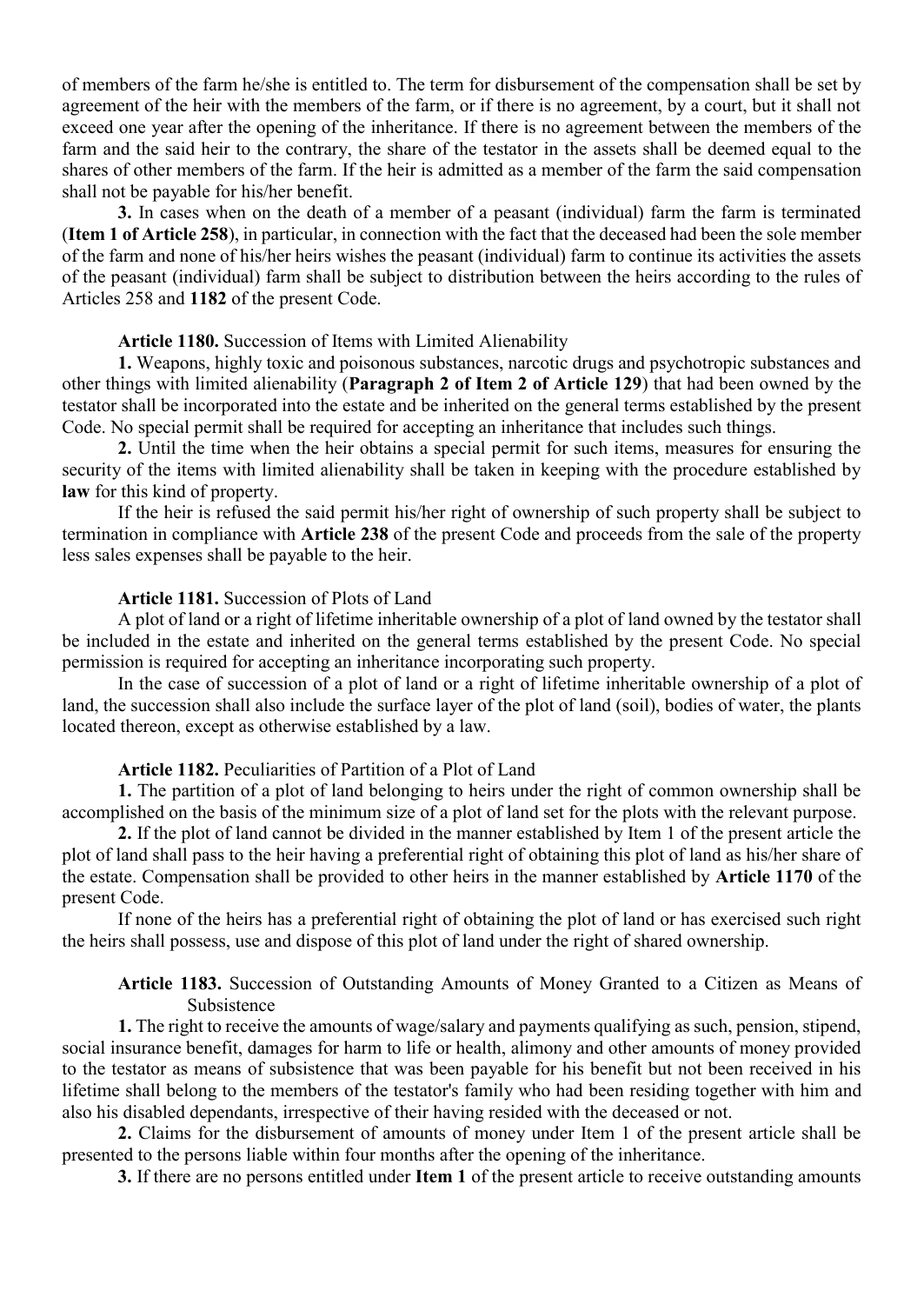of money that had been owing to the testator or if these persons have not presented their claims for the disbursement of such amounts of money within the established term, these amounts of money shall be included in the estate and inherited on the general terms established by the present Code.

**Article 1184.** Succession of Assets Granted to the Testator by the State or a Municipal Entity on Privileged Terms

Means of transportation and other assets granted by the state or a municipal entity to the testator on privileged terms in connection with his disability or other similar circumstances shall be incorporated into the estate and inherited on the general terms established by the present Code.

**Article 1185.** Succession of State Awards, Honours and Commemorative Badges

**1.** The state awards bestowed on the testator and covered by the legislation on the state awards of the Russian Federation shall not be included in the estate. The transfer of the said awards on the death of the decedent to other persons shall be subject to the procedure established by the legislation on state awards of the Russian Federation.

**2.** State awards that belonged to the testator which are not covered by the legislation on state awards of the Russian Federation, honours, commemorative and other badges, including awards and badges being part of collections, shall be included in the estate and inherited on the general terms established by the present Code.

#### **Section VI. International Private Law**

#### **Chapter 66. General Provisions**

**Article 1186.** Determining the Law Governing Civil Legal Relations Involving the Participation of Foreign Persons or Civil Legal Relations Complicated by Another Foreign Factor

**1.** The law applicable to civil legal relations involving the participation of foreign citizens or foreign legal entities or civil legal relations complicated by another foreign factor, in particular, in cases when an object of civil rights is located abroad shall be determined on the basis of international treaties of the Russian Federation, the present Code, other laws (**Item 2 of Article 3**) and usage recognised in the Russian Federation.

The peculiarities of determining the law subject to application by an international commercial arbitration tribunal shall be established by a **law** on international commercial arbitration tribunals.

**2.** If under Item 1 of the present article it is impossible to determine the law subject to application the law of the country with which a civil legal relation complicated by a foreign factor is most closely related shall apply.

**3.** If an international treaty of the Russian Federation contains substantive law norms governing a relevant relationship, a definition on the basis of law of conflict norms governing the matters fully regulated by such substantive law norms is prohibited.

**Article 1187.** Construction of Legal Terms in the Definition of Applicable Law

**1.** When applicable law is being defined legal terms shall be construed in compliance with Russian law, except as otherwise required by law.

**2.** If, when applicable law is being defined, legal terms that require qualification are not known to Russian law or are known in another wording or with another content and if they cannot be defined by means of construction under Russian law a foreign law may be applied to the construction thereof.

**Article 1188.** The Application of the Law of a Country with Several Legal Systems

In cases when the law of a country where several systems of law are in effect applies the system of law defined in compliance with the law of that country shall apply. If under the law of that country it is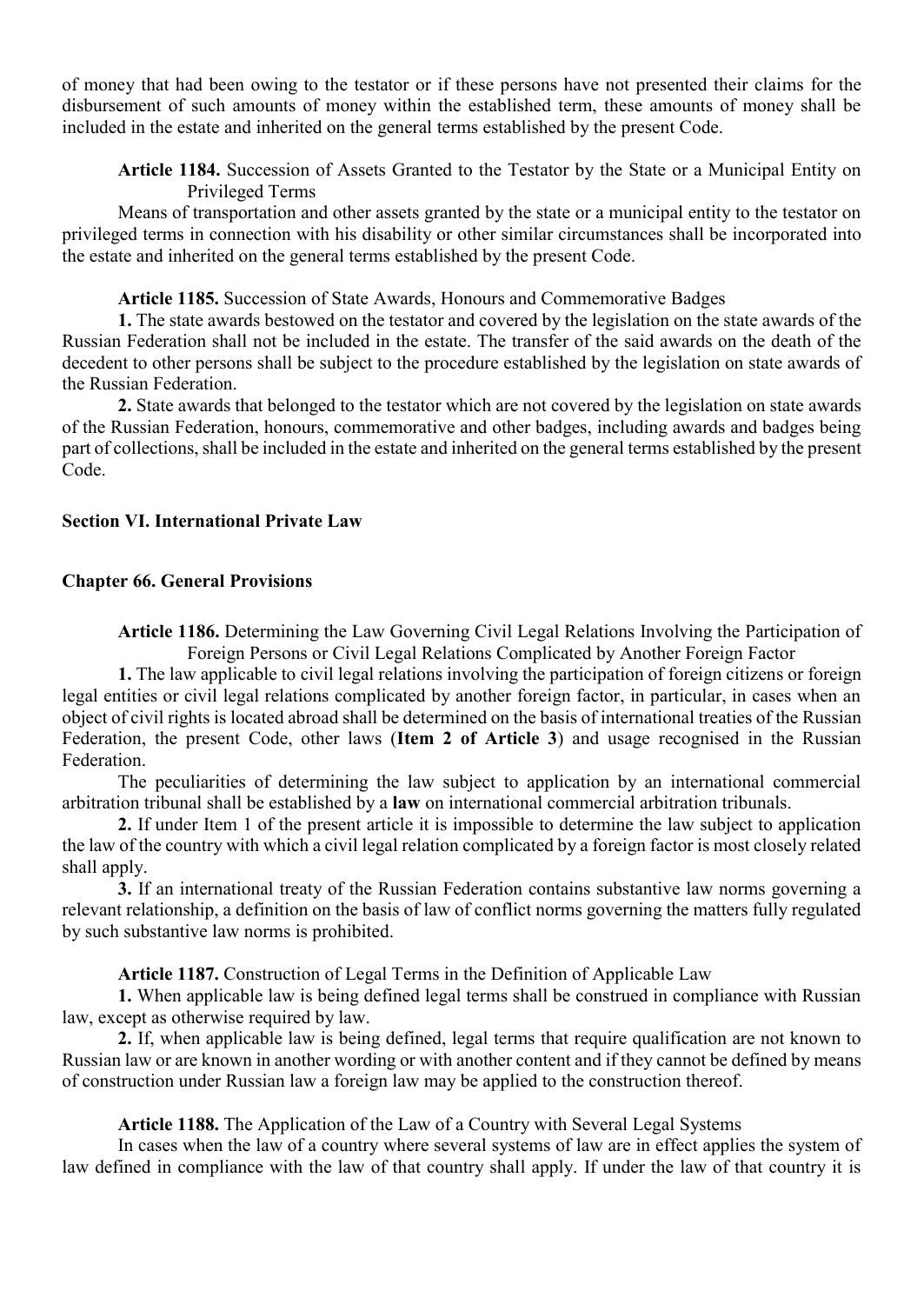impossible to define which of the systems of law is applicable the system of law to which the relation is the strongest shall apply.

#### **Article 1189.** Reciprocity

**1.** A foreign law shall be applicable in the Russian Federation, irrespective of the applicability of Russian law to relations of the same kind in the relevant foreign state, except for cases when the application of a foreign law on reciprocal basis is required by law.

**2.** Where the application of a foreign law depends on reciprocity such reciprocity shall be deemed to exist unless the contrary is proven.

#### **Article 1190.** Reverse Reference

**1.** Any reference to foreign law in compliance with the rules of the present section shall be deemed a reference to substantive law rather than the law of conflict of the relevant country, except for the cases specified in Item 2 of the present article.

**2.** A reverse reference of foreign law may be accepted in the cases of reference to the Russian law defining the legal status of a natural person.

#### **Article 1191.** Establishing the Content of Foreign Law Norms

**1.** Where a foreign law is applied a court shall establish the content of its norms in compliance with the official construction, application practices and doctrine thereof in the relevant foreign state.

**2.** For the purpose of establishing the content of norms of a foreign law a court may apply in the established manner to the Ministry of Justice of the Russian Federation and other competent bodies or organisations in the Russian Federation and abroad for assistance and clarification or may use the services of experts.

Persons being party to a case may present documents confirming the content of foreign law norms to which they refer to substantiate their claims or objections and provide other assistance to a court in establishing the content of these norms.

As concerns claims relating to the pursuance of entrepreneurial activity by parties, the duty of providing data on the content of foreign law rules may be imposed by a court upon the parties.

**3.** If, despite measures taken in compliance with the present articles, the content of foreign law norms fails to be established within a reasonable term, Russian law shall apply.

### **Article 1192.** The Direct Application Rules

**1.** The regulations of the present section shall not affect the applicability of the imperative norms of the legislation of the Russian Federation which, due to indication in the imperative norms themselves or due to their special significance, in particular for safeguarding the rights and law-protected interests of participants in civil law relations, regulate the relevant relations, irrespective of the law that is subject to application (direct application rules).

**2.** According to the rules of the present section, when the law of any country is applied a court may take into account imperative norms of another country closely related to the relationship if under the law of that country such norms are direct application rules. In such cases the court shall take into account the purpose and nature of such norms and also the consequences of their application or non-application.

### **Article 1193.** Public Order Clause

A norm of foreign law subject to application in keeping with the rules of the present section shall not be applicable in exceptional cases when the consequences of its application would have obviously been in conflict with the fundamentals of law and order (public order) of the Russian Federation subject to the nature of the relations complicated by a foreign element. In such a case a relevant norm of Russian law shall be applied if necessary.

A refusal to apply a norm of a foreign law shall not be based exclusively on a difference of the legal, political or economic systems of the relevant foreign state from the legal, political or economic system of the Russian Federation.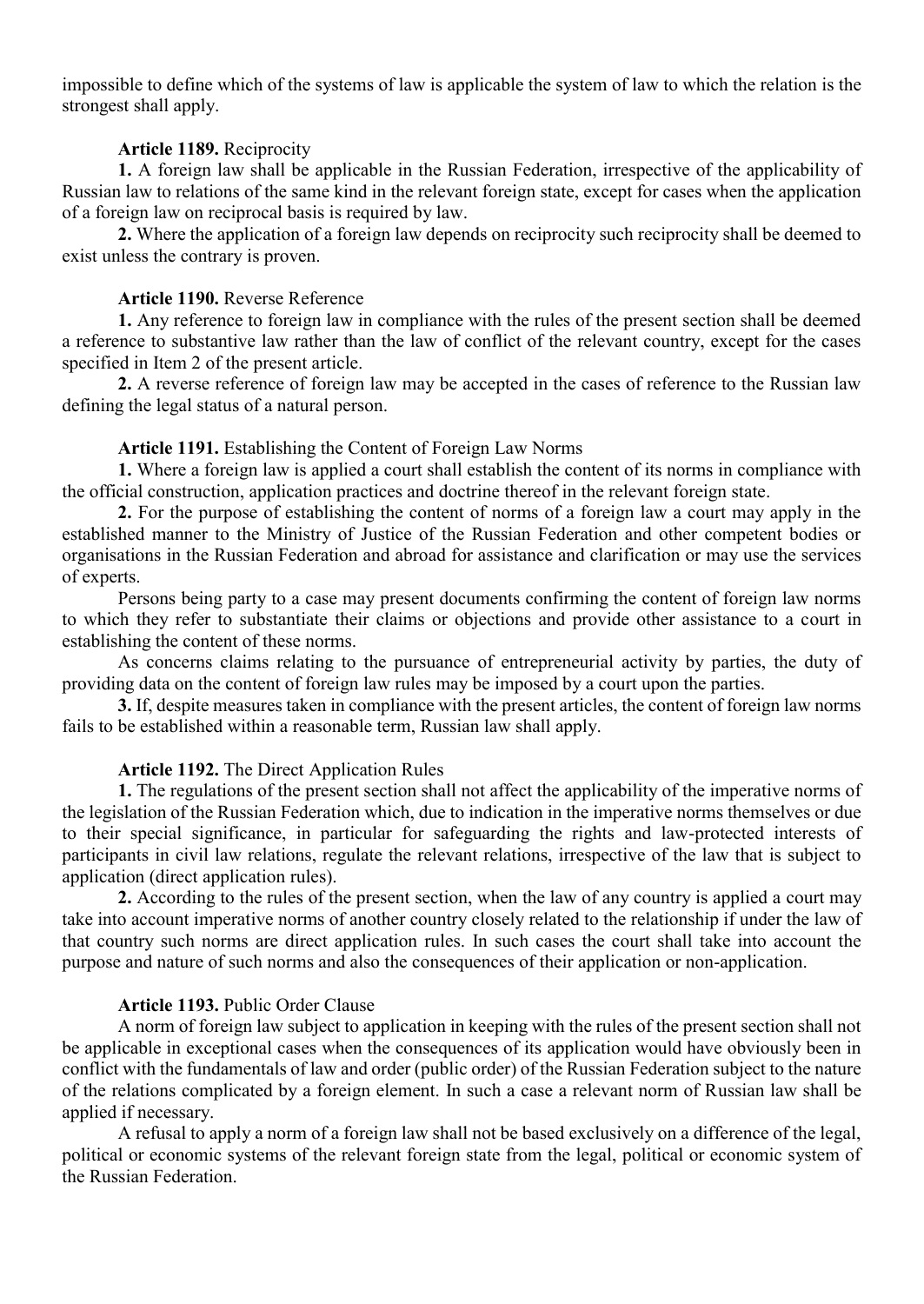### **Article 1194.** Retortion

The Government of the Russian Federation may establish reciprocal limitations (retortions) on the proprietary and personal non-proprietary rights of citizens and legal entities of states where special limitations exist on the proprietary and personal non-proprietary rights of Russian citizens and legal entities.

# **Chapter 67. The Law Governing Determination of the Legal Status of Persons**

### **Article 1195.** The Personal Law of Natural Persons

**1.** The personal law of a natural person shall be the law of the country of which the person is a citizen.

**2.** If, apart from being a Russian citizen, a person also has foreign citizenship, his/her personal law shall be deemed Russian law.

**3.** If a foreign citizen has a place of residence in the Russian Federation his/her personal law shall be deemed Russian law.

**4.** If a person has several foreign citizenships his/her personal law shall be deemed the law of the country in which the person has his/her place of residence.

**5.** The personal law of a person without citizenship shall be deemed the law of the country where he/she has his/her place of residence.

**6.** The personal law of a refugee shall be deemed the law of the country where he/she has been granted asylum.

**Article 1196.** The Law Governing Determination of the Civil Legal Capacity of a Natural Person

The civil legal capacity of a natural person shall be determined by his/her personal law. In such a case foreign citizens and persons without citizenship shall possess civil legal capacity in the Russian Federation in equal measure with Russian citizens, except for the cases established by **law.**

**Article 1197.** The Law Governing Determination of the Civil Dispositive Capacity of a Natural Person

**1.** The civil dispositive capacity of a natural person shall be determined by his/her personal law.

**2.** A natural person who does not have civil dispositive capacity according to his/her personal law shall have no right to refer to his/her lacking dispositive capacity if he/she has dispositive capacity at the place where the deal was made, except for cases in which the other party knew or was obviously supposed to know of the lack of dispositive capacity.

**3.** The recognition of a natural person in the Russian Federation as having no dispositive capacity or as having a limited dispositive capacity shall be governed by **Russian law.**

**Article 1198.** The Law Governing Determination of the Rights of a Natural Person to a Name

A natural person's rights to a name, the use and protection of a name shall be determined by his/her personal law, except as otherwise required by the present Code or other laws.

**Article 1199.** The Law Governing Tutorship and Guardianship

**1.** Tutorship and guardianship over minors, adults having no dispositive capacity or having limited dispositive capacity shall be appointed and terminated according to the personal law of the person over which it is appointed or terminated.

**2.** The tutor's (guardian's) duty to accept tutorship (guardianship) shall be determined according to the personal law of the person who is appointed a tutor (guardian).

**3.** Relations between a tutor (guardian) and a person under his/her tutorship (guardianship) shall be determined according to the law of the country whose institution has appointed the tutor (guardian). However, when a person under tutorship (guardianship) has his/her place of residence in the Russian Federation, Russian law shall apply if it is more favourable for such a person.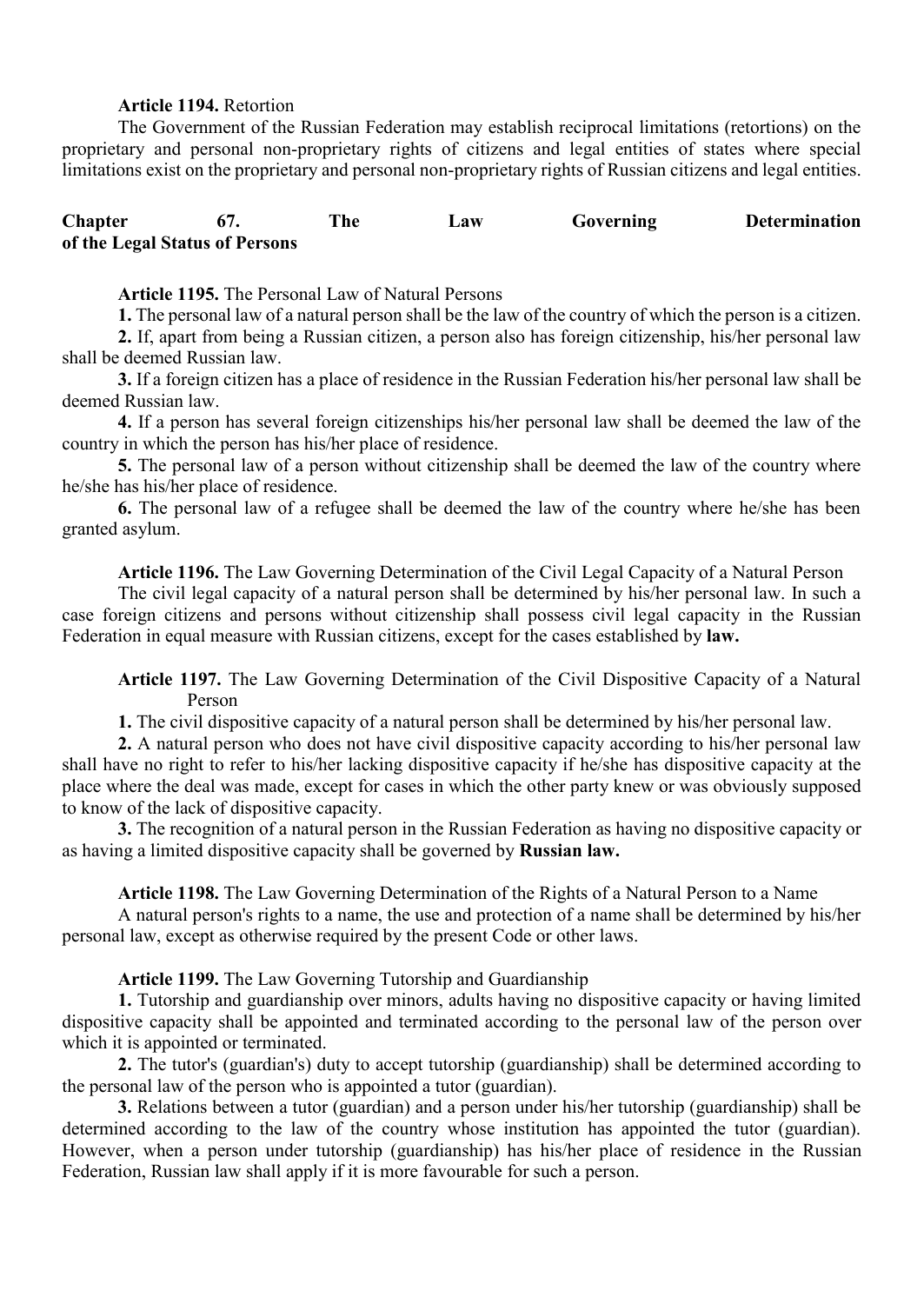**Article 1200.** The Law Governing Cases of a Natural Person's Being Declared Missing or Dead The declaration in the Russian Federation of a natural person as missing or dead shall be governed by **Russian law.**

**Article 1201.** The Law Governing Determination of the Possibility for a Natural Person to Pursue Entrepreneurial Activity

The natural person's right to pursue entrepreneurial activity as an individual entrepreneur, without the formation of a legal entity, shall be determined by the law of the country where the natural person is registered as an individual entrepreneur. If this rule cannot be applied due to lack of compulsory registration the law of the country of the main place of business shall apply.

**Article 1202.** The Personal Law of a Legal Entity

**1.** The personal law of a legal entity is the law of the country where the legal entity has been established, except as otherwise envisaged by the **Federal Law** on Making Amendments to the Federal Law on the Putting into Force of Part 1 of the Civil Code of the Russian Federation and to Article 1202 of Part 3 of the Civil Code of the Russian Federation and the Federal Law on International Companies.

**2.** In particular the following shall be determined on the basis of the personal law of a legal entity:

1) an organisation's status as a legal entity;

2) the organisational legal form of a legal entity;

3) the standards governing the name of a legal entity;

4) issues concerning the formation, re-organisation and liquidation of a legal entity, in particular matters of succession;

5) the content of the legal capacity of a legal entity;

6) the procedure for acquisition of civil rights and assumption of civil duties by a legal entity;

7) internal relations, in particular, relations between a legal entity and its founders;

8) a legal entity's capacity to be liable for its obligations.

9) the issues of liability of the founders (participants) of a legal entity with respect to the commitments thereof.

**3.** A legal entity shall not refer to a limitation on the powers of its body or representative to enter into a deal which is not known in the law of the country where the body or the representative has entered into the deal, except for cases when it is proven that the other side in the deal knew or was obviously supposed to know of the said limitation.

**4.** If a legal entity established abroad exercises its activities predominantly on the territory of the Russian Federation, Russian law or at the creditor's choice the personal law of such legal entity shall apply to claims for liability in respect of commitments of the legal entity's founders (participants) and of other persons that are entitled to give instructions to be followed by it without fail or are capable of determining their actions.

**Article 1203.** The Personal Law of a Foreign Organisation Not Qualifying as a Legal Entity under Foreign Law

The personal law of a foreign organisation not qualifying as a legal entity under foreign law shall be deemed the law of the country where this organisation was founded.

If Russian law is applicable, the activity of such an organisation shall be accordingly subject to the rules of the present **Code** which govern the activities of legal entities, except as otherwise required by a law, other legal acts or the substance of the relation in question.

**Article 1204.** Participation of a State in Civil Legal Relations Complicated by a Foreign Factor Civil legal relations complicated by a foreign factor as involving the participation of a state shall be

subject to the rules of the present section on general terms, except as otherwise established by **law**.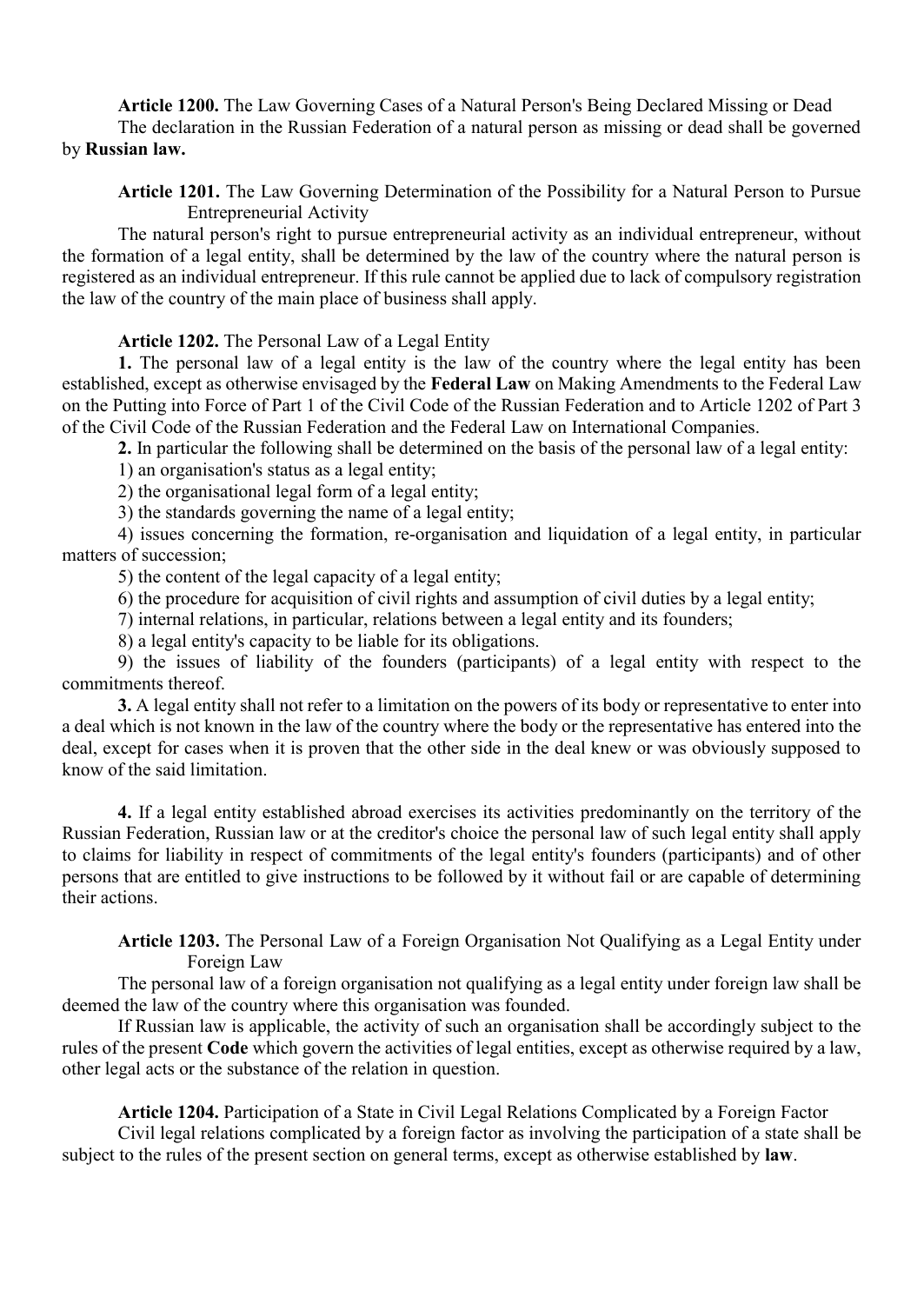# **Chapter 68. The Law Governing Proprietary and Personal Non-Proprietary Relations**

## **Article 1205.** The Law to Be Applied to Real Rights

The right of ownership and other real rights to immovable and movable property shall be determined according to the law of the country where this property is located.

# **Article 1205.1.** The Scope of the Law to Be Applied to Real Rights

Unless otherwise provided for by this Code, the law to be applied to real rights shall determine, in particular:

1) the objects of real rights, in particular the property's pertinence to movable or immovable things;

2) the transferability of the objects of real rights;

3) the kinds of real rights;

4) the content of real rights;

5) the origination and termination of real rights, in particular the transfer of ownership;

6) the exercise of real rights;

7) the protection of real rights.

**Article 1206.** The Law to Be Applied to the Origination and Termination of Real Rights

**1.** The origination and termination of the rights of ownership and other real rights to property shall be determined according to the law of the country where this property was located at the time when the action or other circumstance serving as a basis for the origination or termination of the right of ownership and other real rights took place, unless otherwise provided for by law.

**2.** The origination or termination of the right of ownership and other real rights in a transaction made in respect of movable property being in transit shall be determined according to the law of the country which this property has been shipped from, unless otherwise provided for by law.

**3.** The parties may agree on the application of the right of ownership and other real rights to movable property under the law applicable to their transaction to the origination and termination without detriment to the rights of third parties.

**4.** The origination of the right of ownership and other real rights to property by virtue of its acquisitive prescription shall be determined by the law of the country where the property was located at the end of the time period of prescription.

**Article 1207.** The Law to Be Applied to Real Rights to Vessels and Space Objects

The right of ownership and other real rights to aircraft, sea vessels, inland navigation vessels and space objects which are subject to state registration shall be determined according to the law of the country where these vessels and objects are registered.

### **Article 1208.** The Law Governing the Statute of Limitations

The statute of limitations shall be determined by the law of the country governing the relation in question.

**Article 1209.** The Law to Be Applied to the Form of a Transaction

**1.** The form of a transaction shall be in keeping in with the law of the country to be applied to the transaction proper. However, a transaction may not be declared invalid as a result of a failure to observe the form thereof, if the requirements of the law of the country where the transaction is made for the form of the transaction are satisfied. A transaction made abroad, if at least one of the parties thereto is a person whose personal law is Russian law, may not be declared invalid as a result of a failure to observe the form thereof, provided that the requirements of Russian law for the form of the transaction are observed.

The rules provided for by **Paragraph One** of this item shall also apply to the form of a letter of attorney.

Where there are the circumstances cited in **Item 1 of Article 1212** of this Code, the law of the country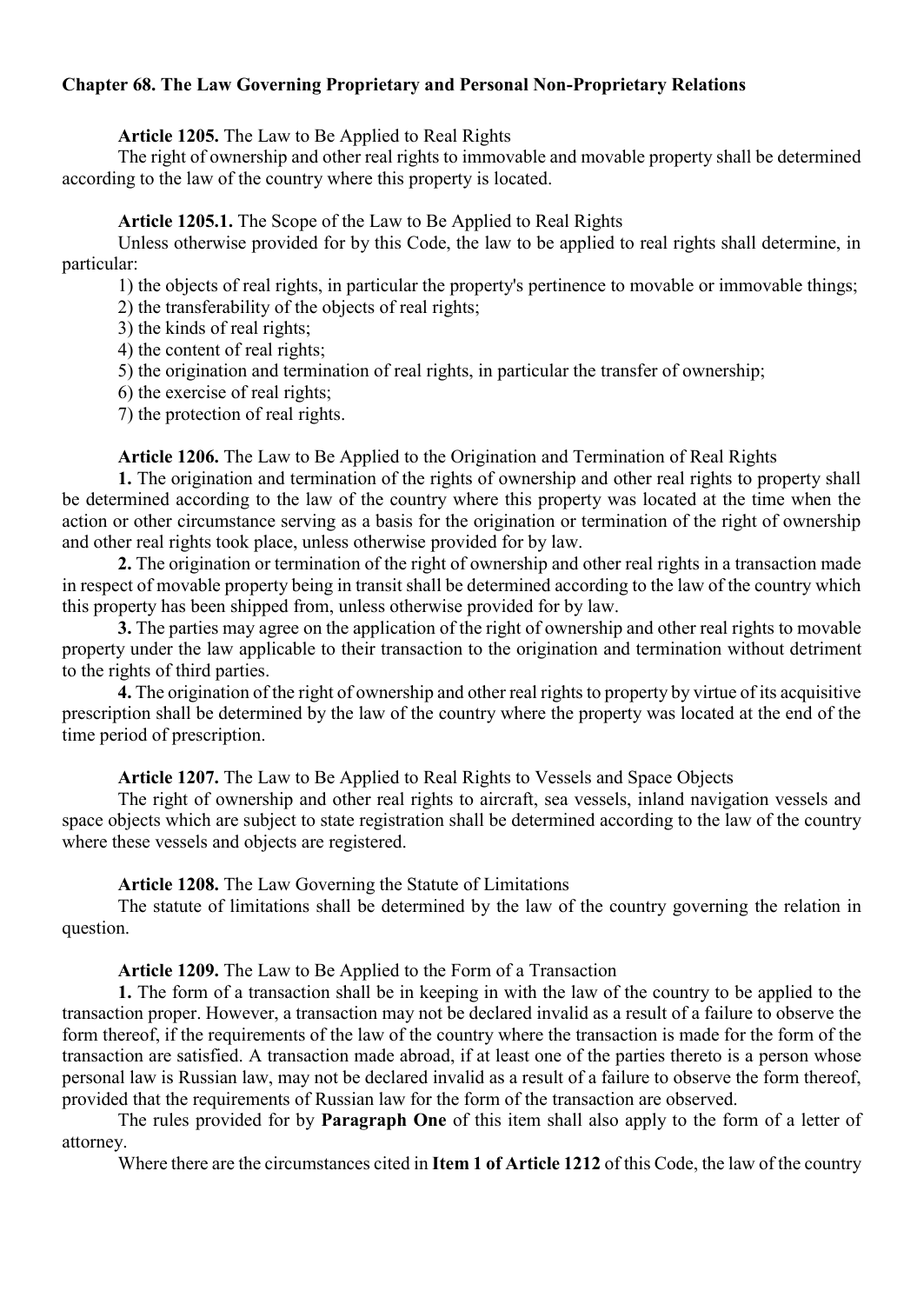where the consumer resides shall apply to the form of a contract with the participation of a consumer at the choice thereof.

**2.** If the law of the country where a legal entity is established contains special requirements in respect of the form of an agreement on establishing a legal entity or of a transaction connected with the exercise of the rights of a participant of the legal entity, the form of such agreement or transaction shall be in keping with the law of this country.

**3.** If a transaction or the origination, transfer, limitation or termination of rights in respect of it is subject to mandatory state registration in the Russian Federation, the form of such transaction shall be in keping with Russian law.

**4.** The form of a transaction in respect of immovable property shall be in keping with the law of the country where this property is located and in respect of immovable property which is entered into the state register in the Russian Federation, it shall be in keping with Russian law.

### **Article 1210.** Selection of Law by the Parties to a Contract

**1.** When they enter into a contract or later on the parties thereto may select by agreement between them the law that will govern their rights and duties under the contract.

**2.** An agreement of parties as to the selection of law to be applicable shall be expressly stated or shall clearly ensue from the terms and conditions of the contract or the complex of circumstances of the case.

**3.** Selection of applicable law made by parties after the conclusion of a contract shall have retroactive effect and it shall be deemed valid, without prejudice to the rights of third parties and the validity of a transaction from the point of the requirements for the form thereof, beginning from the time when the contract was concluded.

**4.** The parties to a contract may select applicable law both for the contract as a whole and for specific parts thereof.

**5.** If at the time of selection by the parties to a contract of the law to be applied by the parties to a contract all the circumstances concerning the essence of the parties relations are only connected with a single country, the selection by the parties of the law of another country may not concern the operation of the imperative norms of law of the country with which all the circumstances concerning the essence of the parties' relations are connected.

**6.** Unless otherwise results from law or the essence of relations, the provisions of **Items 1-3** and **5** of this article shall accordingly apply to the selection of the law as agreed by parties to be applied to the relations which are not based upon an agreement where such choice is allowed by law.

**Article 1211.** The Law to Be Applied to a Contract Where There Is No Agreement of the Parties on the Choice of Law

**1.** Unless otherwise provided for by this Code or other law, where there is no agreement of the parties as to the law to be applied, the law of the country where as of the time of making a contract the place of residence or the principle place of activity of the party, which effects the execution thereof that is of crucial importance for the content of the contract is located, shall apply to the contract.

**2.** As the party effecting execution which is of crucial importance for the content of a contract shall be recognised the party which is:

1) the seller - in a contract of purchase and sale;

2) the donator - in a contract of gift;

3) the lessor - in a contract of lease;

4) the lender - in a contract of gratuitous use;

5) the contractor - in a contract of work and labour;

6) the carrier - in a contract of carriage;

7) the forwarding agent - in a forwarding contract;

8) the lender (creditor) - in a contract of loan (credit contract);

9) the financial agent - in a contract of financing against the assignment of a monetary claim;

10) the bank - in a bank deposit and bank account contract;

11) the custodian - in a contract of custody;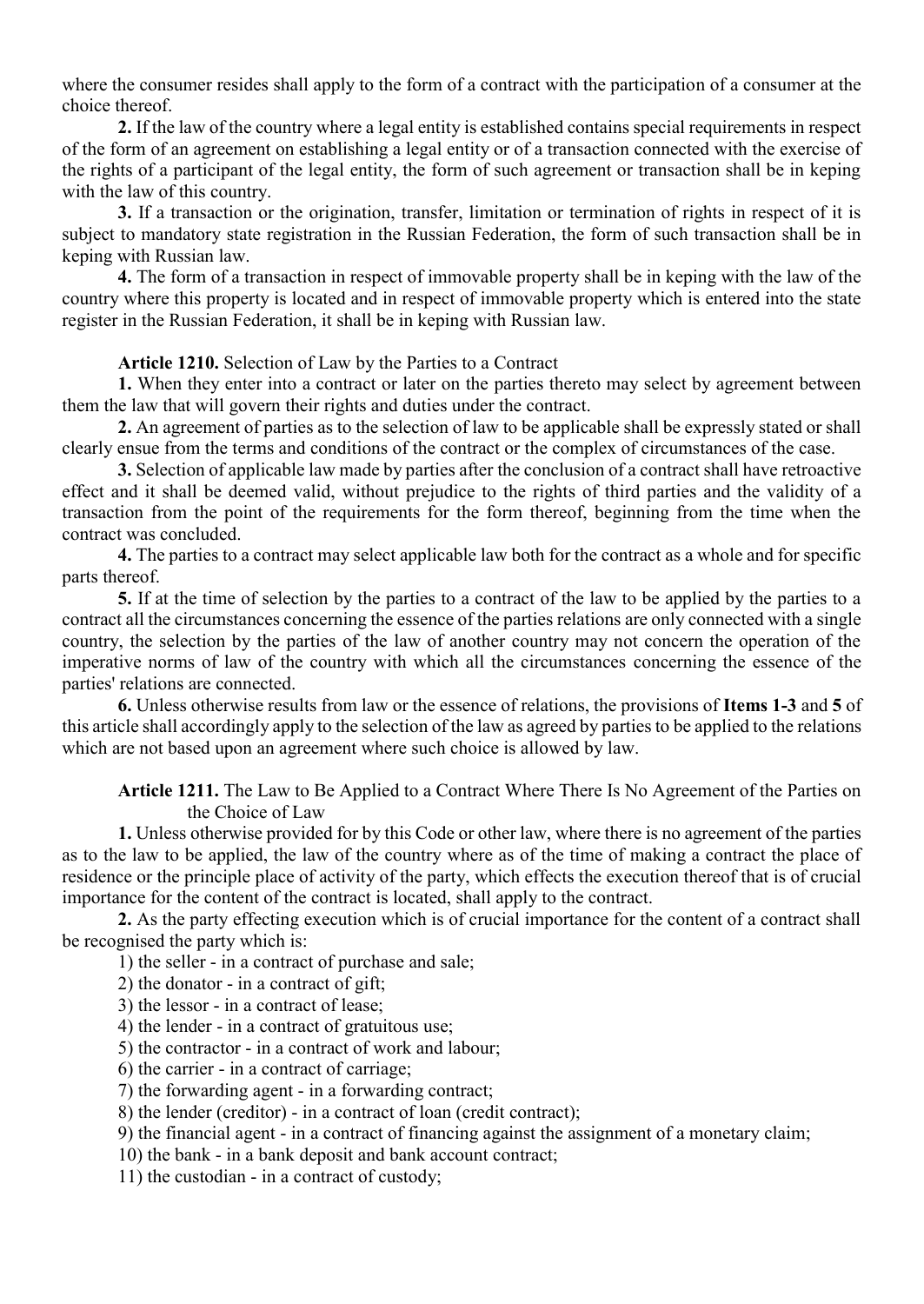12) the insurer - in an insurance contract;

13) the attorney - in a trust deed;

14) the commission agent - in a contract of commission;

15) the agent - in an agency contract;

16) the executor - in a contract of onerous rendering of services;

17) the pledger - in a contract of pledge;

18) the surety - in a contract of suretyship.

**3.** In respect of a construction contract and a contract for design and prospecting works the law of the country where the results provided for by the relevant contract will be mainly created shall apply.

**4.** In respect of a simple partnership agreement the law of the country where such partnership mainly exercises its activities shall apply.

**5.** In respect of a contract made at an auction, on the basis of a tender or at an exchange the law of the country where the auction or tender is held or where the exchange is located shall apply.

**6.** In respect of a commercial concession contract shall apply the law of the country on whose territory it is allowed to use a set of the exclusive rights possessed by the right holder or, if the given use is concurrently allowed on the territories of several countries, the law of the country where the right holder's place of residence or the principal place of exercising activities is located shall apply.

**7.** In respect of an agreement on alienation of the exclusive right to the result of intellectual activities or means of individualisation the law of the country on whose territory the exclusive right transferred to the acquirer thereof operates shall apply or, if it concurrently operates on the territories of several countries, the law of the country where the right holder's place of residence or the principle place of exercising activities is located.

**8.** In respect of a licence agreement the law of the country on whose territory the licensee is allowed to use the result of intellectual activity or means of individualisation shall apply or, if such use is concurrently allowed on the territories of several countries, the law of the country where the licensee's place of residence or the principal place of activities is located.

**9.** If it clearly results from law, from the terms or essence of a contract or the aggregate of the facts in a case that the contract is more closely linked with the law of a country other than the one which is cited in **Items 1-8** of this article, the law of the country with which the contract is more closely linked shall apply.

**10.** To a contract containing elements of various contracts the law of the country with which this contract, seen in whole, is more closely linked shall apply, unless it results from law, the terms or essence of this contract or from the aggregate of the facts in a case that the law to be applied is subject to determination for such elements of this contract on a separate basis.

**11.** If the trade terms normally used in international intercourse are used in a contract, it shall be deemed, in the absence of other indications in the contract, that the parties have coordinated the application to their relations of the customs denominated by the relevant trade terms.

#### **Article 1212.** The Law Governing a Contract with Participation of a Consumer

**1.** The selection of the law governing a contract to which a party is a natural person using, acquiring or ordering or intending to use, acquire or order movable things (works, services) intended for personal, family, household or other purposes and not connected with the pursuance of entrepreneurial activity may not cause the deprivation of such natural person (consumer) of the protection of the rights thereof provided by the imperative norms of the law of the country of the consumer's place of residence, if the consumer's contractor (the professional party) exercises its activities in the country of the consumer's place of residence or in any way focuses its activities on the territory of this country or the territories of several countries, including the territory of the country of the consumer's place of residence, provided that the contract is connected with such activities of the professional party.

**2.** If there is no agreement of the parties as to applicable law and if the circumstances specified in **Item 1** of the present article apply the law of the country where the consumer has his/her place of residence shall govern a contract with the participation of a consumer.

**3.** The rules established by Items 1 and 2 of the present article shall not be applicable to:

1) a carriage contract;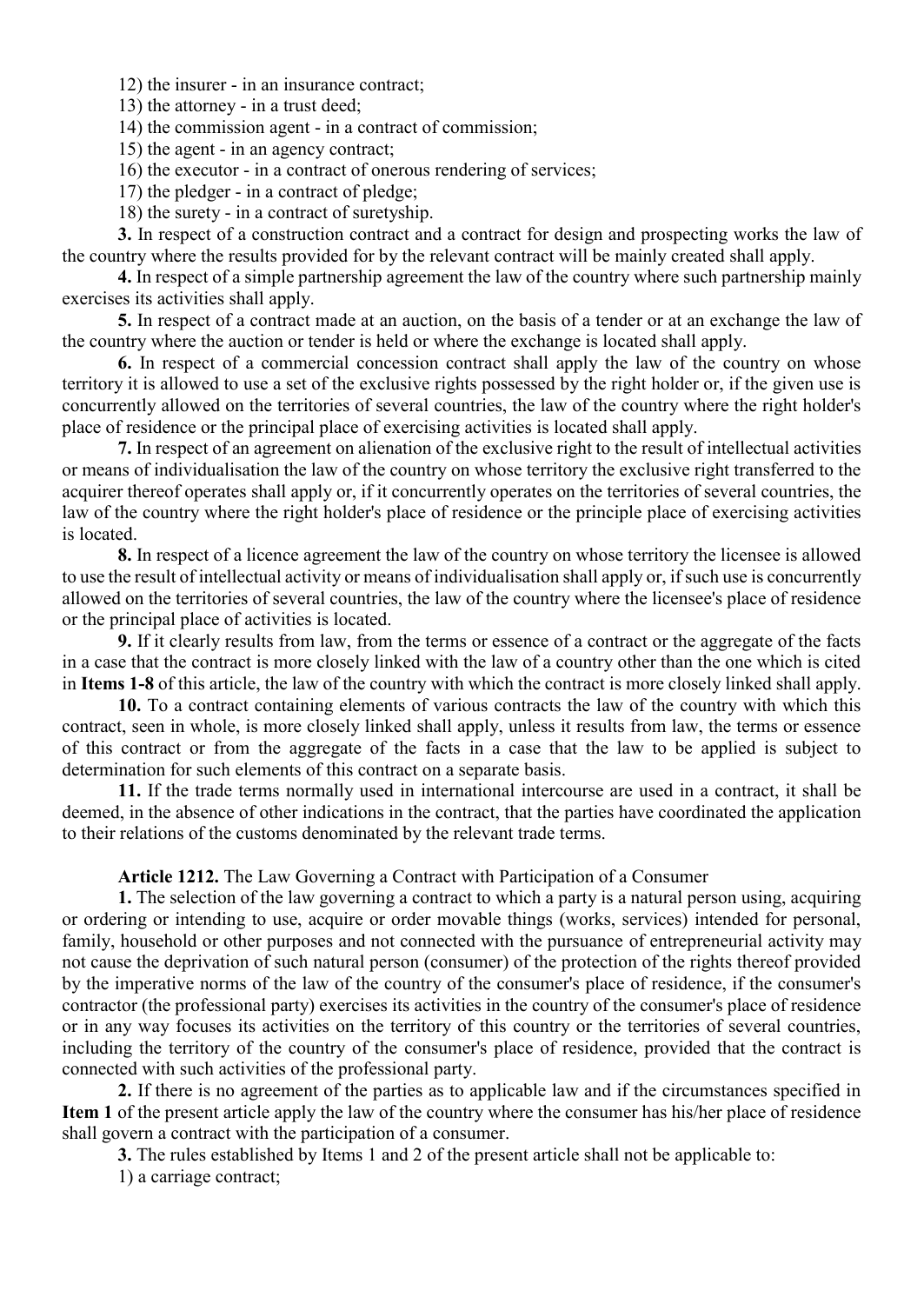2) a work performance contract or a service provision contract if the work is to be performed or the service to be provided exclusively in a country other than the country where the consumer has his/her place of residence.

The exemptions specified in the present item shall not extend to contracts for the provision of the services of carriage and accommodation for a single price (irrespective of the inclusion of other services in the single price), in particular, tourist service contracts.

**4.** Where it is not provided for by **Item 1** of this article, the choice of the law to be applied to a contract with a consumer's participation may not entail the consumer's deprivation of the protection of the rights thereof which is provided by the imperative norms of law of the country whose law would be applied to this contract in the absence of the parties' agreement on the choice of law.

**5.** Except for the exemptions established by this article, the law to be applied to a contract with a consumer's participation shall be determined according to the general rules of this Code on the law to be applied to the contract.

**Article 1213.** The Law Governing Contracts Relating to Immovable Property

**1.** Where there is no agreement of the parties on applicable law in respect of immovable property, the law of the country with which the contract has the closest relation shall apply. The law of the country with which the contract has the closest relation shall be deemed the law of the country where the immovable property is located, except as otherwise clearly ensuing from law, the terms or substance of the contract or the set of circumstances of the case in question.

**2.** Contracts relating to plots of land, tracts of sub-soil and other immovable property located on the territory of the Russian Federation shall be subject to Russian law.

**Article 1214.** The Law to Be Applied to an Agreement on the Establishment of a Legal Entity and to an Agreement Connected with the Exercise of the Rights of a Participant of the Legal Entity

**1.** The choice of the law to be applied to an agreement on the establishment of a legal entity and to an agreement connected with the exercise of the rights of a participant of a legal entity may not concern the operation of the imperative norms of the country where the legal entity is established in respect of the issues cited in **Item 2 of Article 1202** of this Code.

**2.** In the absence of the parties' agreement on the law to be applied the law of the country where the legal entity is established or is subject to establishment shall apply to an agreement on the establishment of a legal entity and to an agreement connected with the exercise of the rights of a participant of the legal entity.

**Article 1215.** The Scope of Operation of the Law to Be Applied to a Contract

**1.** The law to be applied to a contract in compliance with the rules of **Articles 1210-1214** and **1216** of this Code shall determine the following:

1) the contract's interpretation;

- 2) the rights and responsibilities of the parties to the contract;
- 3) the contract's execution;
- 4) the effects of failure to execute or improper execution of the contract;
- 5) the contract's termination;

6) the effects of the contract's invalidity.

**2.** Unless otherwise results from law, the provisions of **Item 1** of this article shall not concern, in particular, the scope of operation of the law to be applied to the issues cited in **Item 2 of Article 1202**, **Article 1205.1** and **Item 5 of Article 1217.1** of this Code.

#### **Article 1216.** The Law Governing Assignment of a Claim

**1.** The law governing a claim assignment agreement between the initial and new creditors shall be determined in compliance with the rules of this Code on the law to be applied to a contract.

**2.** The admissibility of a claim assignment, relations between the new creditor and the debtor, the conditions for the claim to be presented to the debtor by the new creditor and the issue of the debtor's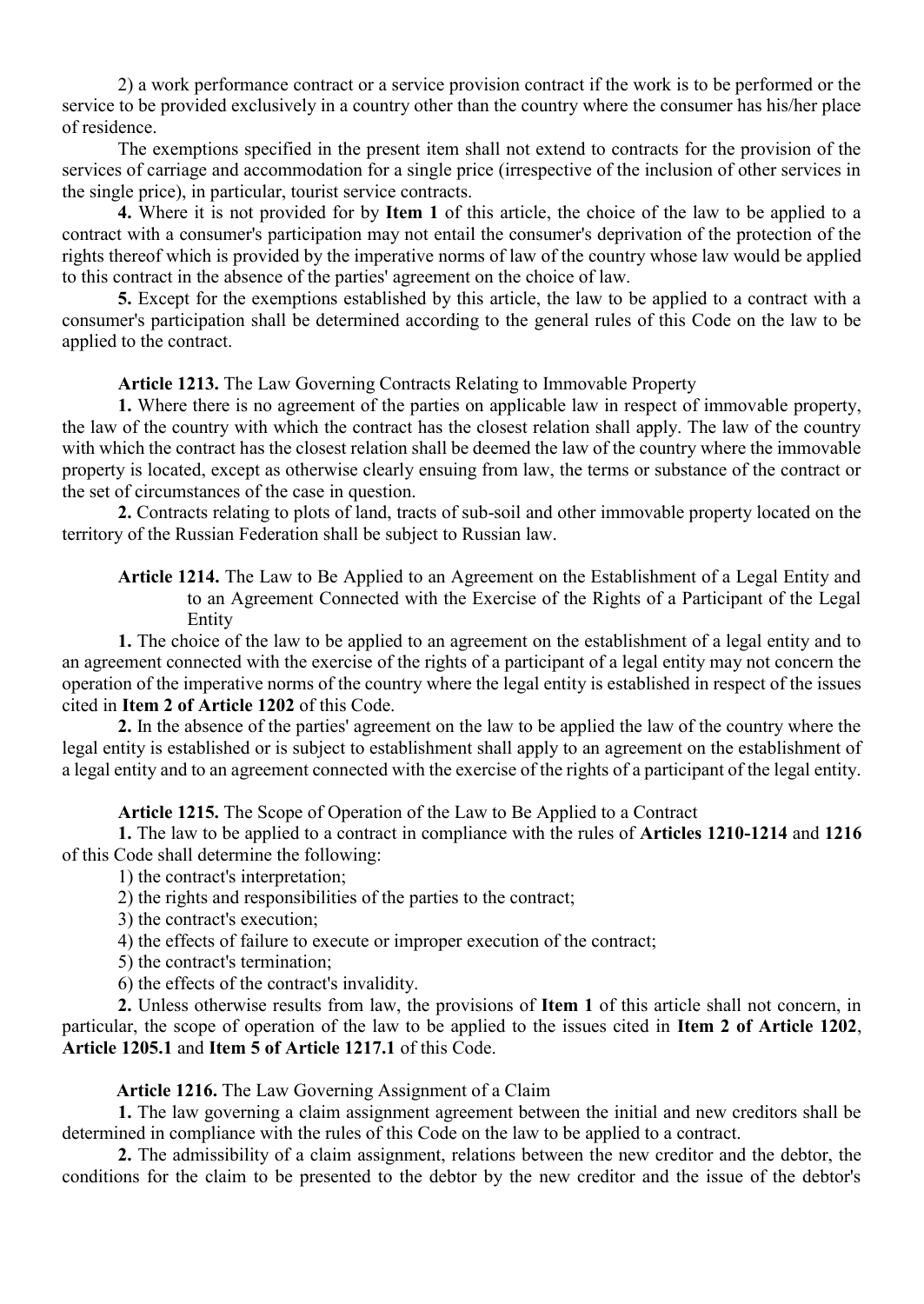appropriate performance under his obligation shall be determined by the law applicable to the claim being the subject matter of the assignment.

**Article 1216.1.** The Law to Be Applied to the Transfer of the Creditor's Right to Another Person on the Basis of Law

When a third party satisfies the creditor's claim against the debtor, the transfer on the basis of law of the creditor's rights to such third party (to the new creditor) shall be determined on the basis of the law to be applied to the relations between the initial creditor and the new creditor, unless otherwise results from law or the totality of the facts in a case.

In the relations between the debtor and the new creditor the operation of the provisions of the law aimed at the debtor's protection, which is subject to application to the obligation between the debtor and the initial creditor, shall not be affected.

**Article 1217.** The Law Governing Obligations Emerging from Unilateral Transactions

Except as otherwise clearly required by law, the terms or substance of the transaction or the set of circumstances of the case in question, obligations emerging from unilateral transactions shall be governed by the law of the country where at the time of making a unilateral transaction the party assuming obligations under a unilateral transaction has its place of residence or main place of business.

**Abrogated** from November 1, 2013.

**Article 1217.1.** The Law to Be Applied to Representation Relations

**1.** If representation is based on an agreement, the relations between the represented person and the representative thereof shall be determined according to the rules of this Code on the law to be applied to the agreement.

**2.** Unless otherwise results from law, the relations between the represented person or the representative thereof and a third party shall be determined according to the law of the country which is selected by the represented person in a power of attorney, provided that a third party and the representative have been notified of this choice.

If the represented person has not chosen the applicable law in a power of attorney or the selected law is not subject to application in compliance with law, the relations between the represented person or the representative and a third party shall be determined according to the law of the country where the representative's place of residence or the principal place of exercising activities are located. If a third party did not know and could not have known about the representative's place of residence or the principal place of exercising activities the law of the country where the representative predominantly acted in a specific case shall apply.

**3.** If a representative is vested with authority to make a transaction in respect of immovable property and, in so doing, the transaction of the origination, transfer, limitation or termination of rights in respect of it are subject to mandatory state registration, the law of the country where the immovable property is entered into the state register shall apply.

**4.** If authority for pleading a case in a state court or arbitration court is vested with a representative, the law of the country where judicial or arbitration court proceedings are being carried out shall apply.

**5.** The law to be applied to relations between the represented person or the representative and a third party shall determine, in particular, the following:

1) the existence and scope of the representative's authority;

2) the effects of the representative exercising its authority;

3) the requirements for the content of a power of attorney;

4) the validity term of a power of attorney;

5) the termination of a power of attorney, in particular the effects of its termination for third parties;

6) the admissibility of issuance of a power of attorney by way of the transfer of trust;

7) the effects of carrying out a transaction in the absence of the authority to act on behalf of the represented person or in case of exceeding his authority, including if the represented person subsequently approves such transaction.

**6.** Unless otherwise results from law or the essence of relations, it shall be deemed, if there are no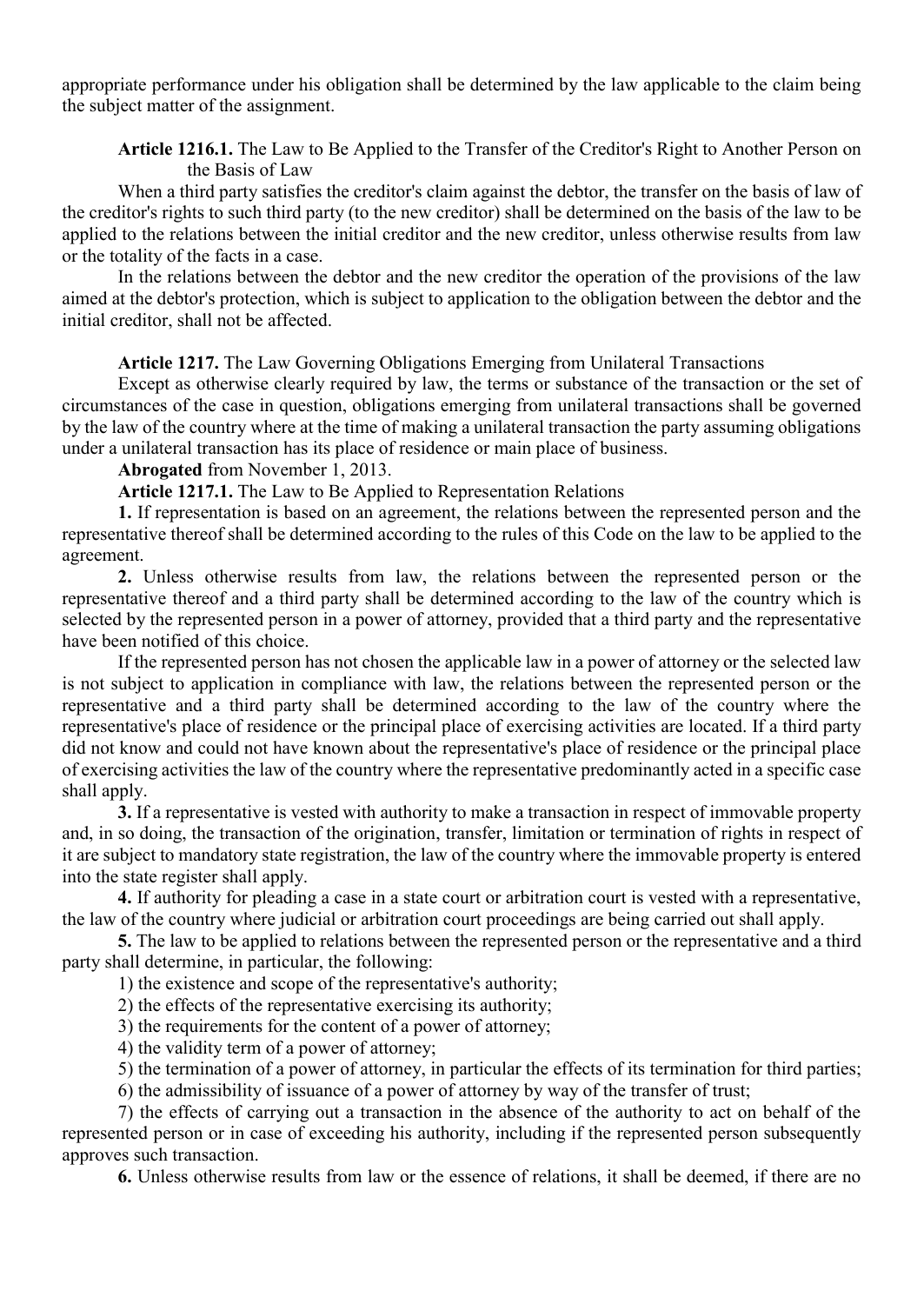other indications in the power of attorney, that the scope of the representative's authority includes the determination of the procedure for settling disputes (making agreements on the transfer of disputes to a state court or arbitration court and such), as well as the selection of the law to be applied to the transactions made by the representative on behalf of the represented person.

**7.** The provisions of this article shall not extend to the relations involved in representation which are based on an indication of law or an act of an authorised state body or local government body.

## **Article 1217.2.** The Law to Be Applied to the Termination of an Obligation by Way of Set-Off

The termination of an obligation by way of set-off shall be determined according to the law of a country which is subject to application to the relation from which the claim against which a counter-claim is raised has arisen. The termination of an obligation by way of set-off as agreed by the parties shall be determined by the rules of this **Code** in respect of the law to be applied to a contract.

**Article 1218.** The Law Governing the Relations of Payment of Interest

The grounds for collecting, the calculation procedure and the rate of interest on pecuniary obligations shall be governed by the law of the country governing a given obligation.

**Article 1219.** The Law Governing Obligations Emerging as a Result of Infliction of Harm

**1.** Obligations emerging as a result of infliction of harm shall be governed by the law of the country where the action or other circumstance that has served as grounds for the damages claim occurred. In cases when the action or other circumstances caused harm in another country, the law of that country may be applied if the person causing the harm foresaw or should have foreseen the onset of the harm in that country.

**2.** If the parties to an obligation resulting from the infliction of harm reside or have their principal place of activities in the same country, the law of this country shall apply. If the parties to a given obligation reside or have their principal place of activities in different countries but are citizens or legal entities of the same country, the law of this country shall apply.

**3.** If it results from the aggregate of the facts in a case that the obligation arising as a result of inflicting harm is closely linked with an agreement made by the aggrieved person and the harm-doer in the course of exercising business activities by these parties, the law to be applied to such agreement shall apply to the given obligation.

**4.** The rules of this article shall apply if the parties to an obligation arising as result of the infliction of harm have not made an agreement on the law to be applied to this obligation (**Article 1223.1**).

**Article 1220.** Applicability of the Law Governing Obligations Emerging as a Result of Infliction of Harm

The following, i.a., shall be determined on the basis of the law governing obligations emerging as a result of infliction of harm:

1) a person's capacity to be liable for harm inflicted;

2) the vesting of liability for harm in a person who is not the cause of harm;

3) grounds for liability;

4) grounds for limitation of liability and relief from liability;

5) the methods of compensation for harm;

6) the scope and amount of compensation for harm.

**Article 1220.1.** The Law to Be Applied to Establishing the Admissibility of a Claim for Compensation for Harm by an Insurer

A claim for compensation for harm may be made by the aggrieved person directly against the insurer, if it is admissible according to the law to be applied to the obligation arising as a result of the infliction of harm or according to the law to be applied to an insurance agreement.

**Article 1221.** The Law to Be Applied to the Liability for Harm Caused by Defects of Goods, Work or Service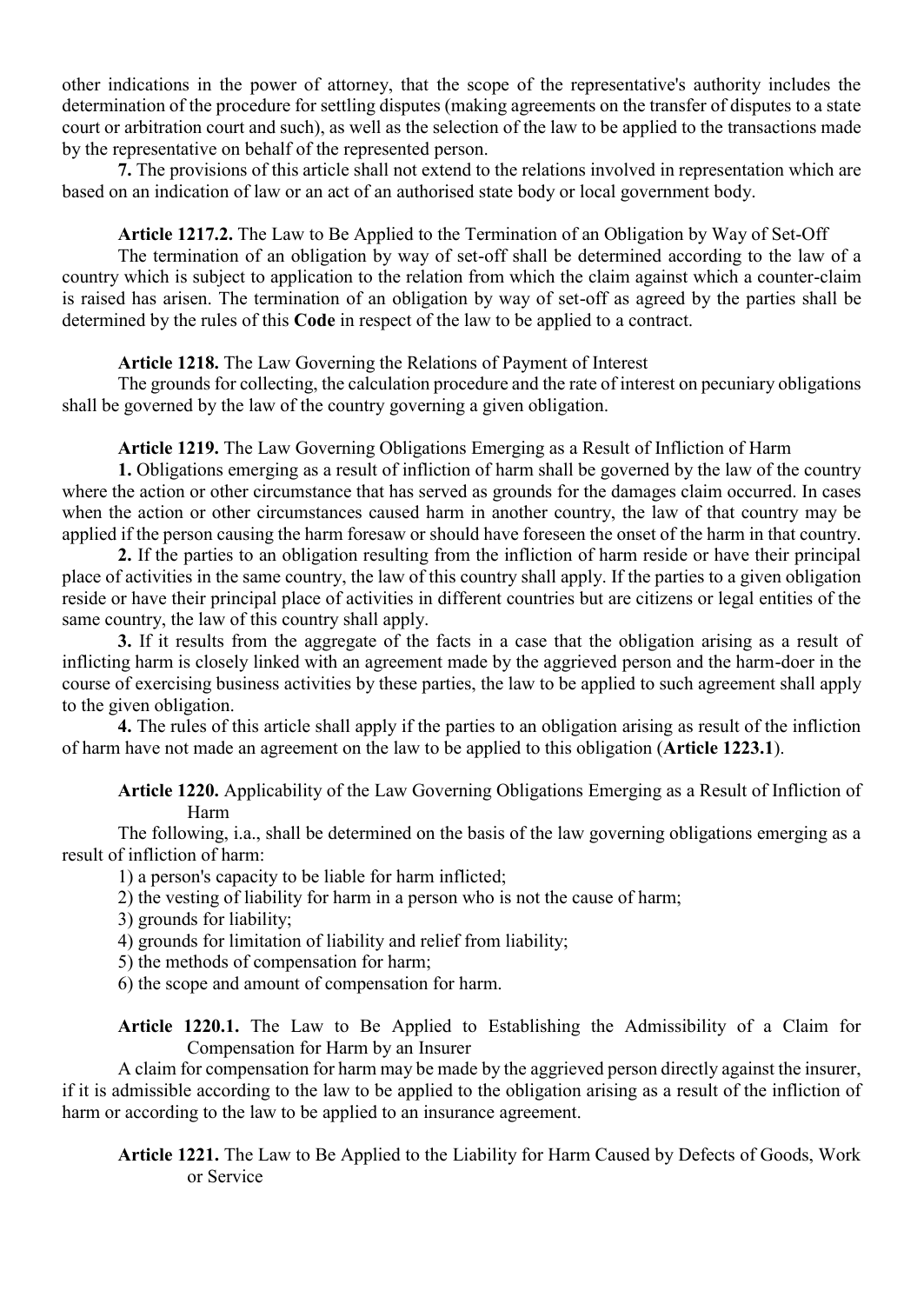**1.** At the choice of the aggrieved person shall apply the following to a claim for compensation for harm caused as a result of defects of goods, work or service:

1) the law of the country where the seller or manufacturer or other harm-doer resides or has its principal place of activity;

2) the law of the country where the aggrieved person resides or has the principal place of activity;

3) the law of the country where the work was carried out and the service was rendered or the law of the country where the goods were acquired.

The selection by the aggrieved person of the law provided for by **Subitems 2** or **3** of this item is not allowed if the harm-doer can prove that he did not foresee and could not have foreseen the distribution of goods in the relevant country.

**2.** If the parties in compliance with **Article 1223.1** of this Code have chosen as agreed by them the law to be applied to a claim for compensation for harm caused as a result of the defects of goods, works or services, the law selected by the parties shall apply.

**3.** If the aggrieved person has not enjoyed the right of choice granted thereto by **Item 1** of this article and there is no agreement between the parties on the law to be applied, the law of the country where the seller or manufacturer or other harm-doer resides or has their principal place of activity shall be applied, unless otherwise results from law, the essence of an obligation or the aggregate of facts in a case.

**4.** The rules of this article shall accordingly apply to the claims for compensation for harm caused as a result of unreliable or insufficient information about the goods, works or services.

**Article 1222.** The Law to Be Applied to Obligations Arising as a Result of Unfair Competition or Restriction of Competition

**1.** In respect of the obligations resulting from unfair competition the law of the country whose market is affected or may be affected by such competition shall apply, unless otherwise results from law or the essence of an obligation.

If unfair competition effects solely the interests of an individual, the law to be applied shall be determined in compliance with **Articles 1219** and **1223.1** of this Code.

**2.** In respect of the obligations arising as a result of restriction of competition the law of the country whose market is effected or may be affected by this competition restriction shall apply, unless otherwise results from the law or the essence of an obligation.

**3.** The selection by the parties of the law to be applied to the obligations cited in **Paragraph One of Item 1** and **Item 2** of this article shall not be allowed.

**Article 1222.1.** The Law to Be Applied to Obligations Resulting from Unfair Holding of Talks on Making an Agreement

**1.** In respect of the circumstances resulting from the unfair holding of talks on making an agreement the law to be applied to an agreement shall apply or, if an agreement has not been made, the law which would apply to a contract, if it was made shall apply.

**2.** If the applicable law cannot be determined in compliance with **Item 1** of this article, the law to be applied shall be determined in compliance with **Articles 1219** and **1223.1** of this Code.

**Article 1223.** The Law Governing Obligations Emerging as a Result of Unjust Gains

**1.** Obligations emerging as a result of unjust gains shall be governed by the law of the country where the enrichment has taken place.

**Abrogated** from November 1, 2013.

**2.** If an unjust gain occurs in connection with a legal relation that exists or is assumed to exist due to which property was acquired, the obligations emerging as a result of the unjust enrichment shall be governed by the national law that governed or should have governed this legal relation.

**3.** The rules of this article shall apply if the parties to an obligation resulting from unjust enrichment have not made an agreement on the law to be applied to this obligation (**Article 1223.1**).

**Article 1223.1.** The Selection of Law by the Parties to an Obligation Resulting from the Infliction